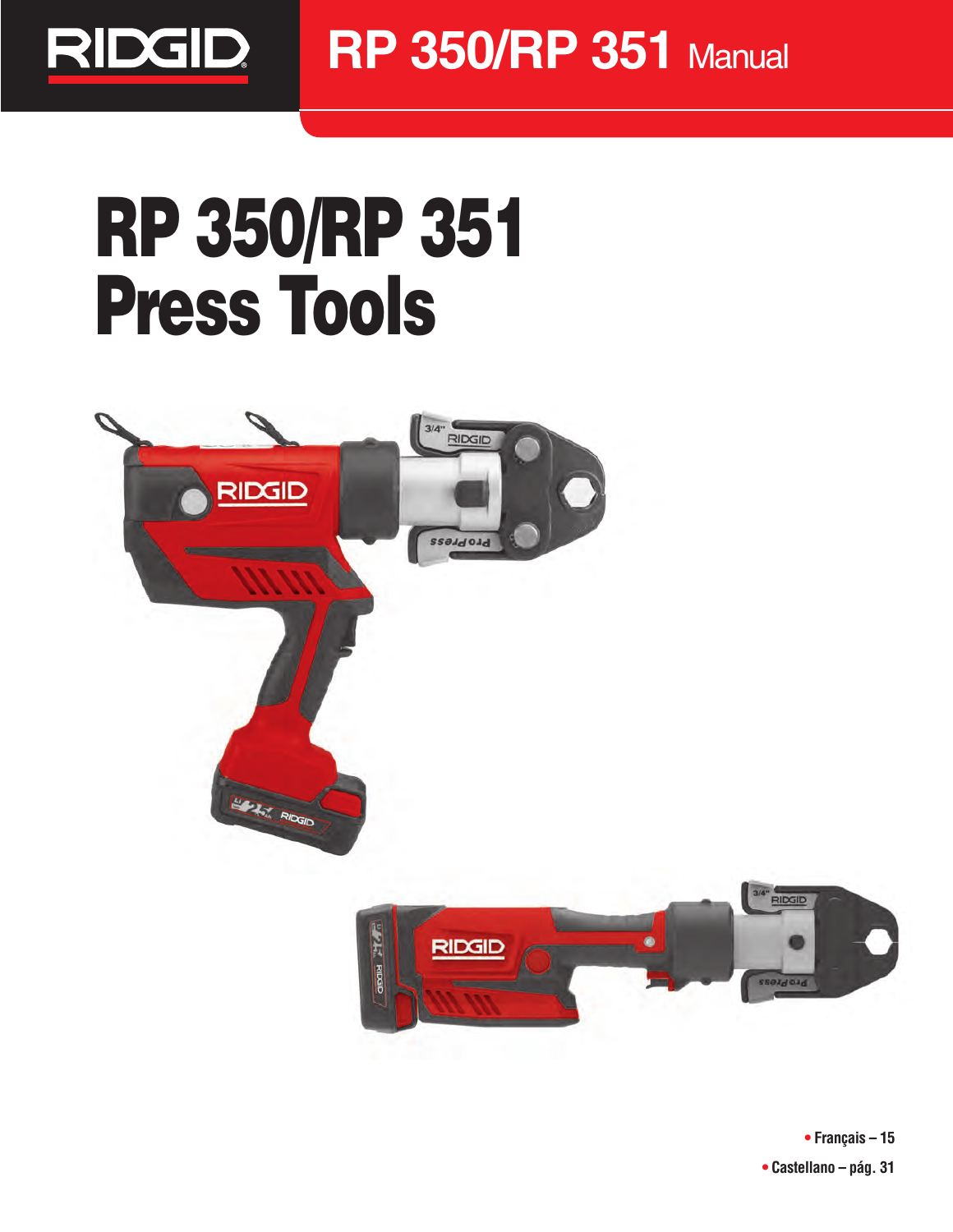# **Table of Contents**

| <b>General Power Tool Safety Warnings</b> |  |
|-------------------------------------------|--|
| <b>Specific Safety Information</b>        |  |
|                                           |  |
|                                           |  |
| <b>Specifications</b>                     |  |
|                                           |  |
|                                           |  |
|                                           |  |
| <b>Maintenance Instructions</b>           |  |
|                                           |  |
|                                           |  |
|                                           |  |
|                                           |  |
|                                           |  |
|                                           |  |

\*Original Instructions - English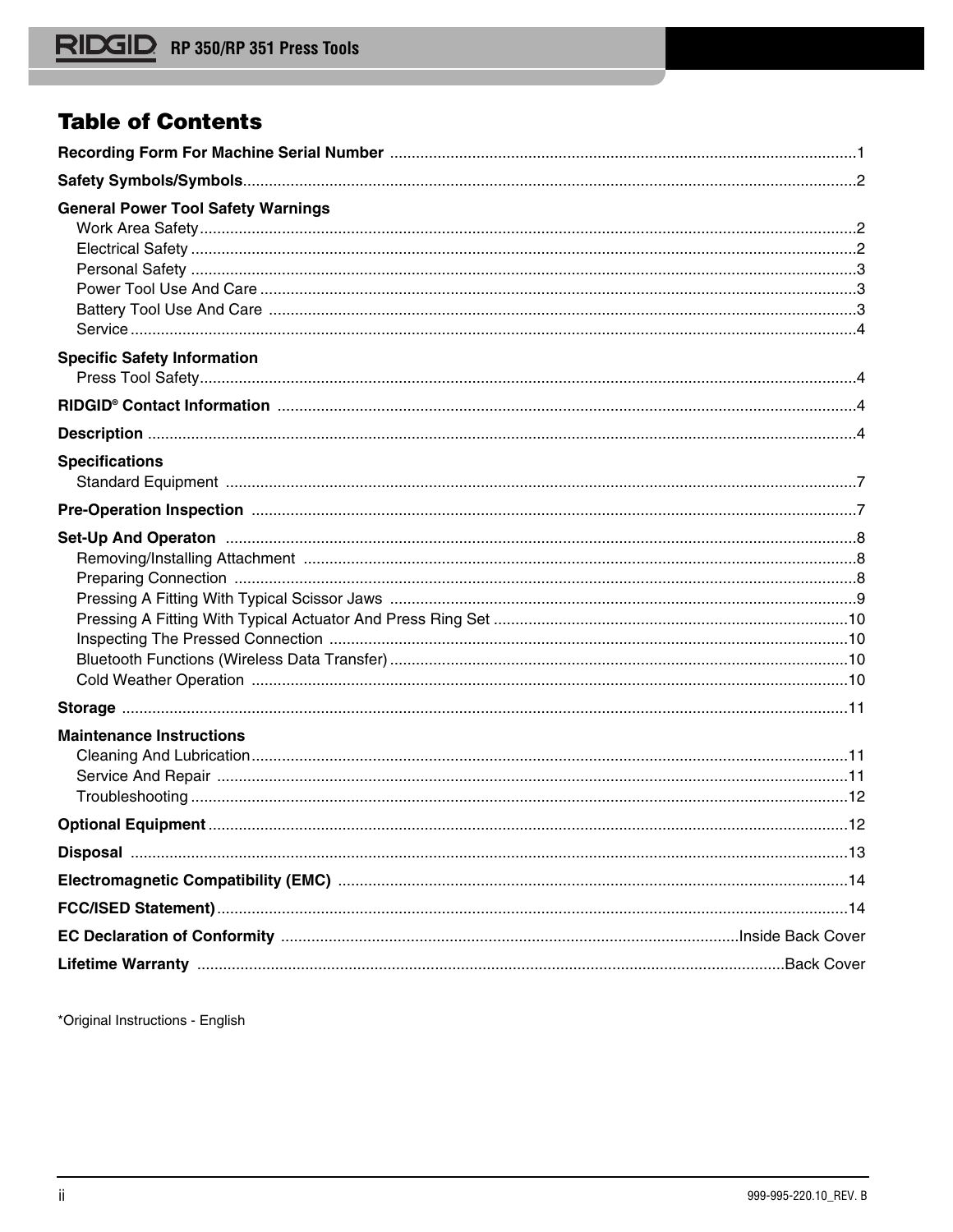# **RP 350/RP 351**

# **Press Tools**



# **WARNING!**

**Read this Operator's Manual carefully before using this tool. Failure to understand and follow the contents of this manual may result in electrical shock, fire and/or serious personal injury.**

# **RP 350/RP 351 Press Tools**

Record Serial Number below and retain product serial number which is located on nameplate.

Serial No.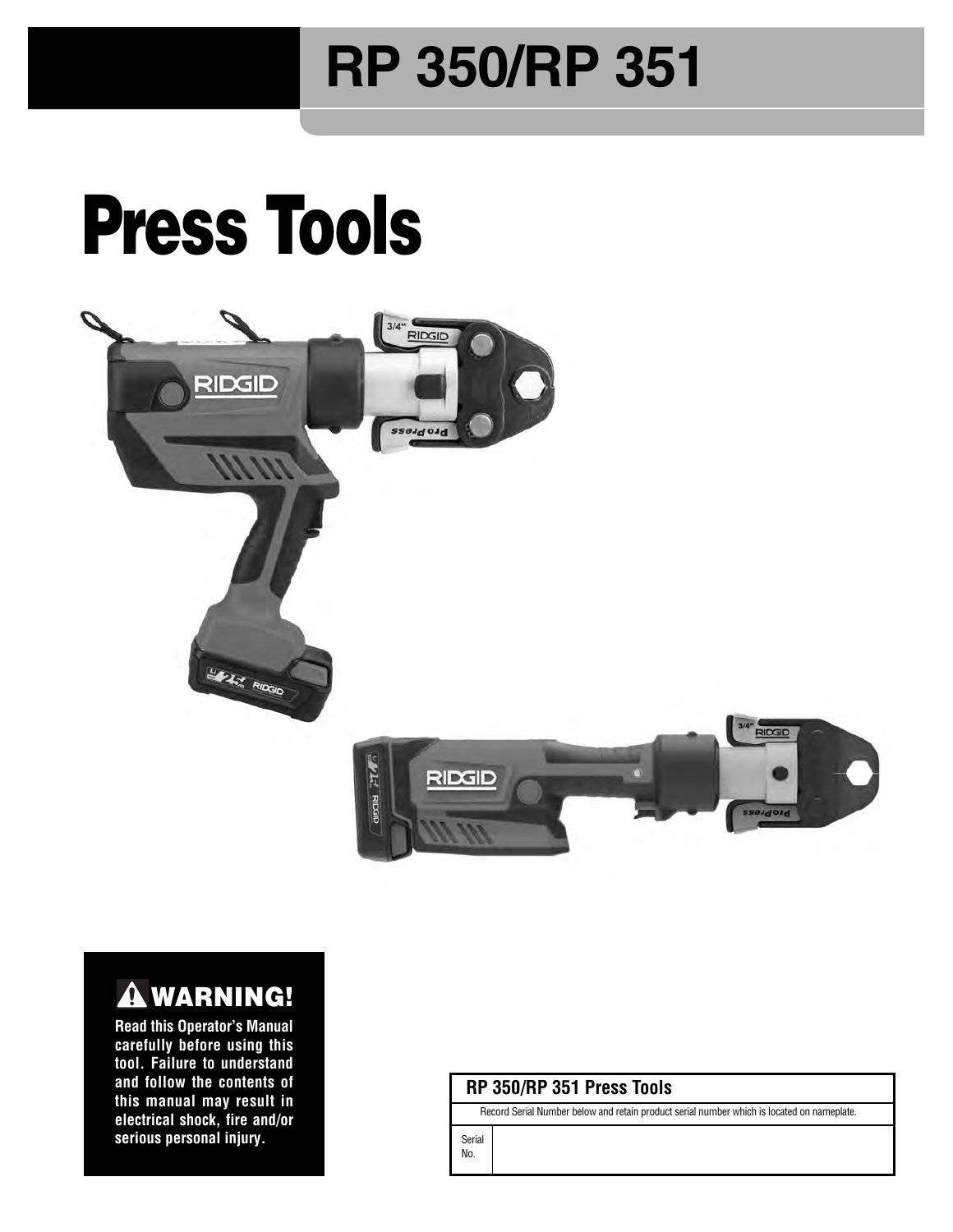# **Safety Symbols/Symbols**

In this operator's manual and on the product, safety symbols and signal words are used to communicate important safety information. This section is provided to improve understanding of these signal words and symbols.



This is the safety alert symbol. It is used to alert you to potential personal injury hazards. Obey all safety messages that follow this symbol to avoid possible injury or death.

**DANGER** DANGER indicates a hazardous situation which, if not avoided, will result in death or serious injury.

WARNING indicates a hazardous situation which, if not avoided, could result in death or serious injury. **WARNING**

CAUTION indicates a hazardous situation which, if not avoided, could result in minor or moderate injury. **CAUTION**

NOTICE indicates information that relates to the protection of property. *NOTICE*



This symbol means read the operator's manual carefully before using the equipment. The operator's manual contains important information on the safe and proper operation of the equipment.



This symbol means always wear safety glasses with side shields or goggles when handling or using this equipment to reduce the risk of eye injury.



This symbol indicates the risk of hands, fingers or other body parts being crushed.



This symbol indicates the risk of electrical shock.

# **General Power Tool Safety Warnings\***

#### **WARNING**

**Read all safety warnings, instructions, illustrations and specifications provided with this power tool. Failure to follow all instructions listed below may result in electric shock, fire and/or serious injury.**

#### **SAVE ALL WARNINGS AND INSTRUCTIONS FOR FUTURE REFERENCE!**

The term "power tool" in the warnings refers to your mains-operated (corded) power tool or battery-operated (cordless) power tool.

#### **Work Area Safety**

- **Keep your work area clean and well lit.** Cluttered or dark areas invite accidents.
- **Do not operate power tools in explosive atmo**spheres, such as in the presence of flammable **liquids, gases, or dust.** Power tools create sparks which may ignite the dust or fumes.
- **Keep children and by-standers away while operating a power tool.** Distractions can cause you to lose control.

## **Electrical Safety**

*"Disposal" section.*

product.

Only.

ment.

• **Power tool plugs must match the outlet. Never** modify the plug in any way. Do not use any adap**ter plugs with earthed (grounded) power tools.** Un modified plugs and matching outlets will reduce risk of electric shock.

This symbol indicates that the product is For Indoor Use

This symbol indicates that the product is Class II equip-

This symbol indicates this is electrical equipment that should not be disposed of with household waste. *See*

This symbol indicates the year of manufacture of the

This symbol indicates this is electrical equipment meets the

requirements of the applicable EC directives.

- **Avoid body contact with earthed or grounded surfaces such as pipes, radiators, ranges and refrigerators.** There is an increased risk of electrical shock if your body is earthed or grounded.
- **Do not expose power tools to rain or wet conditions.** Water entering a power tool will increase the risk of electrical shock.
- **Do not abuse the cord. Never use the cord for carrying, pulling or unplugging the power tool. Keep cord away from heat, oil, sharp edges or moving parts.** Damaged or entangled cords increase the risk of electric shock.
- **When operating a power tool outdoors, use an extension cord suitable for outdoor use.** Use of a cord suitable for outdoor use reduces the risk of electric shock.

\* The text used in the General Power Tool Safety Warnings section of this manual is verbatim, as required, from the applicable UL/CSA 62841-1 standard. This section contains general safety practices for many different types of power tools. Not every precaution applies to every tool, and some do not apply to this tool.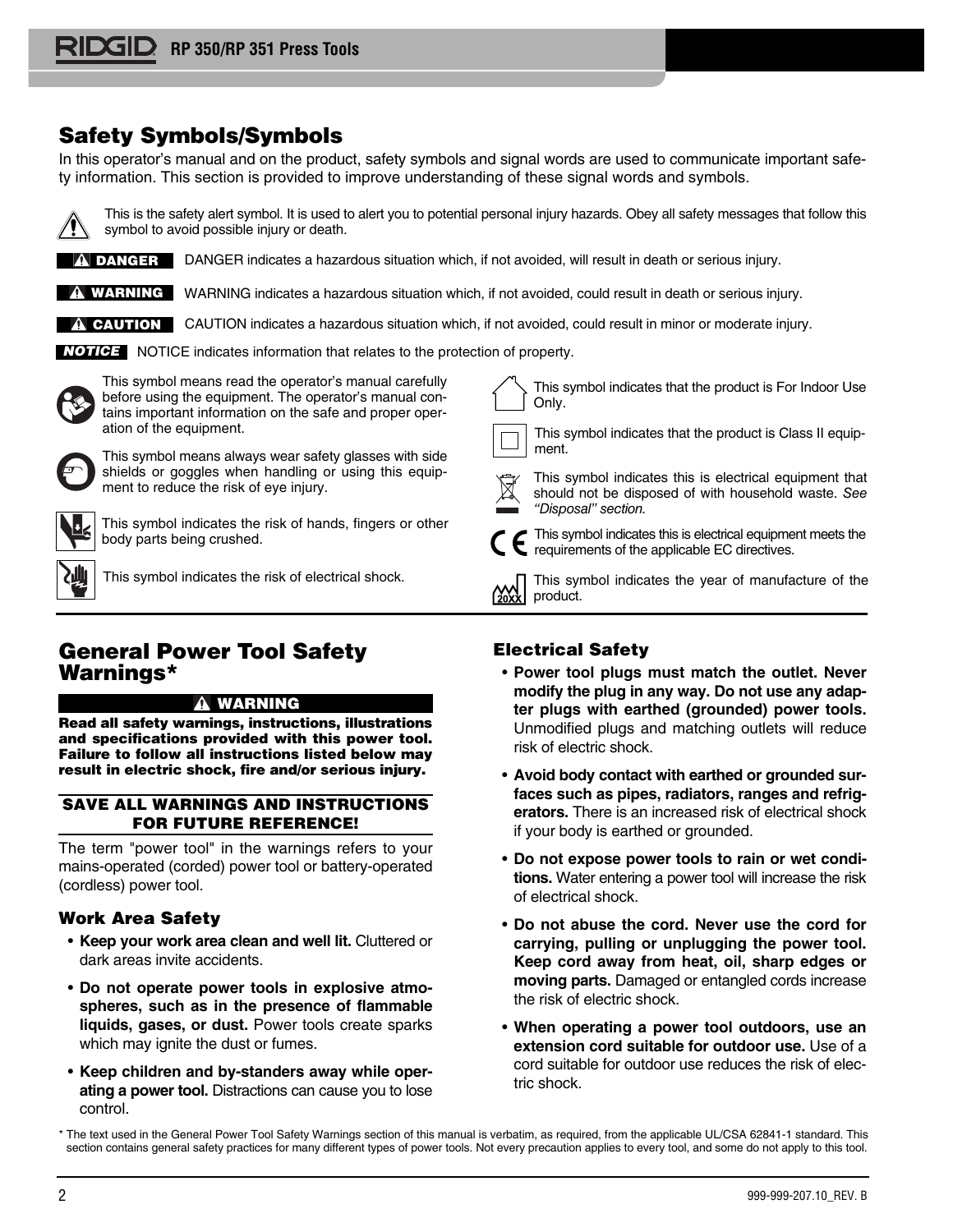• **If operating a power tool in a damp location is unavoidable, use a ground fault circuit interrupter (GFCI) protected supply.** Use of a GFCI reduces the risk of electric shock.

#### **Personal Safety**

- **Stay alert, watch what you are doing and use common sense when operating a power tool. Do not use a power tool while you are tired or under the** influence of drugs, alcohol, or medication. A moment of inattention while operating power tools may result in serious personal injury.
- **Use personal protective equipment. Always wear eye protection.** Protective equipment such as dust mask, non-skid safety shoes, hard hat, or hearing protection used for appropriate conditions will reduce personal injuries.
- **Prevent unintentional starting. Ensure the switch is in the OFF-position before connecting to power source and/or battery pack, picking up or carrying the tool.** Carrying power tools with your finger on the switch or energizing power tools that have the switch ON invites accidents.
- **Remove any adjusting key or wrench before turning the power tool ON.** A wrench or a key left attached to a rotating part of the power tool may result in personal injury.
- **Do not overreach. Keep proper footing and balance at all times.** This enables better control of the power tool in unexpected situations.
- **Dress properly. Do not wear loose clothing or** jewelry. Keep your hair, clothing, and gloves away **from moving parts.** Loose clothes, jewelry, or long hair can be caught in moving parts.
- **If devices are provided for the connection of dust extraction and collection facilities, ensure these are connected and properly used.** Use of dust collection can reduce dust-related hazards.
- **Do not let familiarity gained from frequent use of tools allow you to become complacent and ignore tool safety principles.** A careless action can cause severe injury within a fraction of a second.

#### **Power Tool Use And Care**

- **Do not force power tool. Use the correct power tool for your application.** The correct power tool will do the job better and safer at the rate for which it was designed.
- **Do not use power tool if the switch does not turn it ON and OFF.** Any power tool that cannot be con-

trolled with the switch is dangerous and must be repaired.

- **Disconnect the plug from the power source and/or remove the battery pack from the power tool before making any adjustments, changing accessories, or storing power tools.** Such preventive safety measures reduce the risk of starting the power tool accidentally.
- **Store idle power tools out of the reach of children** and do not allow persons unfamiliar with the pow**er tool or these instructions to operate the power tool.** Power tools are dangerous in the hands of untrained users.
- **Maintain power tools and accessories. Check for misalignment or binding of moving parts, breakage of parts and any other condition that may affect the** power tool's operation. If damaged, have the power **tool repaired before use.** Many accidents are caused by poorly maintained power tools.
- **Keep cutting tools sharp and clean.** Properly maintained cutting tools with sharp cutting edges are less likely to bind and are easier to control.
- **Use the power tool, accessories and tool bits etc. in accordance with these instructions, taking into account the working conditions and the work to be performed.** Use of the power tool for operations different from those intended could result in a hazardous situation.
- **Keep handles and grasping surfaces dry, clean and free from oil and grease.** Slippery handles and grasping surfaces do not allow for safe handling and control of the tool in unexpected situations.

#### **Battery Tool Use And Care**

- **Recharge only with the charger specified by the manufacturer.** A charger that is suitable for one type of battery pack may create a risk of fire when used with another battery pack.
- **Use power tools only with specifically designated battery packs.** Use of any other battery packs may create a risk of injury and fire.
- **When battery pack is not in use, keep it away from other metal objects, like paper clips, coins, keys, nails, screws or other small metal objects that can make a connection from one terminal to another.** Shorting the battery terminals together may cause burns or a fire.
- **Under abusive conditions, liquid may be ejected from the battery; avoid contact. If contact acciden tally occurs, flush with water. If liquid contacts**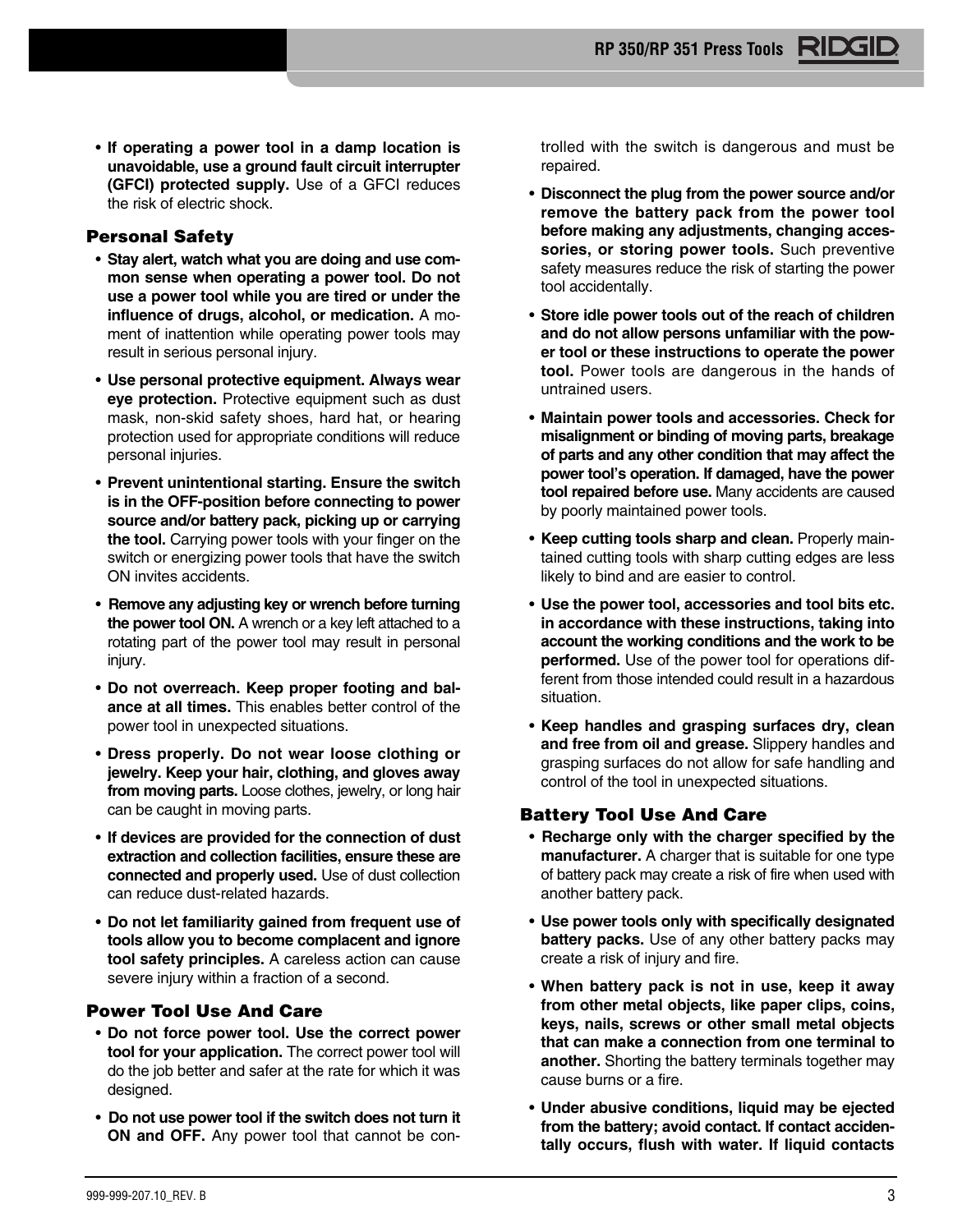**eyes, additionally seek medical help.** Liquid ejected from the battery may cause irritation or burns.

- **Do not use a battery pack or tool that is damaged or modified.** Damaged or modified batteries may exhibit unpredictable behavior resulting in fire, explosion or risk of injury.
- **Do not expose a battery pack or tool to fire or excessive temperature.** Exposure to fire or temperature above 265 °F (130 °C) may cause explosion.
- **Follow all charging instructions and do not charge the battery pack or tool outside the temperature range specified in the instructions.** Charging im properly or at temperatures outside the specified range may damage the battery and increase the risk of fire.

#### **Service**

• **Have your power tool serviced by a qualified repair person using only identical replacement parts.** This will ensure that the safety of the power tool is maintained.

# **Specific Safety Information**

#### **WARNING**

**This section contains important safety information that is specific to this tool.**

**Read these precautions carefully before using the press tools to reduce the risk of electrical shock, or other serious injury.**

#### **SAVE ALL WARNINGS AND INSTRUCTIONS FOR FUTURE REFERENCE!**

A compartment in the tool carrying case is included to keep this manual with the tool for use by the operator.

#### **Press Tool Safety**

- **Keep your fingers and hands away from pressing attachments during press cycle.** Your fingers or hands can be crushed, fractured or amputated if they become caught between the attachment or between these components and any other object.
- **Never attempt to repair damaged pressing attachments (jaws, press ring, actuator, etc.). Discard the entire damaged attachment.** An attachment that has been welded, ground, drilled or modified in any manner can shatter during pressing resulting in serious injury. Failure to replace the entire pressing attachment may result in component failure and serious injury.
- **Large forces are generated during product use that can break or throw parts and cause injury.** Stand clear during use and wear appropriate protective equipment, including eye protection.
- **Only use RIDGID® Press Tools with appropriate RIDGID or RIDGID approved Pressing attachments (jaws, press rings, actuators, etc.).** Other uses or modifying the Press Tools for other applications may damage the press tool, damage the attachments and/or cause personal injury.
- **Use proper tool, attachment and fitting combinations.** Improper combinations can result in an incomplete joint, which increase the risk of leaks, equipment damage and injury.
- **Before operating a RIDGID® Press Tool, read and understand:**
	- This operator's manual
	- The attachment instructions
	- The battery/charger manual
	- The fitting manufacturer's installation instructions
	- The instructions for any other equipment or material used with this tool

Failure to follow all instructions and warnings may result in property damage and/or serious injury.

# **RIDGID® Contact Information**

- If you have any question concerning this RIDGID® product:
- Contact your local RIDGID distributor.
- Visit RIDGID.com to find your local RIDGID contact point.
- Contact Ridge Tool Technical Service Department at rtctechservices@emerson.com, or in the U.S. and Canada call (800) 519-3456.

# **Description**

The RIDGID® RP 350 and RP 351 Press Tools, when used with appropriate attachments, are designed to mechanically press fittings onto tubing to create a water-tight and permanent seal, such as for plumbing, heating, air conditioning, and refrigeration applications. Attachments are also available for other uses.

When the run switch on the press tool is depressed, an internal electric motor powers a hydraulic pump which sends fluid into the cylinder of the tool, moving the ram forward and applying force to the attachment, pressing the fitting. The press cycle takes approximately 4 seconds. Once the cycle begins to deform a fitting, it will automatically continue until completion, even if the run switch is released.

The tool includes a second operating mode ("Control Mode") that can be turned on using the RIDGID Link App. Control Mode allows the fitting to be engaged prior to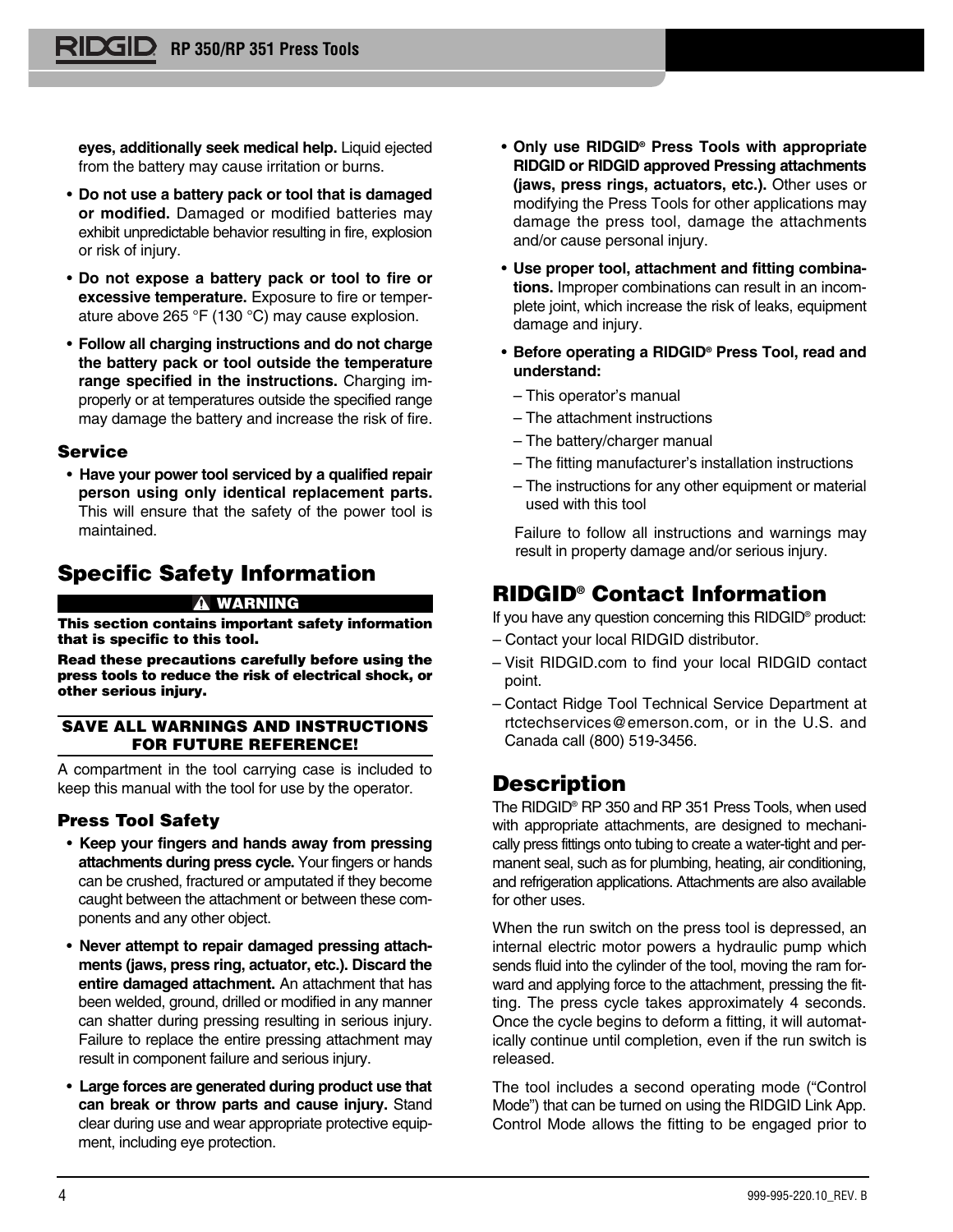pressing to allow confirmation of proper alignment of the attachment, fitting and tube.

The Tool Status Lights indicate things such as tool status, battery status, maintenance required, or improper temperature. A work light turns ON when the run switch is depressed to illuminate the work area. The head can be rotated 360° for better access in tight spaces.

The tools are supplied with fabric loops that can be used with appropriate attachments such as shoulder straps or tie off lines.



**Figure 1 – RIDGID RP 350 Press Tool and Standard Series Jaw**

The press tools include Bluetooth® \* wireless technology to allow connection to smartphones and tablets. *See "Blue tooth Functions (Wireless Data Transfer)" section* for details.

\* The Bluetooth® word mark and logos are registered trademarks by Bluetooth SIG, inc and any use of such marks by Emerson Electric Co. is under license. Other trademarks and trade names are those of their respective owners.



#### **Figure 2 – RIDGID RP 351 Press Tool and Standard Series Jaw**

| #              | <b>Description</b>                  |    |                                |
|----------------|-------------------------------------|----|--------------------------------|
|                | Scissor Style Jaw Set               |    | <b>Pressure Release Button</b> |
| $\overline{2}$ | <b>Attachment Mounting Pin</b>      |    | (RP 351 Far Side)              |
| 3              | <b>Tool Status Lights</b>           | 8  | Handle                         |
| 4              | <b>ON/OFF Button</b>                | 9  | Battery                        |
| 5              |                                     | 10 | <b>Run Switch</b>              |
|                | Warning Label<br>(RP 351 Underside) |    | 11 LED Work Light              |
| 6              | Fabric Loop                         |    | 12 Jaw Sideplate               |



Figure 3 – Machine Serial Number - Circled digits indicate the year and month of the manufacture. (YY = year, MM = month).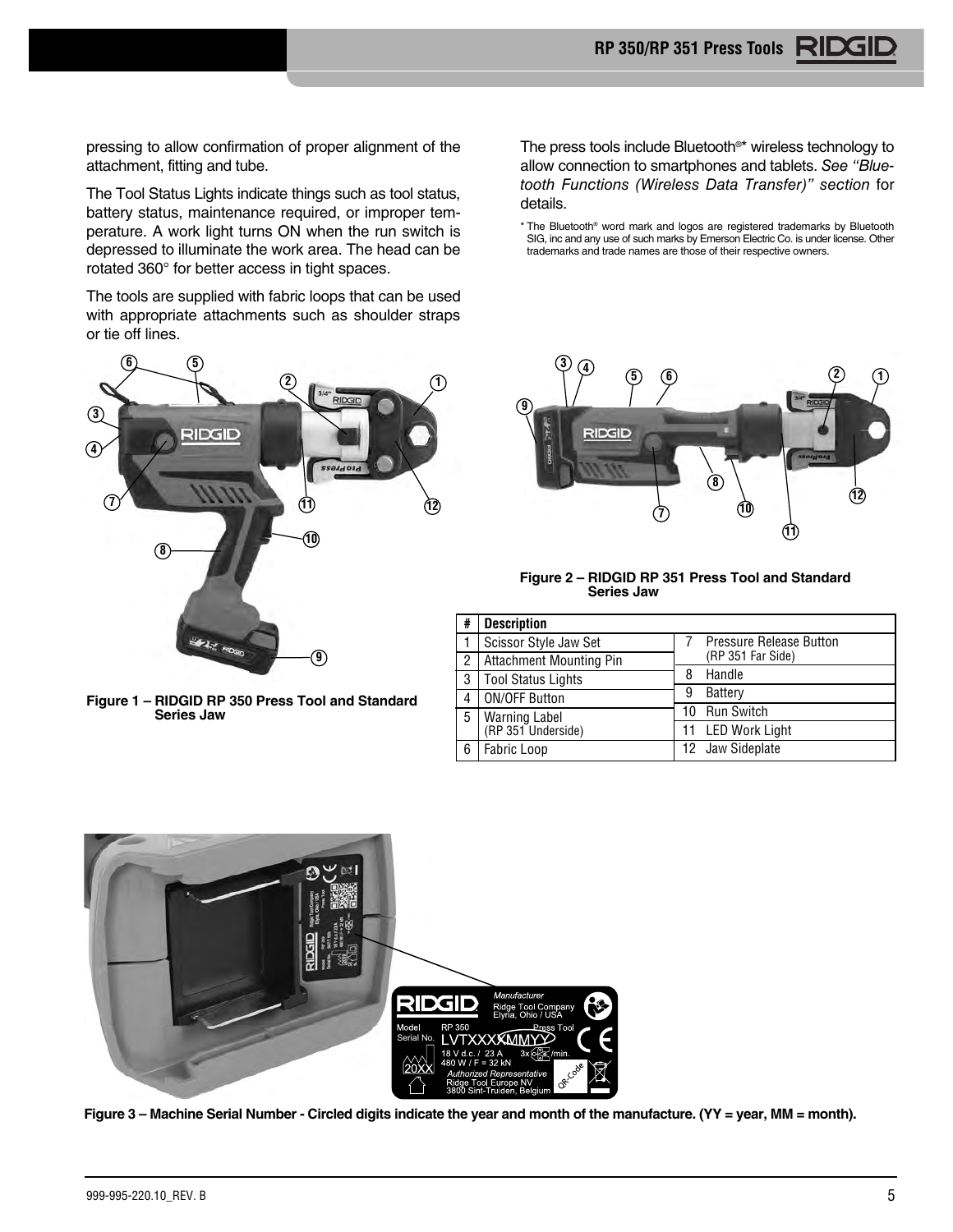| <b>Control</b>                           | <b>Marking</b> | <b>Description</b>                                                                                                                                                                                                                                                                                                                                                                                                                                                                                                                                                                                  |
|------------------------------------------|----------------|-----------------------------------------------------------------------------------------------------------------------------------------------------------------------------------------------------------------------------------------------------------------------------------------------------------------------------------------------------------------------------------------------------------------------------------------------------------------------------------------------------------------------------------------------------------------------------------------------------|
| <b>On/Off Button</b>                     |                | Main tool power switch. $(I = ON, O = OFF)$ .<br>ON: Press button until light turns ON. See Figure 5 - Tool Status Lights.<br>OFF: Press button until light turns OFF. Tool will automatically turn OFF if left unused for ten<br>$(10)$ minutes.                                                                                                                                                                                                                                                                                                                                                   |
| <b>Run Switch</b>                        |                | Turn On Work Light: slightly depress run switch.<br><b>Normal Mode:</b> Depress run switch to start press cycle, release when tool locks on. Normal<br>mode is factory setting.<br><b>Control Mode:</b> Depress run switch to engage attachment on workpiece. Make adjustments<br>as necessary. Press the run switch again to start press cycle, release when tool locks on.<br>Releasing the switch will not stop the tool once it has locked on. This assures consistent,<br>repeatable press connection integrity.<br>Mode can be changed with RIDGID Link App, see Bluetooth Functions section. |
| <b>Pressure</b><br><b>Release Button</b> |                | Allows tool to be released without completing press. If used, press connection is not complete<br>and must be repeated.                                                                                                                                                                                                                                                                                                                                                                                                                                                                             |
| Attachment<br><b>Mounting Pin</b>        |                | Holds attachment to tool. Must be fully inserted for tool to operate. See Figure 6.                                                                                                                                                                                                                                                                                                                                                                                                                                                                                                                 |

**Figure 4 – Controls Chart**

| <b>Light Segment Number</b><br>(Light Continuously On) |                                                                                                                                                      |        | <b>Description</b> |                                                                                                                                                               |
|--------------------------------------------------------|------------------------------------------------------------------------------------------------------------------------------------------------------|--------|--------------------|---------------------------------------------------------------------------------------------------------------------------------------------------------------|
|                                                        | $\mathbf{0} \vee \mathbf{0}$   $\mathbf{0}$   $\mathbf{0}$   $\mathbf{0}$   $\mathbf{0}$   $\mathbf{0}$   $\mathbf{0}$   $\mathbf{0}$   $\mathbf{0}$ |        | 뻬<br>❹             |                                                                                                                                                               |
|                                                        |                                                                                                                                                      |        |                    | Press tool off (OFF).                                                                                                                                         |
| Green                                                  | Green                                                                                                                                                | Green  | Green              | ON button pressed, lights on 4 seconds at start up, tool in "Normal<br>Mode".                                                                                 |
| Blue                                                   | Blue                                                                                                                                                 | Blue   | Blue               | ON button pressed, lights on 4 seconds at start up, tool in "Control"<br>Mode" - see <i>Bluetooth Functions</i> section to change mode.                       |
| Green                                                  |                                                                                                                                                      |        |                    | Press tool is in Normal Mode, standby, press tool ready to operate.                                                                                           |
| Red                                                    | Yellow                                                                                                                                               | Yellow | Yellow             | Tool has malfunctioned. Tool will not operate. Remove and reinsert<br>battery or AC Adapter. If light still on, have tool serviced.                           |
| Red                                                    |                                                                                                                                                      |        |                    | Tool has malfunctioned. Tool will not operate. Remove and reinsert<br>battery or AC Adapter. If red light still on, have tool serviced.                       |
| Yellow                                                 |                                                                                                                                                      | Red    | Red                | Tool and/or battery out of Specification temperature range. Tool will<br>not operate. Bring the tool and battery to correct operating temper-<br>ature range. |
| Yellow                                                 |                                                                                                                                                      |        | Red                | Attachment mounting pin is not fully inserted. Tool will not operate.<br>Fully insert pin. If lights still on, have tool serviced.                            |
| Yellow                                                 | Red                                                                                                                                                  |        |                    | Battery low. Tool will not operate. Recharge battery/Insert fully<br>charged battery.                                                                         |
| Green                                                  | Blue                                                                                                                                                 | Blue   | Blue               | Bluetooth connection established, standby, press tool ready to<br>operate - For further information see section on Bluetooth<br>Functions.                    |
|                                                        |                                                                                                                                                      | Purple |                    | Firmware update in process, tool cannot be used while updating.                                                                                               |



**Figure 5 – Tool Status Lights**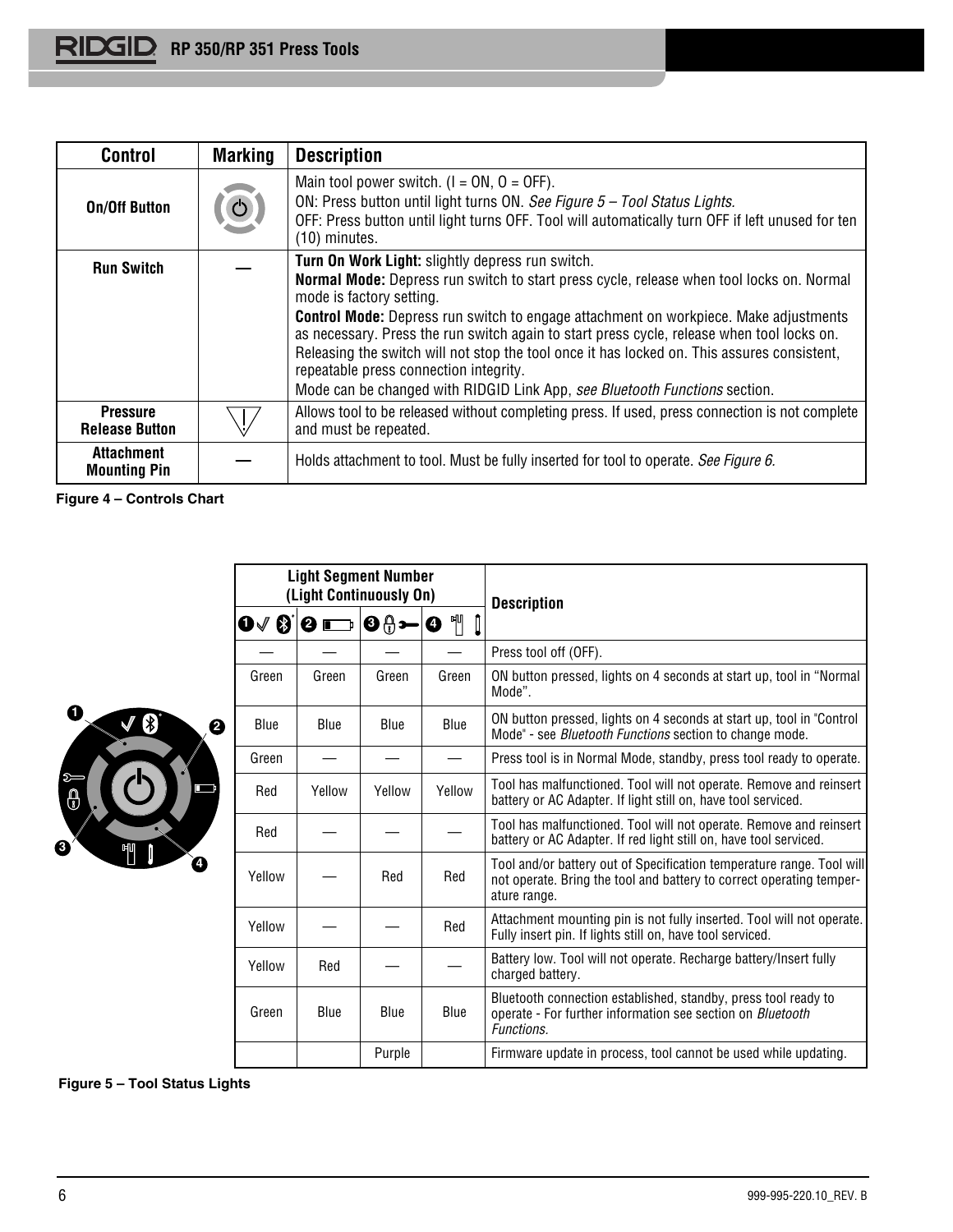**RP 350/RP 351 Press Tools**

# **Specifications**

|                                           | <b>RP 350 Pistol Press Tool</b>                                                                                | <b>RP 351 Inline Press Tool</b>                                                                    |
|-------------------------------------------|----------------------------------------------------------------------------------------------------------------|----------------------------------------------------------------------------------------------------|
|                                           | AttachmentsRIDGID Standard Series                                                                              | <b>RIDGID Standard Series</b>                                                                      |
| Stroke Length 1.57" (40 mm)               |                                                                                                                | $1.57$ " (40 mm)                                                                                   |
| Motor                                     |                                                                                                                |                                                                                                    |
| Voltage18 V DC rated                      |                                                                                                                | 18 V DC rated                                                                                      |
| Amperage23 A                              |                                                                                                                | 23 A                                                                                               |
| Power480 Watts                            |                                                                                                                | 480 Watts                                                                                          |
| Ram Force7,200 lbs. (32 kN)               |                                                                                                                | 7,200 lbs. (32 kN)                                                                                 |
| Head Rotation360°                         |                                                                                                                | $360^\circ$                                                                                        |
| Duty Cycle 3 Press @ min.                 |                                                                                                                | 3 Press @ /min                                                                                     |
|                                           | (See Optional Equipment Section)                                                                               | Power Supply RIDGID RB-18XX Series 18 V Li-Ion Battery Pack or RIDGID RPA 120/220 AC Power Adapter |
| Bluetooth Range 33 ft. (10 m)             |                                                                                                                | 33 ft. (10 m)                                                                                      |
| Permissible Humidity 80% maximum          |                                                                                                                | 80% maximum                                                                                        |
| <b>Operating Temperature</b>              |                                                                                                                |                                                                                                    |
|                                           | Range15° F to 122° F (-10° C to 50° C) 15° F to 122° F (-10° C to 50° C                                        |                                                                                                    |
|                                           | Storage Temperature32 $\degree$ F to 113 $\degree$ F (0 $\degree$ C to 45 $\degree$ C)                         | 32° F to 113° F (0° C to 45° C)                                                                    |
| Weight (no battery/                       |                                                                                                                |                                                                                                    |
| attachment) 7.83 lbs (3.55 kg)            |                                                                                                                | 7.83 lbs (3.55 kg)                                                                                 |
| Dimensions11.3" x 11.0" x 3.1"            |                                                                                                                | $15.7" \times 4.65" \times 3.1"$                                                                   |
|                                           | 287 mm x 279 mm x 77 mm                                                                                        | 398 mm x 118 mm x 77 mm                                                                            |
|                                           | Sound Pressure $(L_{PA})$ <sup>*</sup> <74.5 dB(A), K=3 dB(A)                                                  | $<$ 74.5 dB(A), K=3 dB(A)                                                                          |
| Vibration* <1.13 m/s <sup>2</sup> , K=1.5 |                                                                                                                | $<$ 1.13 m/s <sup>2</sup> , K=1.5                                                                  |
|                                           | * Sound and Vibration measurements are measured in accordance with a standardized test per Standard EN 62481-1 |                                                                                                    |

\* Sound and Vibration measurements are measured in accordance with a standardized test per Standard EN 62481-1. - Vibration levels may be used for comparison with other tools and for preliminary assessment of exposure.

- Sound and vibration emissions may vary due to your location and specific use of these tools.

- Daily exposure levels for sound and vibration need to be evaluated for each application and appropriate safety measures taken when needed. Evaluation of exposure levels should consider the time a tool is switched OFF and not in use. This may significantly reduce the exposure level over the total working period.

## **Standard Equipment**

Refer to the RIDGID catalog for details on equipment supplied with specific tool catalog numbers.

- NOTE! RIDGID press tool attachments are offered in two "series"
	- Standard Series
	- Compact Series

These attachment series are not interchangeable. Standard series attachments will only work with standard series tools (RP 350, RP 351, RP 342-XL, RP 340, RP 330, 320-E, CT-400). Compact series attachments will only work with compact series tools (RP 240, RP 241, RP 200, RP 210, 100B).

**NOTICE** Selection of appropriate materials and joining methods is the responsibility of the system designer and/or installer. Before any installation is attempted, careful evaluation of the specific service environment, including chemical environment and service temperature, should be completed. Consult Press Fitting System manufacturer for selection information.

# **Pre-Operation Inspection**

#### **WARNING**



**Daily before use, inspect your press tool and cor rect any problems to reduce the risk of serious in jury from electric shock, crushing injures, attach-**

**ment failure and other causes, and prevent tool damage.**

- 1. Switch OFF the tool and remove battery/AC Adapter from tool.
- 2. Clean any oil, grease or dirt from the equipment, especially the handles and controls. This aids inspec-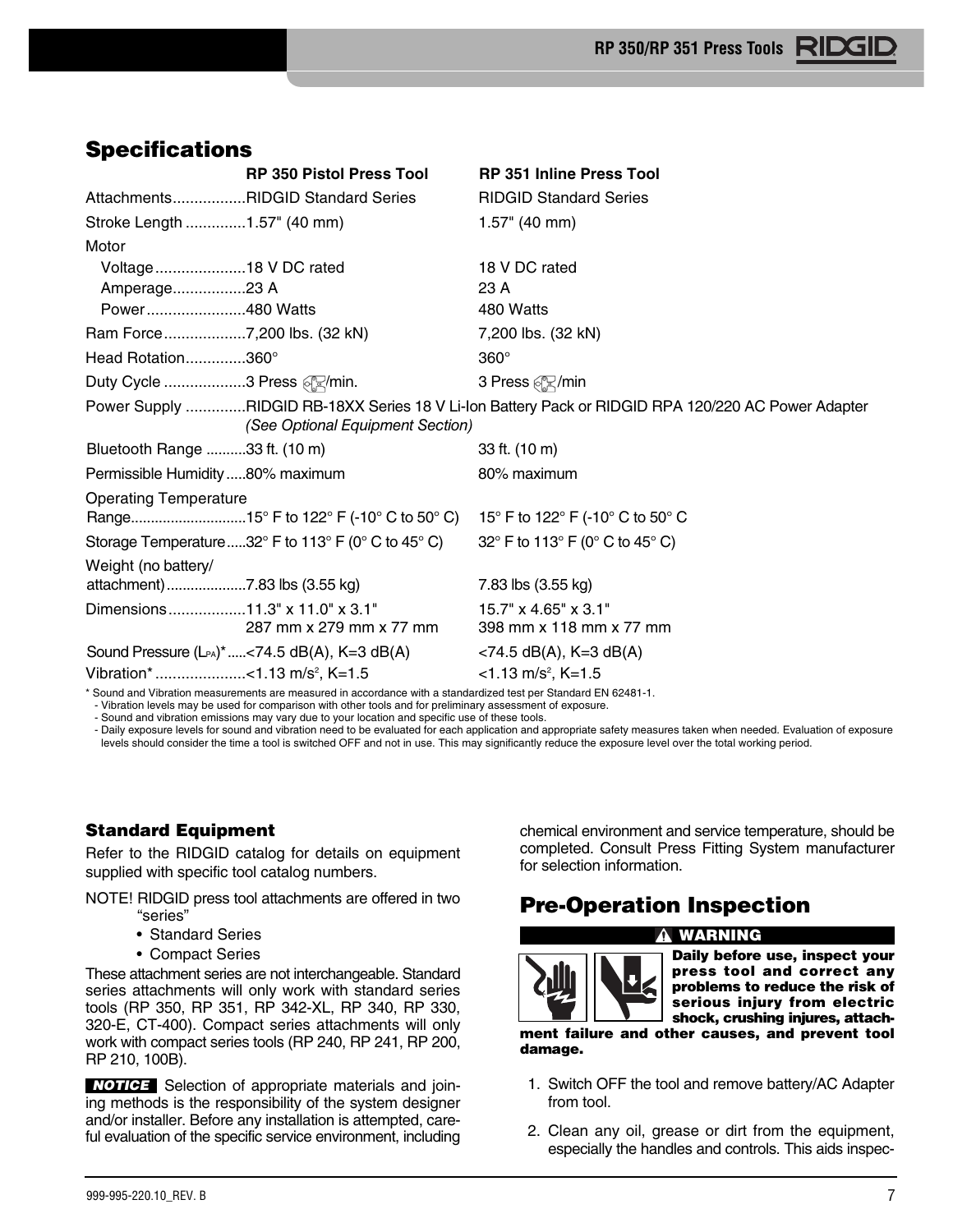tion and helps to prevent the tool or controls from slipping from your grip.

- 3. Inspect the press tool for:
	- Proper assembly, maintenance and completeness.
	- Any broken, worn, missing, misaligned or binding parts. Confirm fabric loops are in good condition.
	- Smooth movement of attachment mounting pin between the fully open and fully closed position. Pin should lock into each position. Confirm that the run switch moves freely and does not bind or stick.
	- Presence and readability of warning label *(Figure 6)*.
	- Any other condition which may prevent safe and normal operation.

Do not use the press tool until problems have been repaired.



**Figure 6 – Status Lights/Warning Label** 

- 4. Inspect and maintain tool attachments per their instructions. Remove attachment from the tool. Confirm that attachments are in good condition and clearly marked as to use.
- 5 Inspect and maintain any other equipment being used per its instructions to make sure it is functioning properly.

# **Set-Up and Operation**

#### **WARNING**



**Keep your fingers and hands away from the tool attachment during the press cycle. Your fingers or**

**hands can be crushed, fractured or amputated in the attachment, tool, between the tool and attachment, work piece and other objects.**

**Large forces are generated during product use that can break or throw parts and cause injury. Stand clear during use and wear appropriate protective equipment, including eye protection.**

**Use proper tool, attachment and fitting combinations. Improper combinations can result in an in complete press connection, which increases the risk of leaks, equipment damage and injury.**

#### **Follow** *Set-up and Operation* **to reduce the risk of injury from crushing and other causes and to prevent tool damage.**

- 1. Confirm appropriate work area *(See General Power* Tool Safety Warnings). Operate in a clear, level, stable, dry location. Do not use tool while standing in water.
- 2. Inspect the work to be done and determine the correct RIDGID tool and RIDGID attachment for the application per their specifications. Using incorrect equipment for an application can cause injury, damage the tool and make incomplete connections.
- 3. Confirm all equipment has been inspected and set up as directed in their instructions.

#### **Removing/Installing Attachment**

- 1. Switch OFF the tool and remove battery/AC Adapter from tool.
- 2. Fully open the attachment mounting pin. Remove/ insert the appropriate attachment *(Figure 7)*.
- 3. Fully close the attachment mounting pin until it locks into the closed position. Attachment mounting pin must be fully closed to prevent tool damage during use. Tool lights will be lit to indicate, *see Figure 5 for Tool Status Lights*.
- NOTE! Do not operate tool without the attachment in place, this can damage the tool.



**Figure 7 – Attachment Mounting Pin** 

#### **Preparing Connection**

**NOTICE** These instructions are generalized practices for several types of press tool attachments. Always follow the specific instructions for the press tool attachment being used and the fitting manufacturers' specific installation instructions to reduce the risk of improper press connections and extensive property damage.

1. Prepare the press connection according to the fitting manufacturer's instructions.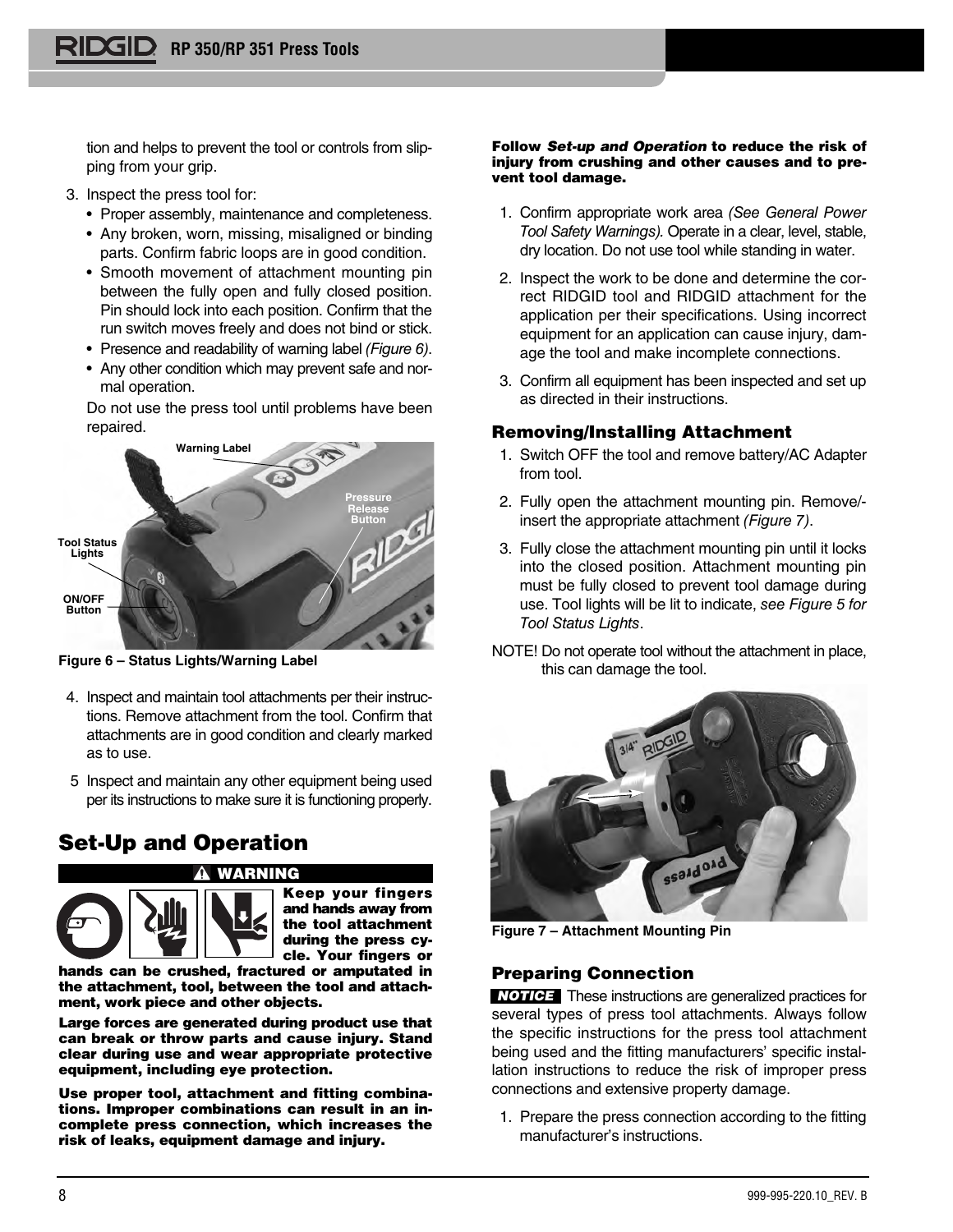2. With dry hands, insert a fully charged battery or AC Adapter into tool. If using the corded power adapter with a GFCI, the GFCI (RCD) should have a rated residual current of 30 mA or less. Depress ON/OFF button one time to turn tool ON. All LEDs will be lit green indicating that the tool is ready to use. *See Figure 5* – Tool Status Lights for any other light.

#### **Pressing A Fitting With Typical Scissor Jaws**

1. Properly hold the tool with both hands.



**Figure 8 – Holding the Tool** 

- 2. Squeeze jaw arms to open jaws.
- 3. Place open jaws around fitting *(Figure 9)*. Properly align jaw press profile with contour of the fitting as specified in Fitting Manufacturer's Installation Instructions. Release jaw arms to close jaws around fitting. Do not hang jaw set from fitting. Tool could unexpectedly drop and cause serious injury or death.



**Figure 9 – Placing Scissor-Style Jaws Around Fitting**



**Figure 10 – Jaws Square to Fitting** 

4. Confirm jaw is appropriately placed and square to fitting *(Figure 10)*. Keep fingers and hands away from the jaws to avoid crushing injuries in jaws or between jaws and surroundings.

**Normal Mode:** Depress the run switch *(Figures 1 & 2)*. Once the tool cycle begins and the rollers contact the jaw arms, the tool will lock-on and automatically complete the cycle. Releasing the switch will not stop the tool once it has locked on. This assures consistent, repeatable press connection integrity.

**Control Mode:** Depress the run switch *(Figures 1 & 2)*. The jaws will engage the fitting but the press connection is not made. Make adjustments as necessary. Press the run switch again, the tool will lock-on and automatically complete the cycle. Releasing the switch will not stop the tool once it has locked on. This assures consistent, repeatable press connection integrity.

If tool must be removed before a press connection is completed, depress the pressure release button *(Figures 1 & 2)*.

**NOTICE** Any time release button is depressed, the press connection is NOT complete and the fitting must be pressed again to ensure completion. If the tool malfunctions during operation, use this procedure.

- 5. Release the run switch.
- 6. Squeeze jaw arms to open jaws.
- 7. Remove jaw from fitting. Avoid sharp edges that may have formed on fitting during pressing operation.
- 8. When operation is complete, depress ON/OFF button one time to turn tool OFF. Remove battery or AC Adapter from tool.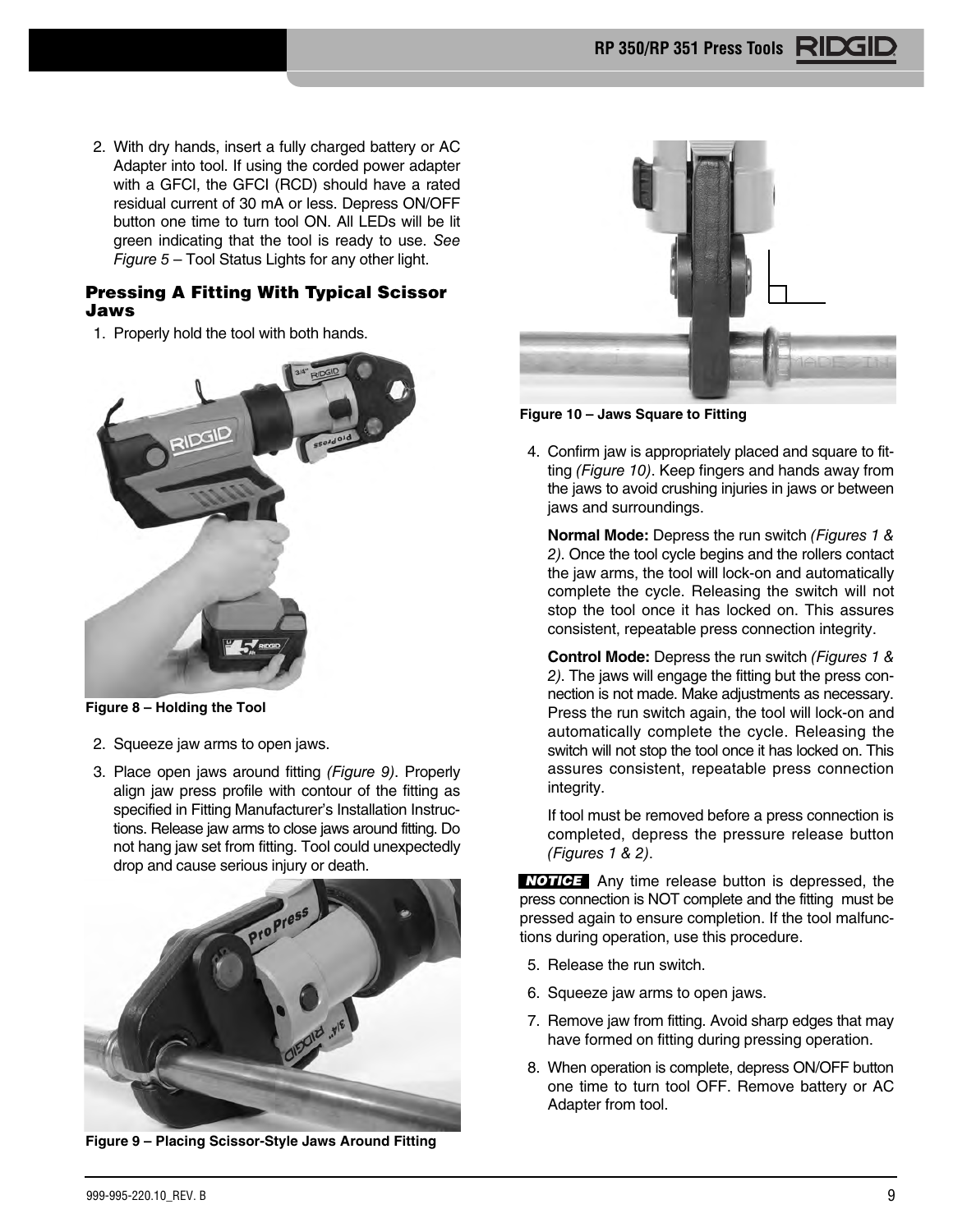#### **Pressing A Fitting With Typical Actuator And Press Ring Set**

- 1. Open ring and place around fitting. Properly align ring press profile with contour of the fitting as specified in *Fitting Manufacturer's Installation Instructions*. Release ring to close around fitting *(Figure 11)*.
- 2. Confirm appropriate actuator is properly installed in tool. Squeeze actuator arms to open the actuator tips. Align actuator tips with ring pockets. Release actuator arms and fully engage actuator tips into ring pockets (Figure 12). Misaligning actuator tip to ring pocket can damage the ring or actuator during pressing. Do not hang tool and actuator from press ring. Tool could unexpectedly drop and cause serious injury or death.



**Figure 11 – Installing Press Ring Onto Fitting**



**Figure 12 – Attaching Actuator to Press Ring**

3. Confirm ring is appropriately placed and square to fitting. Keep fingers and hands away from the actuator and ring to avoid crushing injuries in attachment or between attachment and surroundings.

**Normal Mode:** Depress the run switch *(Figures 1 & 2)*. Once the tool cycle begins and the rollers contact the jaw arms, the tool will lock-on and automatically complete the cycle. Releasing the switch will not stop the tool once it has locked on. This assures consistent, repeatable press connection integrity.

**Control Mode:** Depress the run switch *(Figures 1 & 2)*. The jaws will engage the fitting but the press connection is not made. Make adjustments as necessary. Press the run switch again, the tool will lock-on and automatically complete the cycle. Releasing the switch will not stop the tool once it has locked on. This assures consistent, repeatable press connection integrity.

4. If tool must be removed before a press connection is completed, depress the pressure release button *(Figures 1 & 2)*.

**NOTICE** Any time release button is depressed, the press is NOT complete and the press connection must be pressed again to ensure completion. If the tool malfunctions during operation, use this procedure.

- 5. Release the run switch.
- 6. Squeeze actuator arms to open actuator. Remove actuator from fitting.
- 7. Remove ring from fitting. Avoid sharp edges that may have formed on fitting during pressing operation.
- 8. When operation is complete, depress ON/OFF button one time to turn tool OFF. Remove battery or AC Adapter from tool.

## **Inspecting The Pressed Connection**

- 1. Inspect the pressed fitting for:
	- Full insertion of tube into fitting.
	- Excessive misalignment of the tubes. A slight amount of misalignment at a press connection is considered normal.
	- Incorrect attachment alignment with the fitting contour. Distorted or deformed fitting.
	- Any other issues per the fitting manufacturer. This could include the removal of a control ring or decal (used to indicate the connection has not yet been pressed).

If any issues are found, remove fitting and install a new press connection.

2. Test the press connection in accordance with connector manufacturer instructions, normal practice and applicable codes.

#### **Bluetooth Functions (Wireless Data Transfer)**

The RIDGID® RP 350 and RP 351 Press Tools include Bluetooth® wireless technology allowing wireless data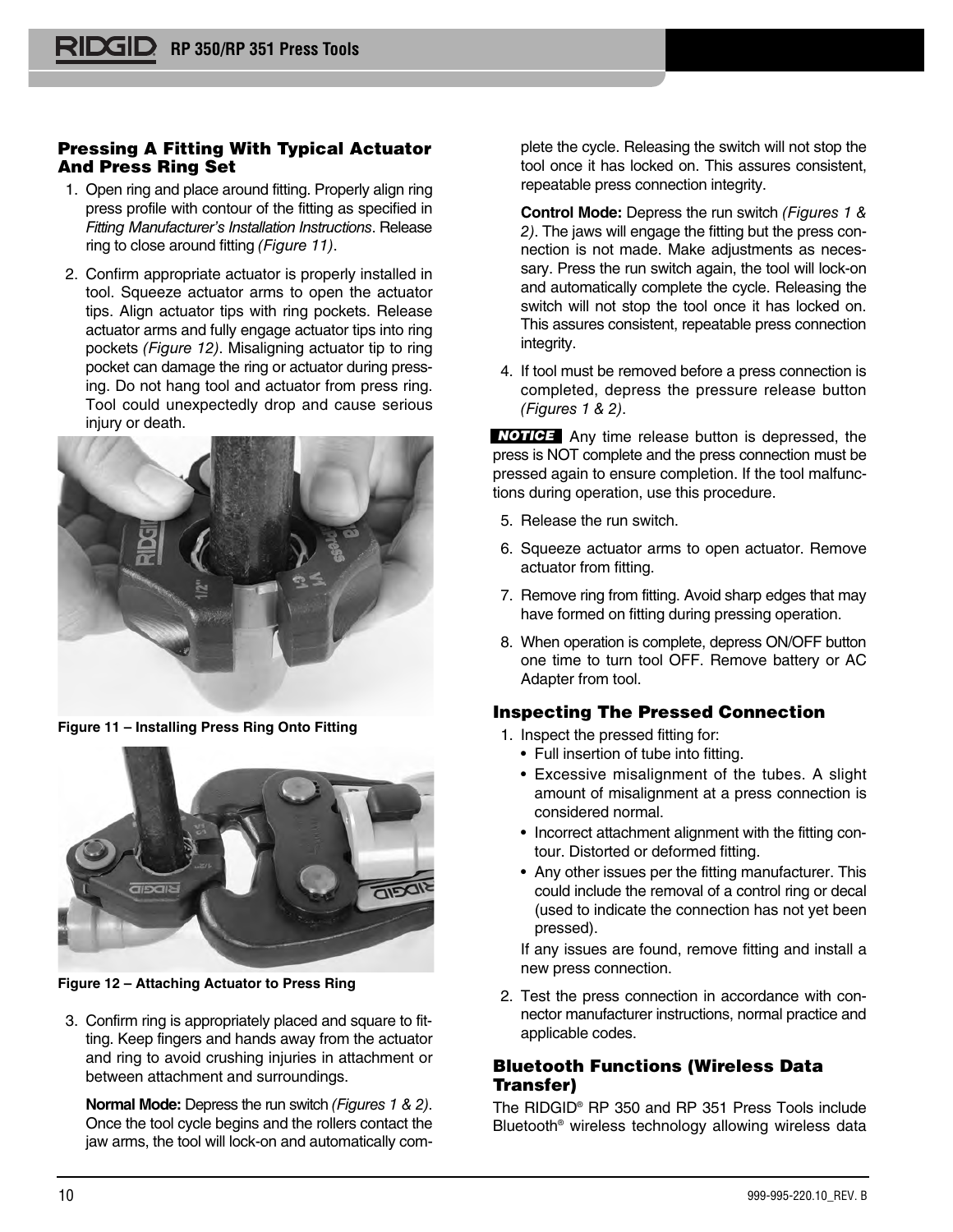transfer to properly equipped smartphones or tablets ("devices") running iOS or Android operating systems.

- 1. Download the appropriate RIDGID® Link app to your device by going to RIDGID.com/apps, the Google Play Store or the Apple App Store.
- 2. When the tool is ON, a Bluetooth wireless technology equipped device can find and pair with the press tool. In the Bluetooth settings of your device, select desired RIDGID tool. Refer to your device instructions for specific information on how to connect via Bluetooth wireless technology. Once connected, the greenblue-blue-blue tool status lights will be lit.

After the initial pairing, most devices will automatically connect to the Tools when the Bluetooth wireless technology is active and in range and if device settings are configured to do so. Press tools should be less than 33 ft. (10 m) from the device to be detected. Any obstacle between the tool and device can reduce the operational range.

- 3. Follow the app instructions for proper use. The mode of operation can be changed via app. The app also allows monitoring of tool cycles.
- 4. The wireless data transfer turns OFF when the press tool is switched OFF. Turn Bluetooth wireless device OFF to reduce device battery drain.

## **Cold Weather Operation**

As temperature drops, hydraulic fluid thickens and battery performance degrades. To reduce the risk of improper operation, the RP 350 and RP 351 will not operate outside of the specification temperature range as indicated by the tool status lights *(Figure 5).*

When ambient conditions are outside the specification temperature range, keep the tool and batteries in a conditioned space until ready to use.

# **Storage**

Remove battery or AC Adapter from the press tool. Store press tool and battery in case. Avoid storing in extreme heat or cold. The tool will not turn ON if the tool is outside the specification range. This will be indicated by the tool status lights. *(See Figure 5)*

WARNING Store tool in a dry, secured, locked area that is out of reach of children and people unfamiliar with the press tool. The tool is dangerous in the hands of untrained users.

# **Maintenance Instructions**

#### **WARNING**

**Make sure tool is switched OFF and battery or AC Adapter is removed from tool before performing maintenance or making any adjustment.**

# **Cleaning And Lubrication**

- 1. Wipe the tool clean daily with a clean dry cloth.
- 2. Inspect the attachment mounting pin and lubricate the pin with silicone lubricant as needed.
- 3. Check return springs in attachments with each use. Attachments should open and close freely with only moderate finger effort required.

# **Service And Repair**

#### **WARNING**

**Improper service or repair can make tool unsafe to operate.**

Service and repair on the RP 350 and RP 351 Press Tools must be performed by a RIDGID Independent Press Tool Service Center.

For information on your nearest RIDGID Authorized Independent Service Center or any service or repair questions see *Contact Information* section in this manual.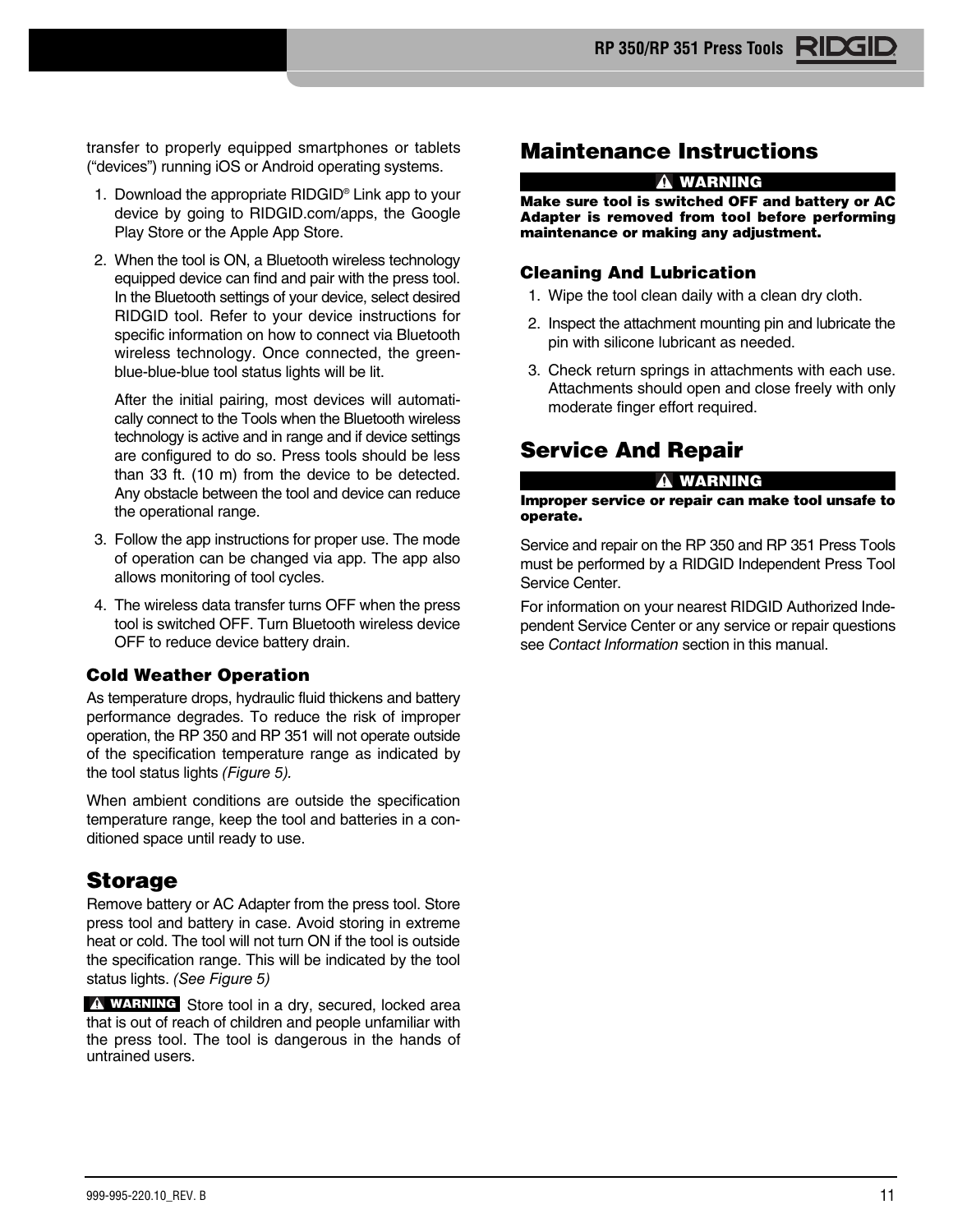# **Troubleshooting**

| <b>SYMPTOM</b>                                        | <b>POSSIBLE REASONS</b>                                               | <b>SOLUTION</b>                                                                                                                 |  |  |
|-------------------------------------------------------|-----------------------------------------------------------------------|---------------------------------------------------------------------------------------------------------------------------------|--|--|
| <b>Tool will not turn ON</b><br>when ON/OFF button is | Battery is completely discharged or battery has<br>failed.            | Insert fully charged battery/recharge battery.                                                                                  |  |  |
| pressed.                                              | Battery not properly inserted into handle of tool                     | Check to assure battery is fully inserted.                                                                                      |  |  |
|                                                       | AC adapter not correctly inserted into the tool.                      | Correctly insert AC adapter into tool.                                                                                          |  |  |
| <b>Attachment is locked</b><br>onto fitting.          | Press connection was not successfully completed.                      | Push pressure release button to remove jaws from<br>fitting. Inspect and repress fitting.                                       |  |  |
| The pressed connections                               | Used wrong jaw for the tube size or material.                         | Install the correct attachment.                                                                                                 |  |  |
| produced are not com-<br>plete.                       | The tool was not square to the tube.                                  | Redo the press connection with new fitting and new<br>tube. Make sure that the tool is square to the tube.                      |  |  |
|                                                       | Attachment press contour was not aligned with<br>the fitting contour. | Redo the joint with new tube and new fitting.<br>Make sure the attachment press contour is<br>aligned with the fitting contour. |  |  |
|                                                       | Tool is in need of repair.                                            | Take for service.                                                                                                               |  |  |
| Oil leaks from tool.                                  | Seal or mechanical problems.                                          |                                                                                                                                 |  |  |
| Motor runs but tool will<br>not complete a cycle.     | Oil level low.                                                        | Take for service.                                                                                                               |  |  |
| <b>Tool stops during</b><br>operation.                | Oil level low.                                                        |                                                                                                                                 |  |  |
| See Figure 5 - Tool Status Lights                     |                                                                       |                                                                                                                                 |  |  |

# **Optional Equipment**

#### **WARNING**

**To reduce the risk of serious injury, only use equipment specifically designed and recommended for use with the RP 350 and RP 351 Press Tools, such as listed below.**

#### **Battery and Adapter Packs**

| Catalog<br>No. | <b>Description</b>                     |
|----------------|----------------------------------------|
| 56513          | RB-1825 18V 2.5 Ah Lithium Ion Battery |
| 56518          | RB-1850 18V 5.0 Ah Lithium Ion Battery |
| 44468          | 120 AC Power Adapter - North America   |
| 43338          | 220 AC Power Adapter-Europe            |
| 44823          | 120 AC Power Adapter - China           |

#### **Chargers and Cords**

| Catalog<br>No. |                     | <b>Region</b>         | Plug<br><b>Type</b> |
|----------------|---------------------|-----------------------|---------------------|
| 64383          | RBC-30 Charger      | North America         | Α                   |
| 56523          | RBC-30 Charger      | Europe                | C                   |
| 64388          | RBC-30 Charger      | China                 | А                   |
| 64393          | RBC-30 Charger      | Australia             |                     |
| 64378          | RBC-30 Charger      | Japan                 | А                   |
| 64398          | RBC-30 Charger      | <b>United Kingdom</b> | G                   |
| 64173          | RBC-30 Charger Cord | North America         | А                   |
| 64183          | RBC-30 Charger Cord | Europe                | C                   |
|                |                     |                       |                     |

For a complete listing of RIDGID equipment available for these tools, see the Ridge Tool Catalog online at RIDGID.com or see *Contact Information*.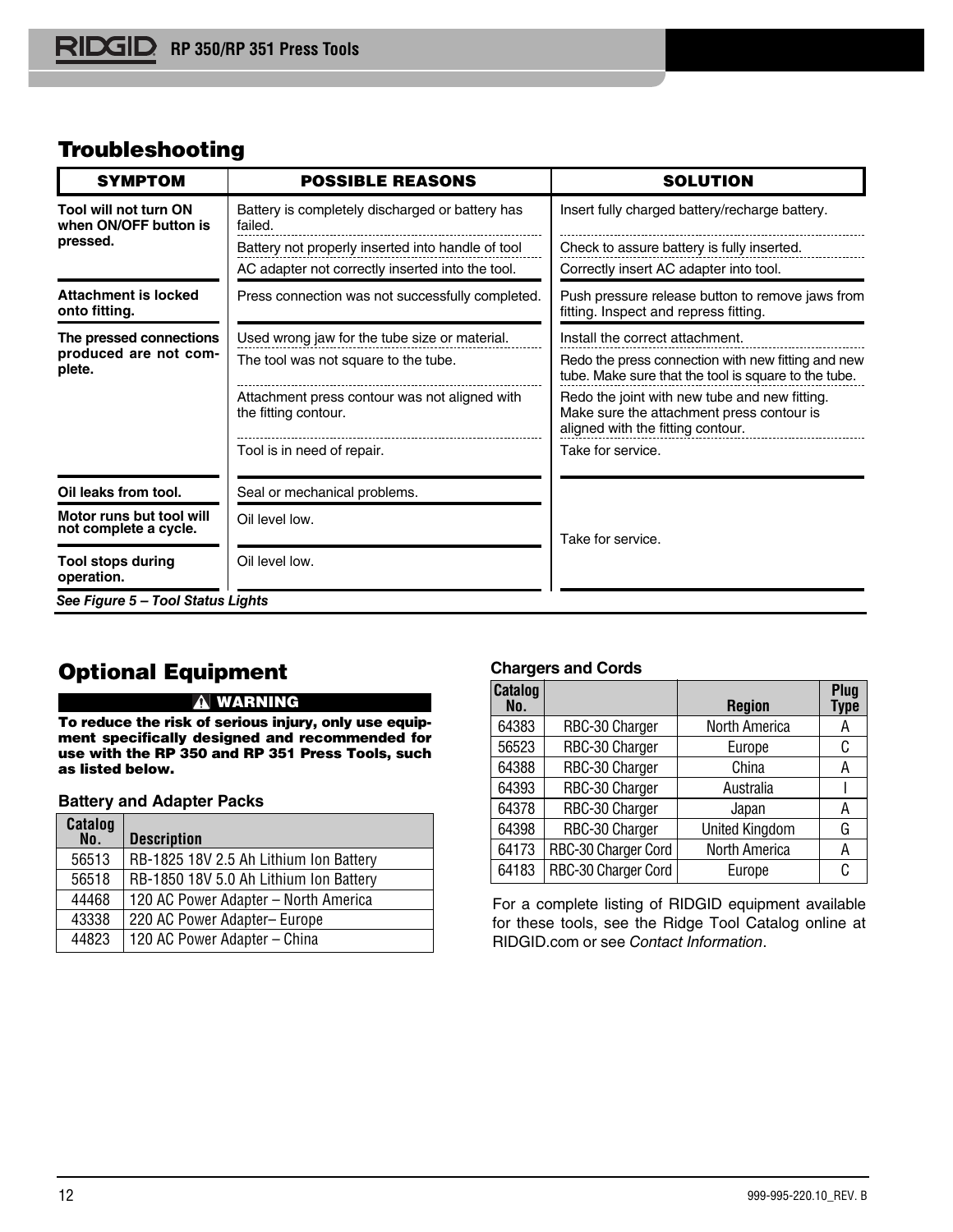**RP 350/RP 351 Press Tools**

# **Disposal**

Parts of these tools contain valuable materials and can be recycled. There are companies that specialize in recycling that may be found locally. Dispose of the components in compliance with all applicable regulations. Contact your local waste management authority for more information.



**For EC Countries:** Do not dispose of electrical equipment with household waste!

According to the European Guideline 2012/-19/EU for Waste Electrical and Electronic Equipment and its implementation into national legislation, electrical equipment that is no

longer usable must be collected separately and disposed of in an environmentally correct manner.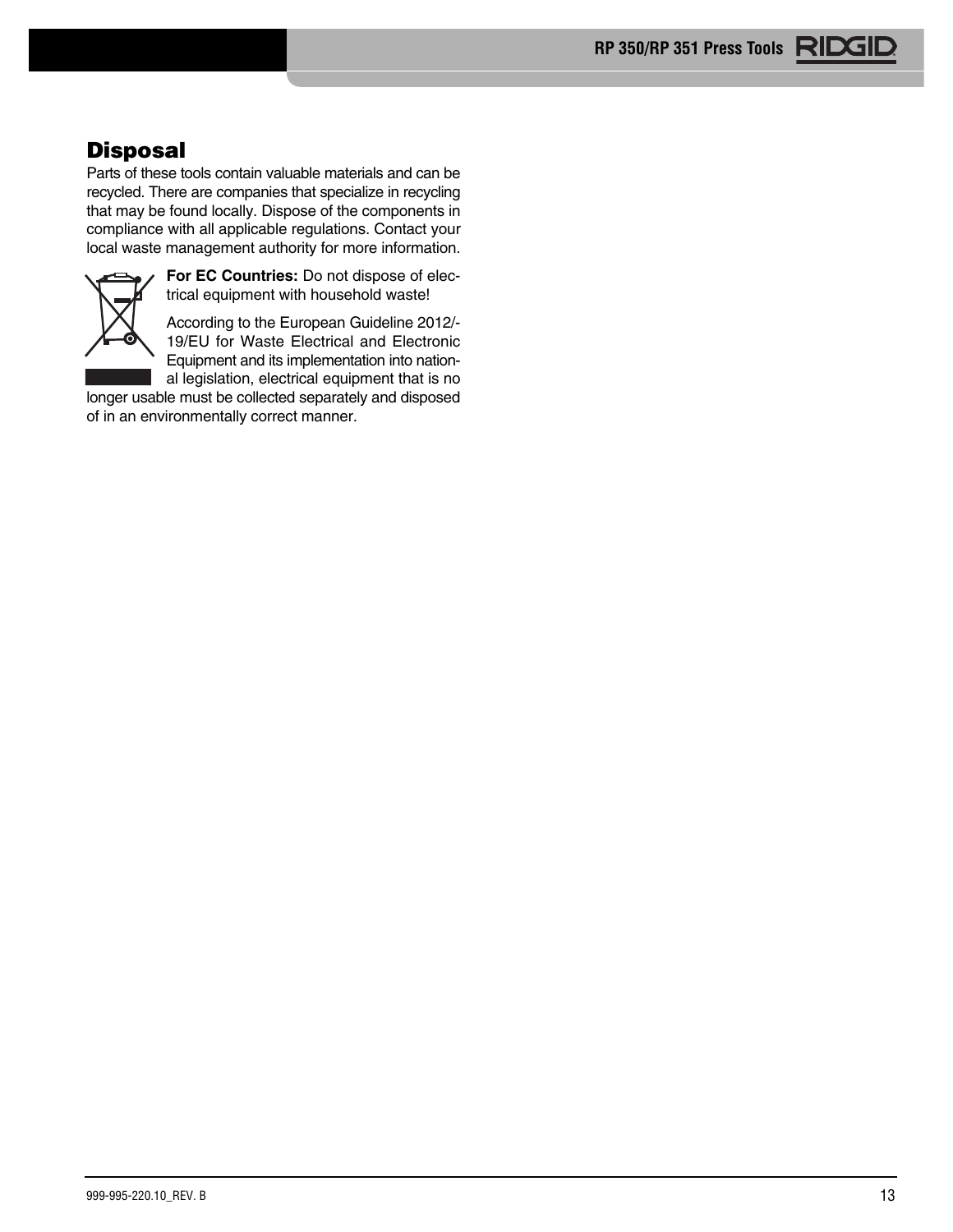# **Electromagnetic Compatibility (EMC)**

The term electromagnetic compatibility is taken to mean the capability of the product to function smoothly in an environment where electromagnetic radiation and electrostatic discharges are present and without causing electromagnet interference to other equipment.

**NOTICE** These tools conform to all applicable EMC standards. However, the possibility of them causing interference in other devices cannot be precluded. All EMC related standards that have been tested are called out in the tool's technical document.

# **FCC/ICES Statement**

This device complies with Part 15 of the FCC Rules. Operation is subject to the following two conditions:

- 1. This device may not cause harmful interference.
- 2. This device must accept any interference received, including interference that may cause undesired operation.

Modifications not expressly approved by this company could void the user's authority to operate the equipment.

This equipment has been tested and found to comply with the limits for a Class A digital device, pursuant to part 15 of the FCC Rules. These limits are designed to provide reasonable protection against harmful interference when the equipment is operated in a commercial environment. This equipment generates, uses, and can radiate radio frequency energy and, if not installed and used in accordance with the instruction manual, may cause harmful interference to radio communications. Operation of this equipment in a residential area is likely to cause harmful interference in which case the user will be required to correct the interference at his own expense.

This product complies with the Canadian ICES-003 Class A specifications. *See Declaration label on tool.*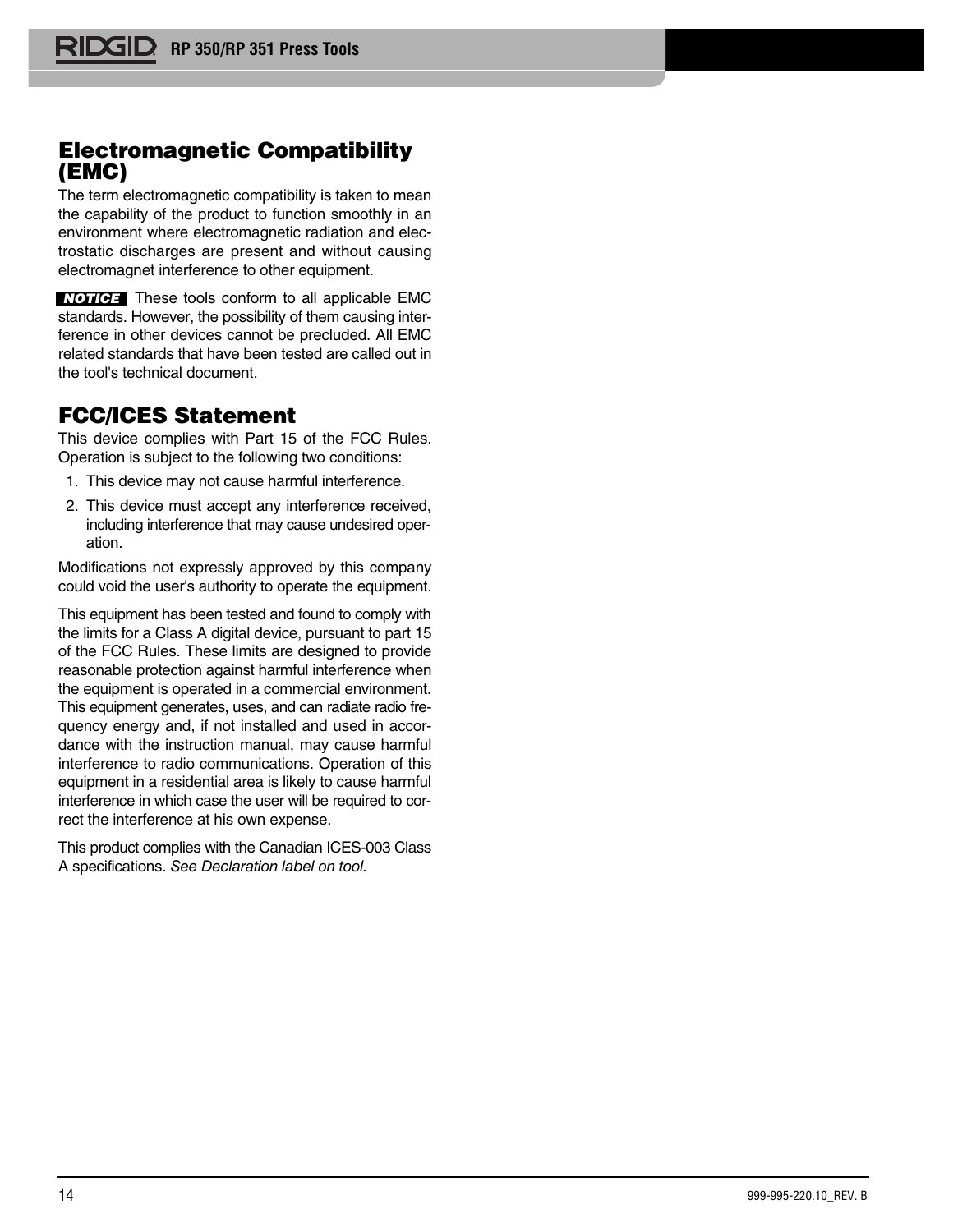# **RP 350 et RP 351**

# **Sertisseuses**





**Familiarisez-vous avec le manuel ciprésent avant d'utiliser l'appareil. Tout écart aux consignes données dans celui-ci augmenterait les risques de choc électrique, d'incendie et/ou de grave blessure corporelle.**

#### **Sertisseuses RP 350 et RP 351**

Enregistrez ci-dessous pour future référence le numéro de série de l'appareil indiqué sur sa plaque signalétique.

N° de série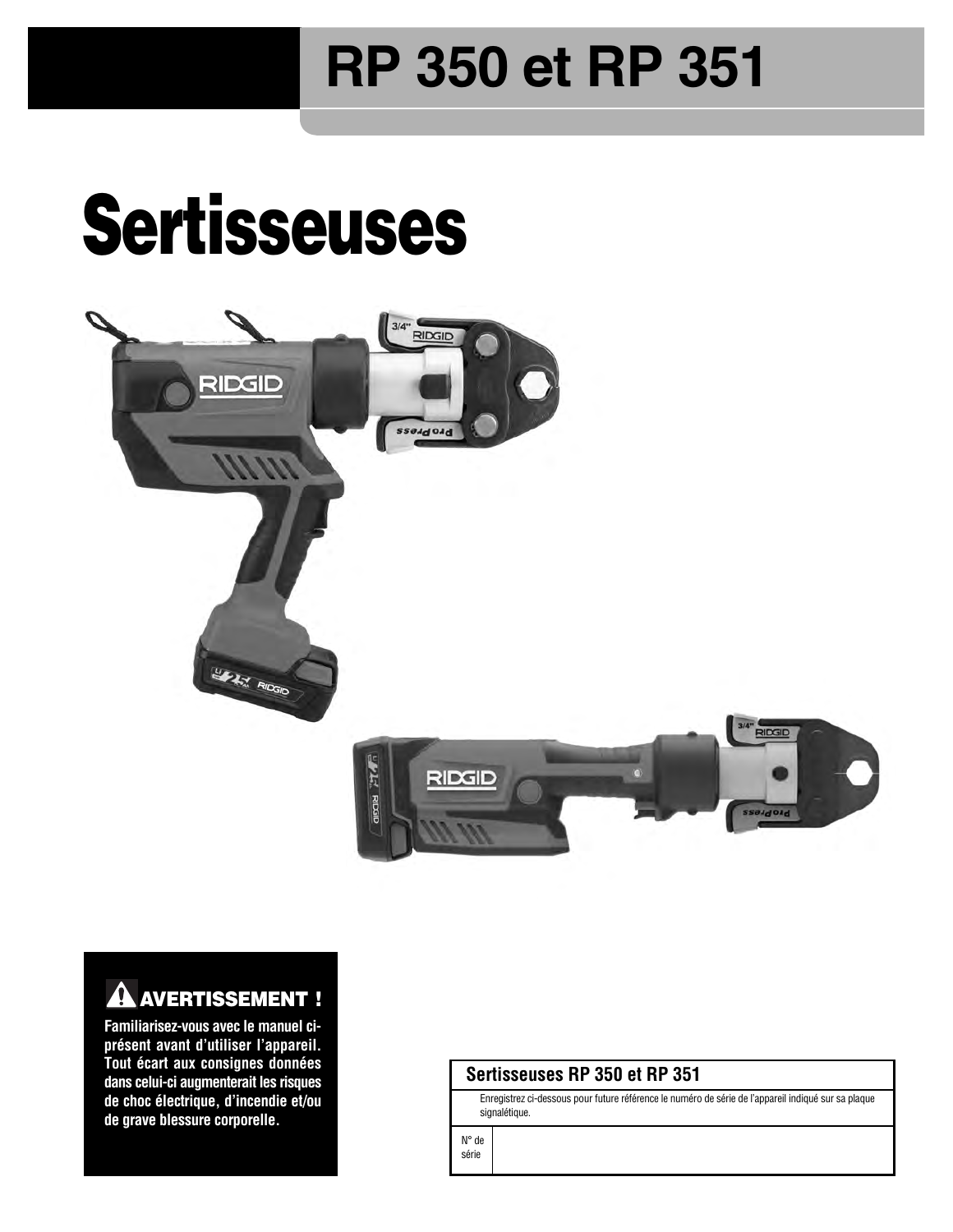# Table des matières

| Consignes générales de sécurité                                                                                            |  |
|----------------------------------------------------------------------------------------------------------------------------|--|
| Consignes de sécurité spécifiques                                                                                          |  |
|                                                                                                                            |  |
|                                                                                                                            |  |
| Caractéristiques techniques                                                                                                |  |
|                                                                                                                            |  |
|                                                                                                                            |  |
|                                                                                                                            |  |
| Entretien de l'appareil                                                                                                    |  |
|                                                                                                                            |  |
|                                                                                                                            |  |
| Compatibilité électromagnétique (EMC) manual continuament de la compatibilité électromagnétique (EMC) manual communication |  |
|                                                                                                                            |  |
|                                                                                                                            |  |
|                                                                                                                            |  |

\*Traduction de la notice originale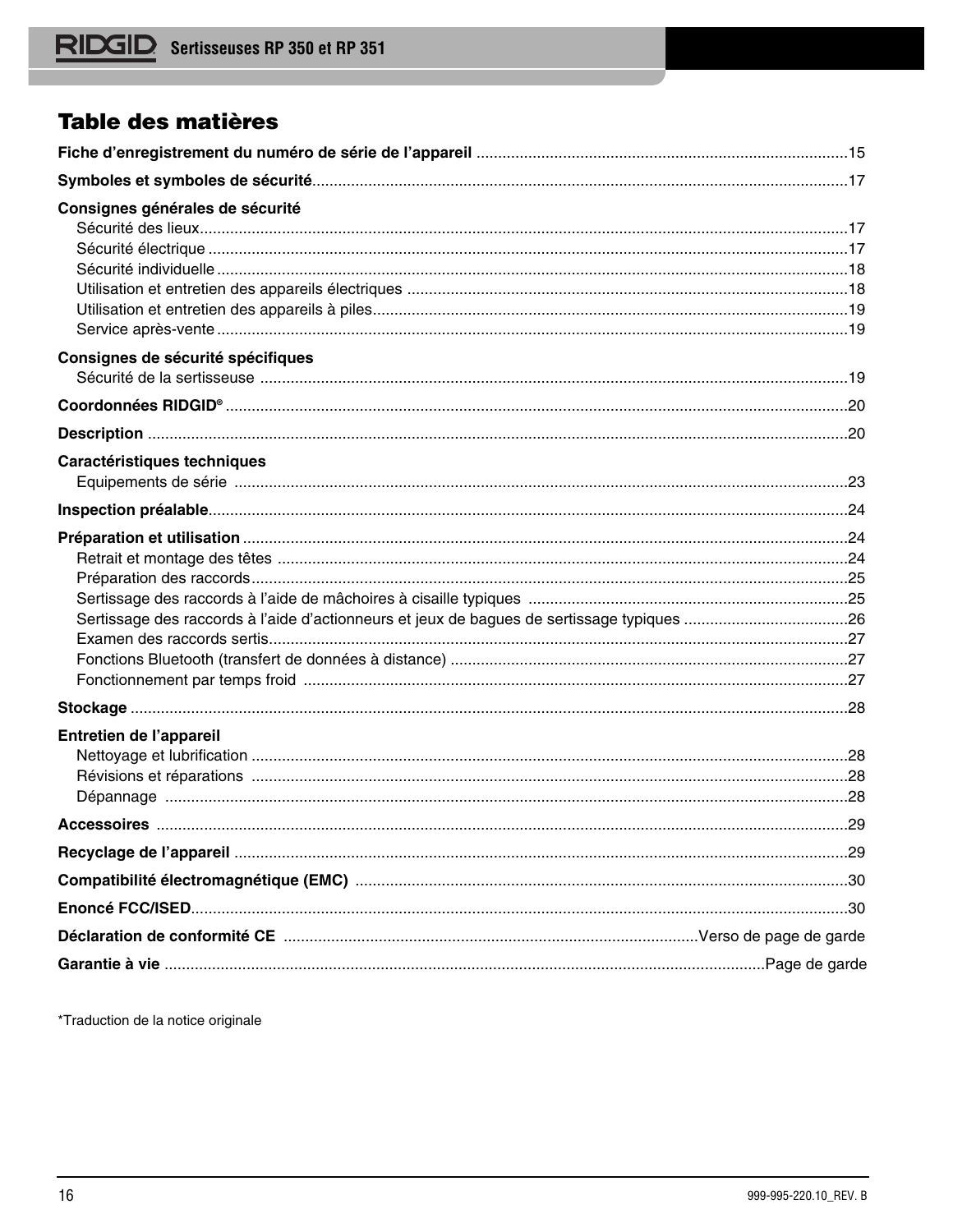# **Symboles de sécurité**

Les symboles et mots clés utilisés à la fois dans ce mode d'emploi et sur l'appareil lui-même servent à signaler d'importants risques de sécurité. Ce qui suit permettra de mieux comprendre la signification de ces mots clés et symboles.



Ce symbole sert à vous avertir de risques d'accident potentiels. Le respect des consignes qui le suivent vous permettra d'éviter les risques d'accident grave ou potentiellement mortel.



Le terme DANGER signifie une situation dangereuse qui, faute d'être évitée, provoquerait la mort ou de graves blessures corporelles.

Le terme AVERTISSEMENT signifie une situation dangereuse potentielle qui, faute d'être évitée, serait susceptible d'entraîner la mort ou de graves blessures corporelles. **AVERTISSEMENT**

Le terme ATTENTION signifie une situation dangereuse potentielle qui, faute d'être évitée, serait susceptible d'entraîner des blessures corporelles légères ou modérées. **A** ATTENTION

AVIS IMPORTANT Le terme AVIS IMPORTANT indique des informations concernant la protection des biens.



Ce symbole indique la nécessité de bien se familiariser avec la notice d'emploi avant d'utiliser ce matériel. La notice d'emploi renferme d'importantes consignes de sécurité et d'utilisation du matériel.



Ce symbole indique la nécessité de porter des lunettes de sécurité à œillères ou des lunettes fermées lors de la manipulation ou utilisation de cet appareil afin de limiter les risques de lésion oculaire.



Ce symbole signale un risque d'écrasement des doigts, des mains ou autres membres.



Ce symbole signale un risque de choc électrique.

# **Consignes générales de sécurité applicables aux appareils électriques\***

#### **AVERTISSEMENT**

**Familiarisez-vous avec l'ensemble des illustrations, consignes de sécurité et consignes d'utilisation ci-présentes afin d'éviter les risques de choc électrique, d'incendie et/ou de grave blessure corporelle.**

#### **Conservez l'ensemble de ces consignes et instructions pour future référence !**

Le terme « appareil électrique » utilisée dans les consignes de sécurité s'applique à la fois aux appareils électrique sur secteur et ceux à piles.

#### **Sécurité des lieux**

- **Assurez-vous de la propreté et du bon éclairage des lieux.** Les chantiers encombrés ou mal éclairés sont une invitation aux accidents.
- **N'utilisez pas d'appareils électriques en présence de substances volatiles telles que liquides, gaz ou poussières combustibles.** Ce type de matériel risque

de produire des étincelles susceptibles d'enflammer les poussières et émanations combustibles.

Ce symbole indique l'année de fabrication du produit.

Ce symbole indique que le produit doit être utilisé

Ce symbole indique qu'il s'agit d'un produit catégorie II

Ce symbole signale que le matériel en question ne doit pas être remis aux ordures ménagères. Consultez la section

Ce symbole indique que le matériel électrique en question correspond aux normes applicables des directives de la CE.

exclusivement à l'intérieur.

• **Eloignez les enfants et les curieux durant l'utilisation des appareils électriques.** Les distractions risquent de vous faire perdre le contrôle de l'appareil.

#### **Sécurité électrique**

*Recyclage.*

- **La fiche de l'appareil doit correspondre à la prise de courant utilisée. Ne jamais tenter de modifier la fiche d'une manière quelconque. Ne jamais utiliser d'adaptateur de prise sur les appareils équipés d'une fiche avec terre.** Cela limitera les risques de choc électrique.
- **Evitez tout contact physique avec des objets reliés à la terre tels que canalisations, radiateurs, cuisinières et réfrigérateurs.** Tout contact avec la terre augmenterait les risques de choc électrique.
- **N'exposez pas les appareils électriques à la pluie** ou aux intempéries. Toute pénétration d'eau à l'intérieur de l'appareil augmenterait les risques de choc électrique.

<sup>\*</sup> Le texte utilisé dans les consignes de sécurité générales ci-présentes est tiré verbatim de la section de la norme UL/CSA 62841-1 applicable, comme l'impose la réglementation. Lesdites consignes de sécurité générales sont sensé couvrir de nombreux types d'appareils électriques. Certaines d'entre-elles ne sont pas applicables à l'ensemble de ces appareils, et certaines ne sont pas applicables à celui-ci.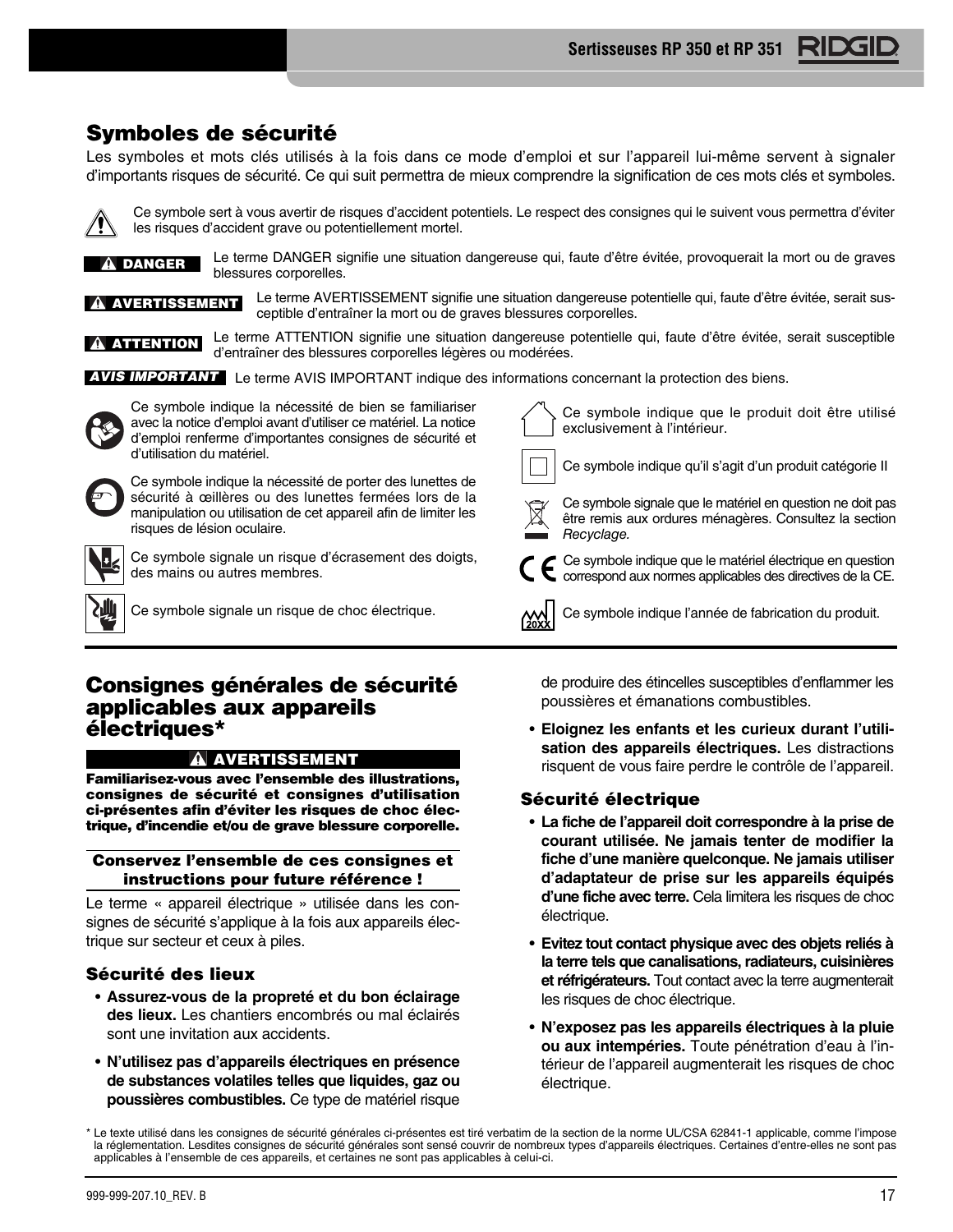- **Ne maltraitez pas le cordon d'alimentation de l'appareil. Ne jamais utiliser le cordon pour porter, tirer ou débrancher l'appareil. Eloignez le cordon de la chaleur, des matières grasses, des objets tranchants et des mécanismes.** Les cordons d'alimentation endommagés ou entortillés augmentent les risques de choc électrique.
- **Lors de l'utilisation de l'appareil à l'extérieur, prévoyez une rallonge électrique homologuée pour ce type d'emploi.** Cela limitera les risques de choc électrique.
- **S'il est inévitable d'utiliser l'appareil dans des endroits humides, prévoyez une source d'alimentation protégée par disjoncteur différentiel.** La présence d'un disjoncteur différentiel limitera les risques de choc électrique.

#### **Sécurité individuelle**

- **Soyez attentif, restez concentré et faites preuve de bon sens lors de l'utilisation de ce type d'appareil. Ne jamais utiliser ce matériel lorsque vous êtes fatigué ou sous l'influence de drogues, de l'alcool ou de médicaments.** Lors de l'utilisation d'un appareil électrique, un instant d'inattention risque d'entraîner de graves lésions corporelles.
- **Prévoyez les équipements de protection individuelle appropriés. Portez systématiquement une protection oculaire.** Selon le cas, le port d'un masque à poussière, de chaussures de sécurité antidérapantes, du casque ou d'une protection auriculaire peut aider à limiter les risques de lésion corporelle.
- **Evitez les démarrages accidentels. Assurez-vous que son interrupteur est éteint avant de brancher l'appareil, y introduire un bloc-piles, le soulever ou le transporter.** Porter un appareil électrique avec son doigt sur l'interrupteur, voire le brancher lorsque son interrupteur est en position « Marche » est une invitation aux accidents.
- **Retirez toute clé ou dispositif de réglage éventuel avant de mettre l'appareil en marche.** Une clé ou tout autre dispositif de réglage engagé sur un élément mécanique pourrait provoquer un accident.
- **Ne vous mettez pas en porte-à-faux. Maintenez une bonne assiette et un bon équilibre à tout moment.** Cela assurera un meilleur contrôle de l'appareil en cas d'imprévu.
- **Habillez-vous de manière appropriée. Ne portez ni accessoires, ni bijoux. Eloignez vos cheveux, vos vêtements et vos gants des mécanismes lorsque l'appareil fonctionne.** Les foulards, les bijoux et les

cheveux longs risquent d'être entraînés par les mécanismes en rotation.

- **Vérifiez le bon raccordement et fonctionnement des aspirateurs de poussière éventuels.** De tels aspirateurs peuvent limiter les risques associés à la dispersion des poussières.
- **Ne permettez pas la familiarité issue d'une utilisation fréquente de l'appareil vous rendre complaisant au point d'ignorer les principes de sécurité applicables.** La moindre inattention peut engendrer de graves blessures corporelles dans une fraction de seconde.

#### **Utilisation et entretien des appareils électriques**

- **Ne forcez pas l'appareil. Prévoyez l'appareil le mieux adapté aux travaux envisagés.** Un appareil adapté produira de meilleurs résultats et un meilleur niveau de sécurité lorsqu'il fonctionne au régime prévu.
- **N'utilisez pas d'appareil dont l'interrupteur marche/ arrêt ne fonctionne pas correctement.** Tout appareil qui ne peut pas être contrôlé par son interrupteur est considéré dangereux et doit être réparé.
- **Débranchez l'appareil ou retirez son bloc-piles avant tout réglage, remplacement d'outils ou stockage.** De telles mesures préventives aideront à limiter les risques de démarrage accidentel de l'appareil.
- **Rangez les appareils électriques non utilisés hors de la portée des enfants. L'utilisation de cet appareil doit être exclusivement réservé à du personnel ayant reçu une formation adéquate.** Tout appareil électrique peut devenir dangereux entre les mains d'un novice.
- **Assurez l'entretien régulier des appareils électriques et de leurs accessoires. Assurez-vous de l'absence d'éléments grippés ou endommagés, voire toute autre anomalie susceptible de nuire au bon fonctionnement et à la sécurité de l'appareil. Faites réparer tout appareil endommagé avant de le réutiliser.** De nombreux accidents sont le résultat d'appareils mal entretenus.
- **Assurez l'affutage et la propreté des outils de coupe.** Des outils de coupe correctement entretenus et affutés sont moins susceptibles de se gripper et sont plus faciles à contrôler.
- **Utilisez l'appareil, ses accessoires et ses outils selon les consignes ci-présentes, tout en tenant compte des conditions de travail existantes et de la nature des travaux envisagés.** Toute utilisation de l'appareil à des fins autres que celles prévues augmenterait les risques d'accident.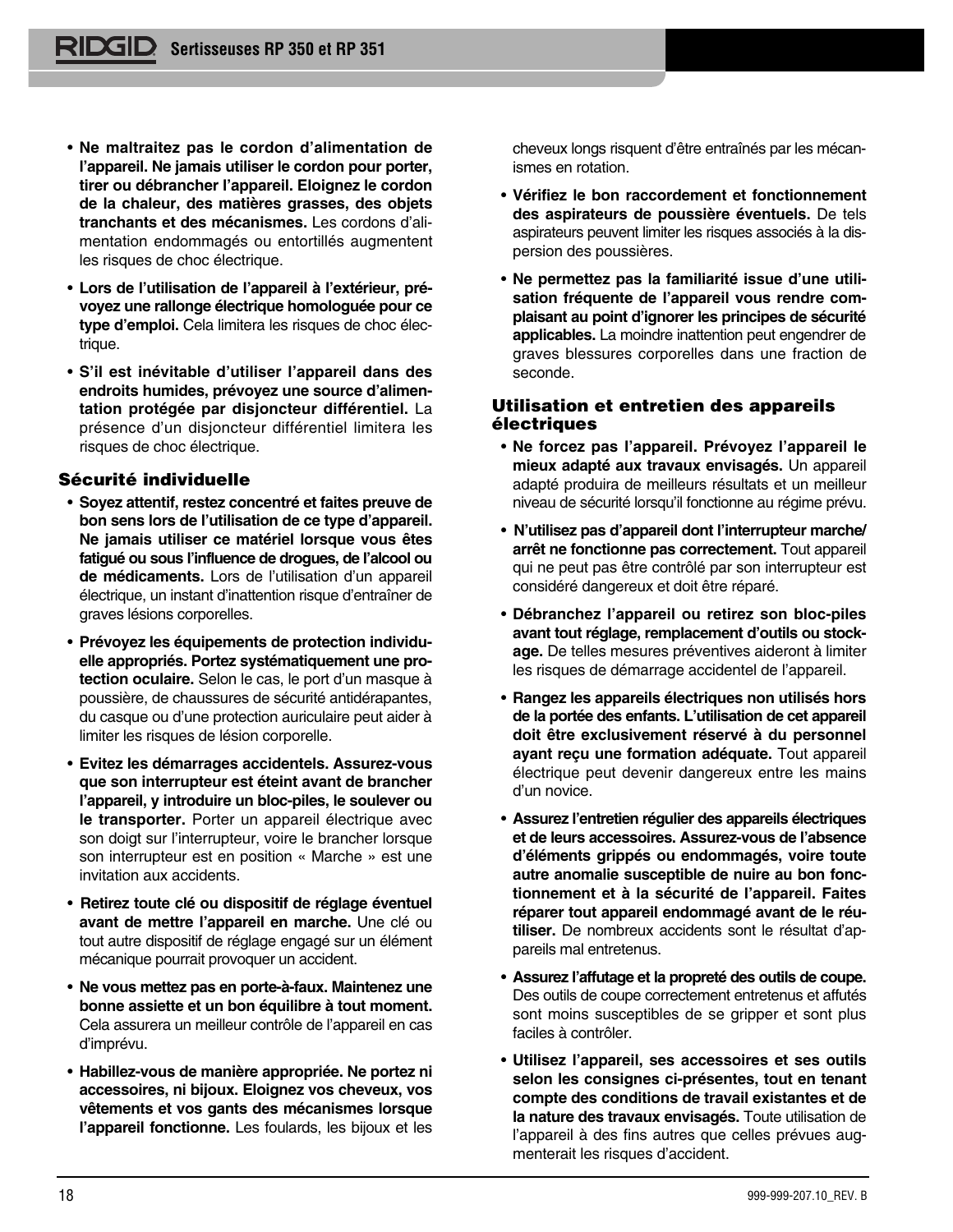• **Nettoyez systématiquement les poignées et autres surfaces de prise-en-main de l'appareil.** Des poignées ou autres surfaces glissantes peuvent compromettre la sécurité d'utilisation de l'appareil en cas d'imprévu.

#### **Utilisation et entretien des appareils à piles**

- **Rechargez les bloc-piles exclusivement avec le type de chargeur spécifié par le fabricant.** L'utilisation d'un chargeur adapté à un autre type de blocpiles augmenterait les risques d'incendie.
- **Utilisez exclusivement le type de bloc-piles prévu pour l'appareil en question.** L'utilisation de tout autre type de bloc-piles augmenterait les risques de blessure et d'incendie.
- **Eloignez les bloc-piles non utilisés des autres objets métalliques tels que trombones, pièces de monnaie, clés, clous, vis ou autres petits objets métalliques qui risqueraient de faire contact entre les bornes du bloc-piles.** Un tel court-circuit pourrait provoquer des brûlures ou un incendie.
- **En cas d'abus, un bloc-piles risque de déverser son électrolyte liquide. Evitez tout contact avec celui-ci. En cas de contact accidentel avec ce liquide, rincez à grande eau. En cas de contact oculaire, faites appel à un médecin.** L'électrolyte liquide peut provoquer des irritations et des brûlures.
- **N'utilisez pas un bloc-piles ou appareil endommagé ou modifié.** Les bloc-piles endommagés peuvent réagir de manière imprévisible et provoquer des incendies, des explosions ou des blessures corporelles.
- **N'exposez ni les bloc-piles, ni l'appareil aux flammes ou à des températures excessives.** Leur exposition aux flammes ou à des températures de plus de 265 °F (130 °C) pourrait occasionner une explosion.
- **Respectez l'ensemble des consignes de rechargement et ne chargez ni le bloc-piles ni l'appareil en-dehors des limites de température précisées ciaprès.** Le rechargement inapproprié ou à des températures hors limites pourrait endommager le bloc-piles et augmenterait les risques d'incendie.

#### **Service après-vente**

• **Confiez la révision de l'appareil à un réparateur qualifié pouvant justifier l'emploi de pièces de rechange d'origine.** Cela assurera la sécurité opérationnelle de l'appareil.

# **Consignes de sécurité spécifiques**

#### **AVERTISSEMENT**

**La section suivante contient d'importantes consignes de sécurité visant ce type d'appareil en particulier.**

**Lisez-les soigneusement avant d'utiliser la sertisseuse afin de limiter les risques de choc électrique et de graves blessures corporelles.**

#### **CONSERVEZ CES CONSIGNES POUR FUTURE REFERENCE !**

La mallette de l'appareil comprend un logement prévu pour garder ce manuel à la portée de tout utilisateur éventuel.

#### **Sécurité de la sertisseuse**

- **Eloignez vos doigts et vos mains des têtes de sertissage durant le cycle de fonctionnement de l'appareil.** Les doigts et les mains risquent d'être écrasés, fracturés ou amputés s'ils se prennent dans la tête ou entre la tête et tout autre objet.
- **Ne jamais tenter de réparer d'élément de tête (mâchoires, bagues de sertissage actionneurs, etc.) endommagés. Remplacez l'élément endommagé au complet.** Tout élément qui aurait été soudé, meulé percé ou modifié de manière quelconque risquerait d'éclater en cours de sertissage et provoquer de graves blessures. Le non remplacement d'un élément de sertissage au complet pourrait entraîner la défaillance de l'élément et de graves blessures corporelles.
- **L'importance des forces générées par l'appareil est suffisante pour briser et projeter des objets de manière dangereuse.** Tenez-vous à l'écart en cours d'opération et prévoyez les équipements de sécurité individuelle appropriés, protection oculaire comprise.
- **N'utilisez les sertisseuses RIDGID® qu'avec des éléments de tête (mâchoires, bagues de sertissage, actionneurs, etc.) appropriés, soit fabriqués ou approuvés par RIDGID.** L'utilisation de l'appareil à d'autres fins ou sa modification en vue d'applications non prévues pourrait endommager la sertisseuse et sa tête, voire occasionner des blessures corporelles.
- **Utilisez les combinaisons d'appareil, d'éléments de tête et de raccord appropriées.** Une mauvaise combinaison de ces éléments risquerait de compromettre l'intégralité du sertissage qui, à son tour, augmenterait les risques de fuites et de blessure corporelle.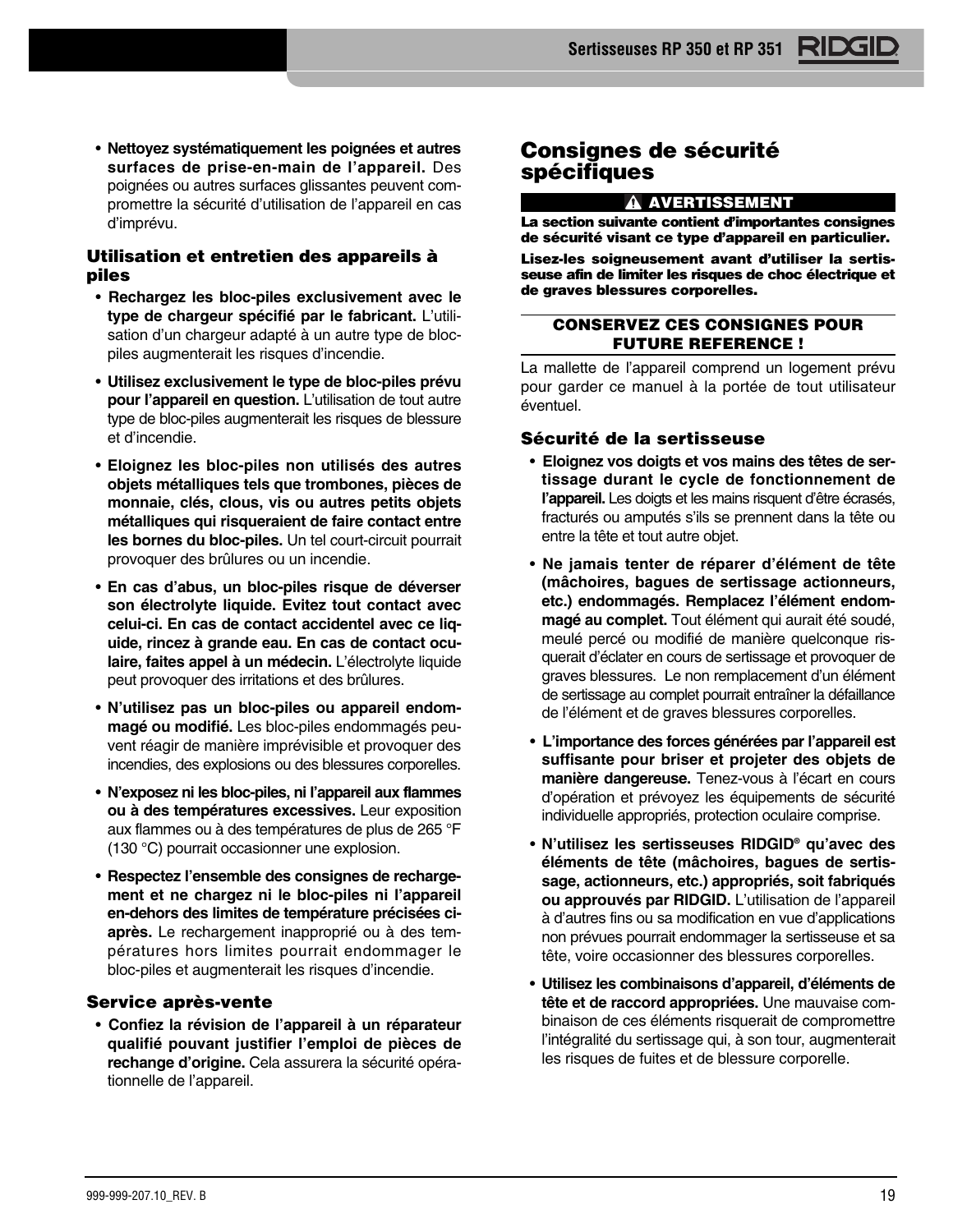- **Avant d'utiliser une sertisseuse RIDGID, familiarisez-vous avec :**
- Le manuel ci-présent,
- Les instructions visant le type de tête utilisée,
- Le manuel du bloc-piles et chargeur,
- Les consignes d'installation du fabricant des raccords,
- Les consignes d'utilisation de tout autre matériel utilisé avec cet appareil.

Le non-respect de l'ensemble de ces consignes pourrait entraîner d'importants dégâts matériels et/ou de graves lésions corporelles.

# **Coordonnées RIDGID®**

En cas de questions concernant ce produit RIDGID® veuillez :

- Consulter le distributeur RIDGID le plus proche ;
- Visiter le site RIDGID.com afin de localiser le représentant RIDGID le plus proche ;
- Consulter les services techniques RIDGID par mail adressé à rtctechservices@emerson.com, ou bien, à partir des Etats-Unis ou du Canada, en composant le 800-519-3456.

# **Description**

Equipées des éléments de tête appropriés, les sertisseuses RIDGID® RP 350 et RP 351 assurent le sertissage étanche et permanant des raccords de tuyaux de plomberie, de chauffage de climatisation et de réfrigération. Il existe aussi des éléments de tête destinés à d'autres applications.

Lorsque l'on appui sur la gâchette de la sertisseuse, son moteur électrique interne actionne une pompe hydraulique qui, à son tour, envoi du fluide hydraulique vers le cylindre de l'appareil pour faire avancer le vérin contre l'accessoire qui, lui, comprime le raccord. Ce cycle de sertissage dure environ 4 secondes. Lorsque le cycle est entamé, il continue automatiquement jusqu'à ce que le raccord soit complètement serti, même si l'on lâche la gâchette.

L'appareil dispose également d'un mode opératoire de « Contrôle » qui utilise l'application RIDGID Link pour permettre le montage préalable du raccord avant son sertissage afin de confirmer l'alignement de la tête avec le raccord et le tuyau.

Le témoin d'état de fonctionnement de l'appareil indique, entre-autre, une température hors limite, un besoin de révision ou bloc-piles déchargé. L'appareil est équipé d'un éclairage ciblé qui s'allume dès que l'on appui sur la gâchette. La tête de l'appareil est orientable sur 360° afin d'en faciliter l'accès aux endroits restreints.

L'appareil est équipé d'un anneau en tissue qui peut éventuellement servir à accrocher une bretelle ou une lanière de sécurité appropriée.

Ces sertisseuses sont équipées du système Bluetooth® afin de permettre leur liaison aux smartphones et tablettes. Consultez la section *« Fonctions Bluetooth (transfert de données à distance) »* pour plus de détails.

\* Le terme et le logo Bluetooth® sont des marques déposées par Bluetooth SIG, Inc. et utilisées par Emerson Electric Co. sous licence. Les autres marques déposées et désignations commerciales utilisées sont la propriété de leurs propriétaires respectifs.



**Figure 2 – Sertisseuse RIDGID RP 351 avec mâchoire série Standard**

| (côté opposé sur la RP 351) |
|-----------------------------|
|                             |
|                             |
|                             |
|                             |
|                             |
|                             |



**Figure 1 – Sertisseuse RIDGID RP 350 avec mâchoire série Standard**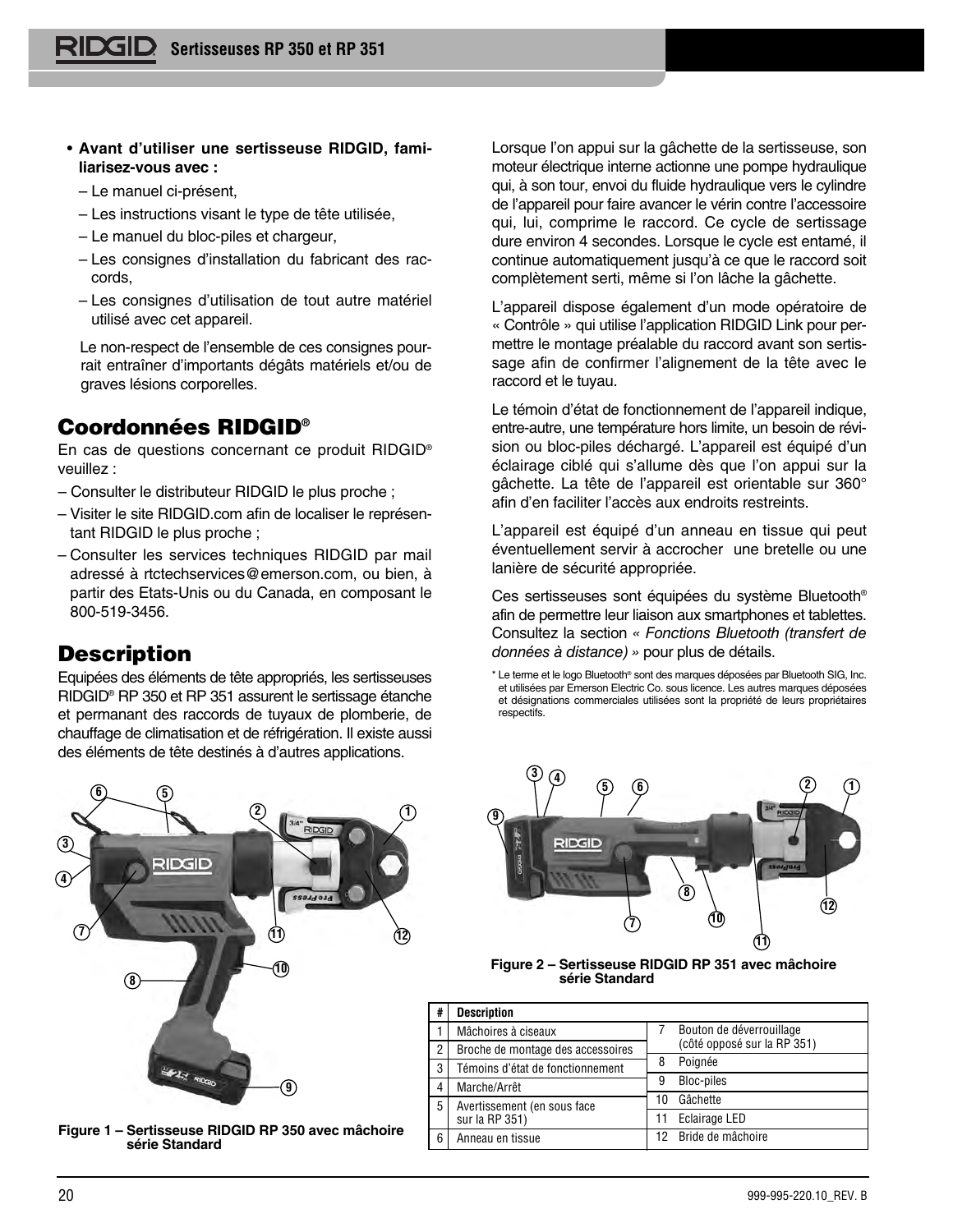

**Figure 3 – Numéro de série de l'appareil – Les chiffres encerclés indiquent l'année et le mois de fabrication. (YY = année, MM = mois).**

| <b>Commande</b>                      | <b>Marquage</b> | <b>Description</b>                                                                                                                                                                                                                                                                                                                                                                                                                                                                                                                                                                                                                                                                                                                                              |
|--------------------------------------|-----------------|-----------------------------------------------------------------------------------------------------------------------------------------------------------------------------------------------------------------------------------------------------------------------------------------------------------------------------------------------------------------------------------------------------------------------------------------------------------------------------------------------------------------------------------------------------------------------------------------------------------------------------------------------------------------------------------------------------------------------------------------------------------------|
| <b>Marche/Arrêt</b>                  |                 | Alimentation générale de l'appareil ( $I = \text{Marche}, O = \text{Arr}$ et)<br>Marche : Appuyez sur la touche jusqu'à ce que le témoin s'allume.<br>Figure 5 - Témoins d'état de fonctionnement.<br>Arrêt : Appuyez sur la touche jusqu'à ce que le témoin s'éteigne.                                                                                                                                                                                                                                                                                                                                                                                                                                                                                         |
|                                      |                 | L'appareil s'éteindra automatiquement au bout de dix (10) minutes d'inactivité.                                                                                                                                                                                                                                                                                                                                                                                                                                                                                                                                                                                                                                                                                 |
| Gâchette                             |                 | Eclairage : Appuyez légèrement sur la gâchette.<br><b>Mode normal :</b> Appuyez sur la gâchette pour entamer le cycle de sertissage, puis lâchez-la<br>dès que l'appareil s'engage.<br><b>Mode « Contrôle »</b> : Appuyez sur la gâchette pour engager la tête sur le raccord. Au besoin,<br>faites les réglages nécessaires. Appuyez à nouveau sur la gâchette pour entamer le cycle de<br>sertissage, puis lâchez-la dès que l'appareil s'engage. Le fait de lâcher la gâchette n'arrêtera<br>pas le cycle de sertissage une fois l'appareil engagé. Cela assure l'uniformité et l'intégralité<br>des sertissages successifs.<br>Le mode opératoire peut être changé via l'application RIDGID Link comme indiqué à la<br>section <i>Fonctions Bluetooth</i> . |
| <b>Bouton de</b><br>déverrouillage   |                 | Permet de relâcher l'appareil avant la fin du sertissage. Le cas échéant, le sertissage restera<br>incomplet et devra être repris.                                                                                                                                                                                                                                                                                                                                                                                                                                                                                                                                                                                                                              |
| Broche de montage<br>des accessoires |                 | Fixation des têtes. Elle doit être entièrement engagée avant que l'appareil puisse fonctionner<br>(Figure 6).                                                                                                                                                                                                                                                                                                                                                                                                                                                                                                                                                                                                                                                   |

**Figure 4 – Schéma des commandes**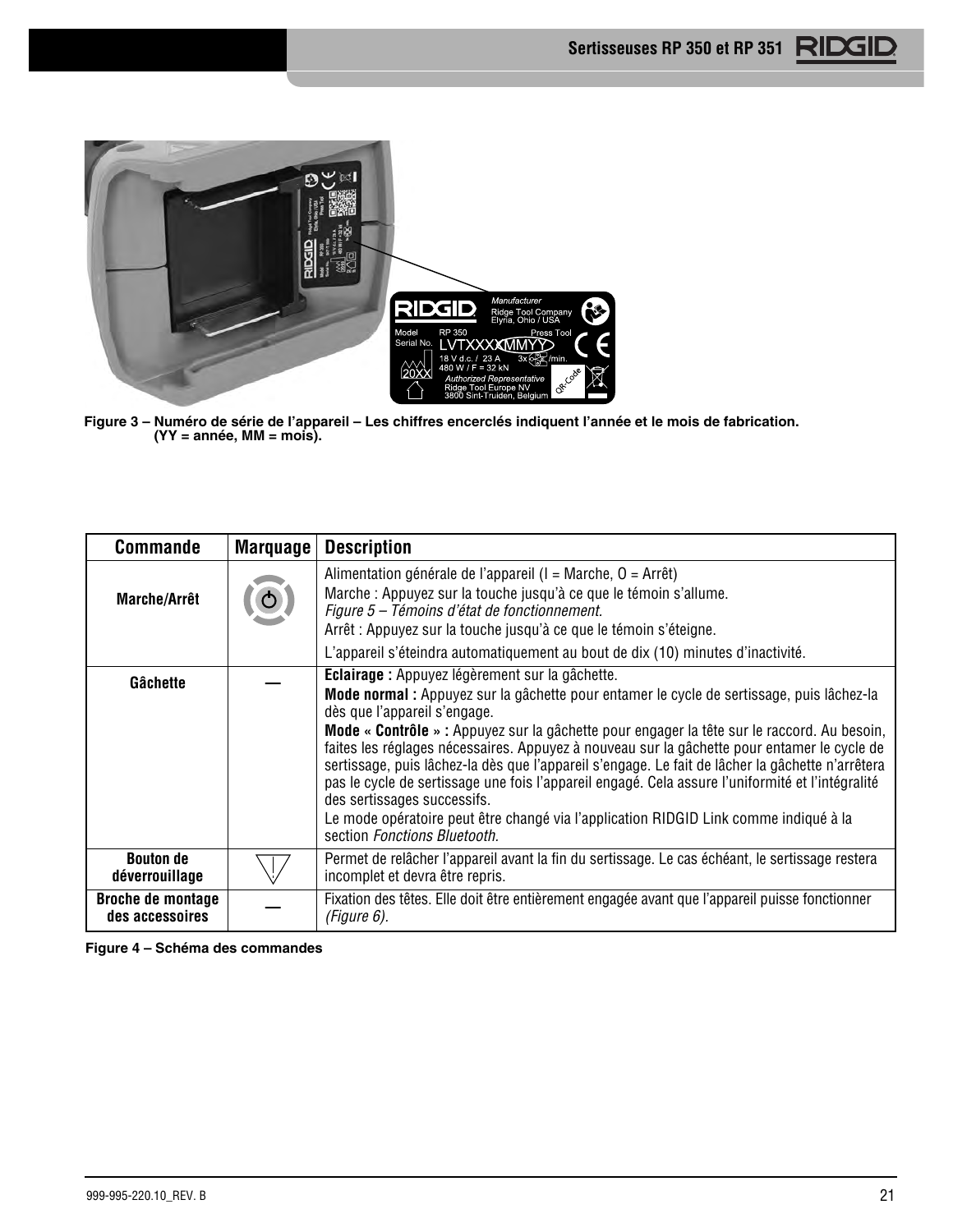

| Numéro de segment lumineux<br>(éclairage en continu) |       |        | <b>Description</b> |                                                                                                                                                                          |
|------------------------------------------------------|-------|--------|--------------------|--------------------------------------------------------------------------------------------------------------------------------------------------------------------------|
| $\bullet\mathscr{A} \bullet\blacksquare$             |       |        | 쀄<br>I             |                                                                                                                                                                          |
|                                                      |       |        |                    | Sertisseuse éteinte.                                                                                                                                                     |
| Vert                                                 | Vert  | Vert   | Vert               | Gâchette appuyée, 4 secondes au démarrage, appareil en mode<br>« Normal ».                                                                                               |
| Bleu                                                 | Bleu  | Bleu   | Bleu               | Gâchette appuyée, 4 secondes au démarrage, appareil en mode<br>« Contrôle » Se reporter à la section Fonctions Bluetooth pour<br>changer de mode opératoire.             |
| Vert                                                 |       |        |                    | Sertisseuse en mode Normal, en veilleuse, prête à fonctionner.                                                                                                           |
| Rouge                                                | Jaune | Jaune  | Jaune              | Anomalie. L'appareil ne fonctionne pas. Retirez et réintroduisez le bloc<br>pile ou l'adaptateur. Si le témoin reste allumé, faites réparer l'appareil.                  |
| Rouge                                                |       |        |                    | Anomalie. L'appareil ne fonctionne pas. Retirez et réintroduisez le bloc<br>pile ou l'adaptateur. Si le témoin rouge reste allumé, faites réparer<br>l'appareil.         |
| Jaune                                                |       | Rouge  | Rouge              | Appareil et/ou bloc-piles hors de la plage de température ambiante.<br>L'appareil ne fonctionne pas. Amenez l'appareil et le bloc-piles à<br>une température appropriée. |
| Jaune                                                |       |        | Rouge              | Broche de montage de tête désengagée. L'appareil ne fonctionne<br>pas. Introduisez la broche à fond. Si le témoin reste allumé, faites<br>réparer l'appareil.            |
| Jaune                                                | Rouge |        |                    | Bloc-piles déchargé. L'appareil ne fonctionne pas. Rechargez le<br>bloc-piles ou introduisez un bloc-piles chargé.                                                       |
| Vert                                                 | Bleu  | Bleu   | Bleu               | Connexion Bluetooth établie, sertisseuse en veilleuse et prête à<br>fonctionner. Reportez-vous à la section Fonctions Bleutooth pour<br>de plus amples renseignements.   |
|                                                      |       | Violet |                    | Mise à jour du logiciel en cours. L'appareil ne peut pas fonctionner<br>durant sa mise-à-jour.                                                                           |

**Figure 5 – Témoins d'état de fonctionnement**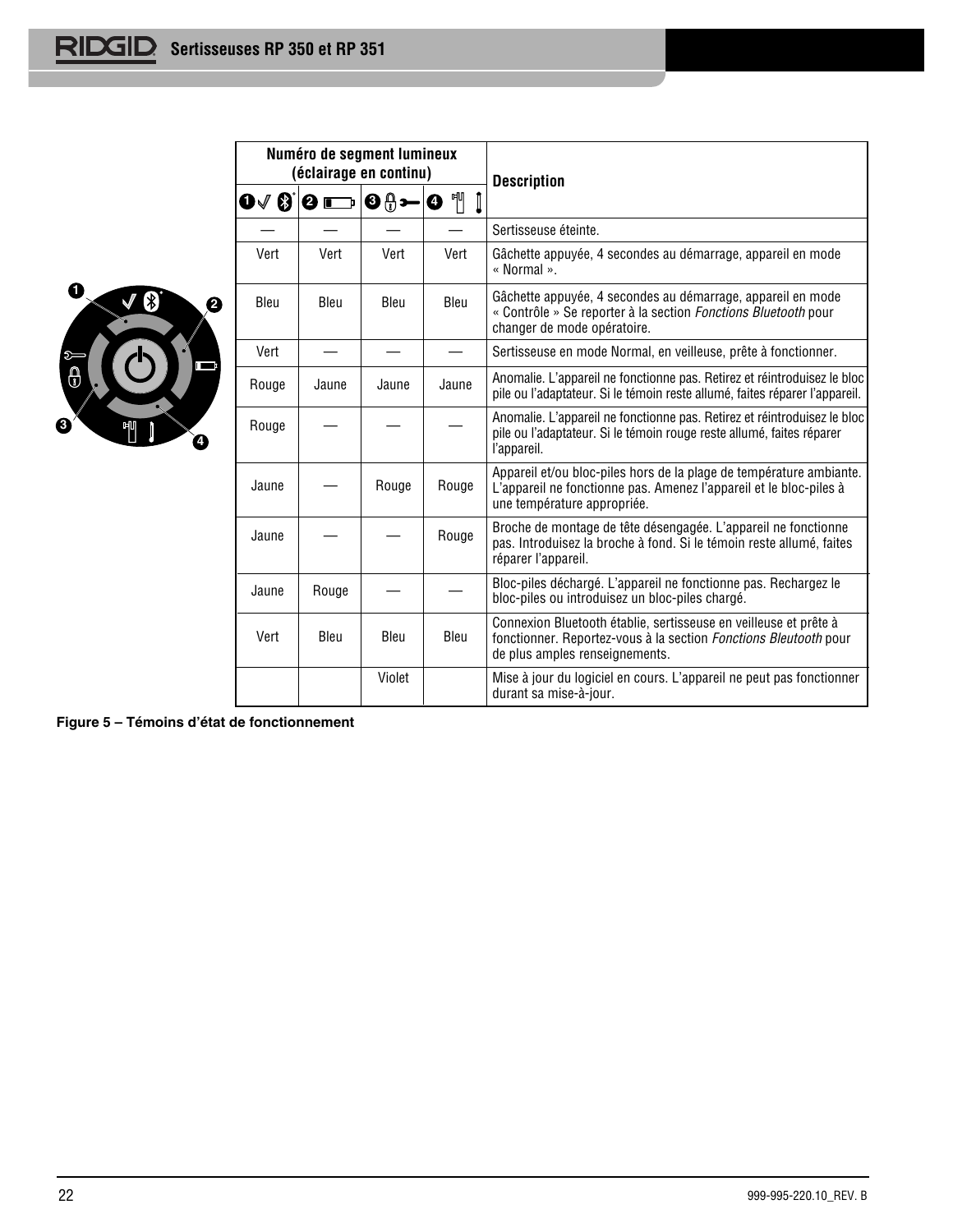**Sertisseuses RP 350 et RP 351**

# **Caractéristiques techniques**

|                                                      | <b>Sertisseuse RP 350</b><br>à poignée pistolet                                              | Sertisseuse RP 351 droite                                                                             |
|------------------------------------------------------|----------------------------------------------------------------------------------------------|-------------------------------------------------------------------------------------------------------|
|                                                      | Accessoires Série RIDGID Standard                                                            | Série RIDGID Standard                                                                                 |
| Course 1,57" (40 mm)                                 |                                                                                              | $1,57"$ (40 mm)                                                                                       |
| Moteur                                               |                                                                                              |                                                                                                       |
|                                                      |                                                                                              | 18 V                                                                                                  |
| Ampères23 A                                          |                                                                                              | 23 A                                                                                                  |
| Puissance480 Watts                                   |                                                                                              | 480 Watts                                                                                             |
| Force du vérin7200 lbs. (32 kN)                      |                                                                                              | 7200 lbs. (32 kN)                                                                                     |
| Rotation de tête 360°                                |                                                                                              | $360^\circ$                                                                                           |
| Durée de cycle3 sertissages/min @                    |                                                                                              | 3 sertissages/min @                                                                                   |
|                                                      | (voir la section Accessoires)                                                                | Bloc-piles Bloc-piles Li-ion 18 V type RIDGID RB-18XX ou adaptateur secteur 120/220 V type RIDGID RPA |
| Portée Bluetooth 33 ft. (10 m)                       |                                                                                              | 33 ft. (10 m)                                                                                         |
| Humidité permissible 80% maximum                     |                                                                                              | 80% maximum                                                                                           |
| Température de                                       | fonctionnement 15° F à 122° F (-10° C à 50° C)                                               | 15° F à 122° F (-10° C à 50° C                                                                        |
| Température                                          | de remisage 32° F à 113° F (0° C à 45° C)                                                    | 32° F à 113° F (0° C à 45° C)                                                                         |
| Poids (sans<br>bloc-piles ni tête)7,83 lbs (3,55 kg) |                                                                                              | 7,83 lbs (3,55 kg)                                                                                    |
| Dimensions11,3" x 11,0" x 3,1"                       | 287 mm x 279 mm x 77 mm                                                                      | 15,7" x 4,65" x 3,1"<br>398 mm x 118 mm x 77 mm                                                       |
|                                                      | Pression sonore $(L_{PA})^*$ <74,5 dB(A), K=3 dB(A)                                          | $<$ 74,5 dB(A), K=3 dB(A)                                                                             |
| Vibrations* <1,13 m/s <sup>2</sup> , K=1,5           |                                                                                              | $<$ 1,13 m/s <sup>2</sup> , K=1,5                                                                     |
|                                                      | t Las velouse sensses et vibroteires ent été mesurées selen le nerme standerdicée ENLCO041-1 |                                                                                                       |

Les valeurs sonores et vibratoires ont été mesurées selon la norme standardisée EN 62841-1.

- Les niveaux sonores peuvent servir de comparaison avec d'autres appareils et pour l'évaluation préliminaire d'exposition.

- Les niveaux sonores et vibratoires produits peuvent varier selon la localisation et l'utilisation spécifique de ces appareils.

- Les niveaux d'exposition sonore et vibratoires quotidiens doivent être évalués en fonction de chaque application afin d'établir les mesures de protection éventuellement nécessaires. L'évaluation des niveaux d'exposition doit prendre en compte les temps morts durant lesquels l'appareil est éteint et non utilisé. Cela peut réduire les niveaux d'exposition au cours d'une période de travail donnée de manière considérable.

#### **Equipements de série**

Reportez-vous au catalogue RIDGID pour les détails visant l'équipement de chaque appareil référencé.

NOTA ! Il existe deux séries de têtes de sertissage RIDGID

- Série Standard
- Série Compact

Ces deux séries de têtes ne sont pas interchangeables. Les têtes de la série Standard ne se montent que sur les sertisseuses de la série Standard (RP 350, RP 351, RP 342- XL, RP 340, RP 330, 320-E et ct-400). Les têtes de la série Compact ne se montent que sur les sertisseuses de la série Compact (RP 240, RP 241, RP 200, RP 210 et 100B).

**AVIS IMPORTANT** Le choix des matériaux et des méthodes de raccordement appropriés reste la responsabilité du bureau d'études et/ou de l'installateur. Une étude approfondie des besoins spécifiques du réseau, notamment en matière de milieu chimique et température d'exploitation, s'impose avant toute tentative d'installation. Consultez le fabricant des connecteurs pour les critères de sélection applicables.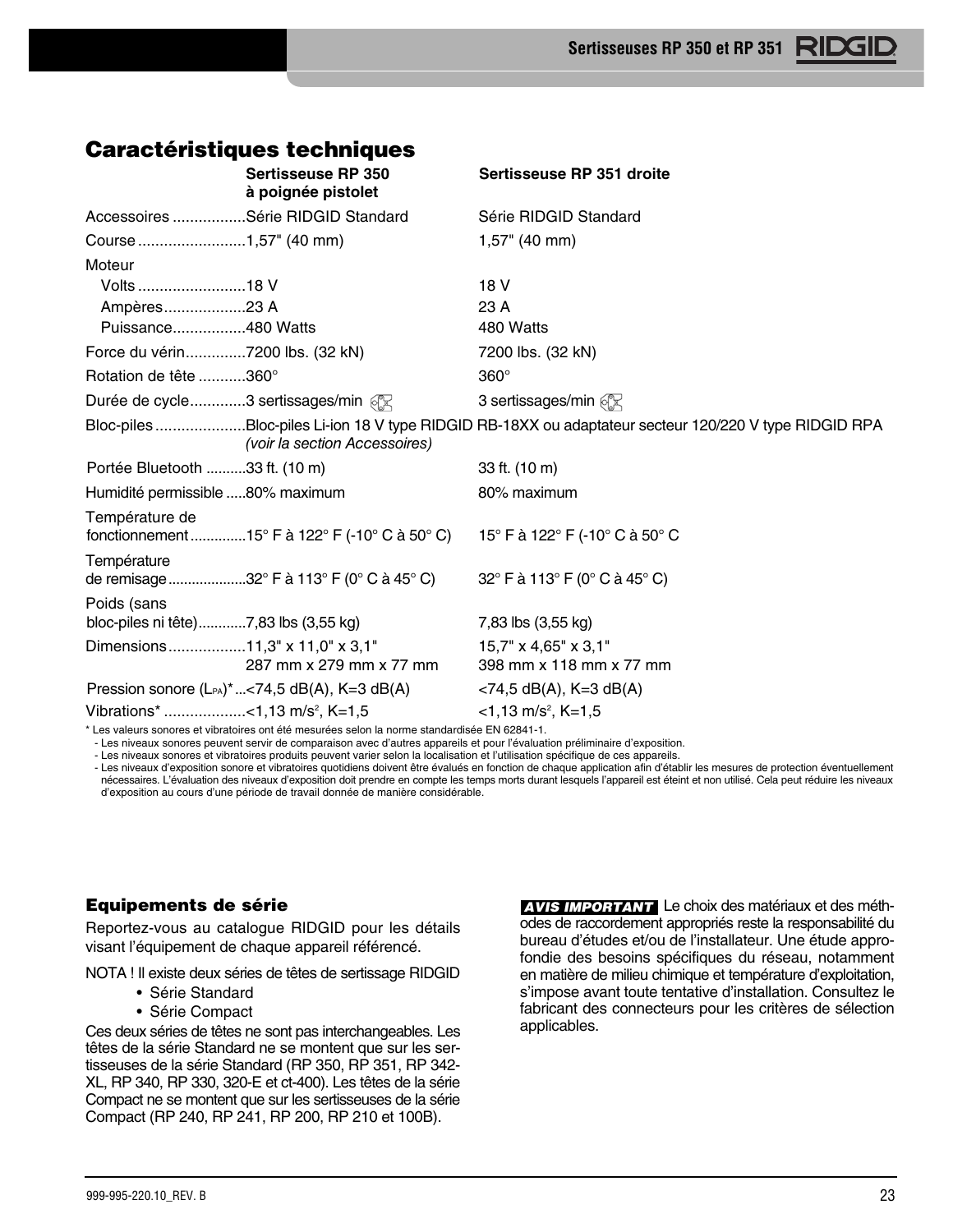# **Inspection préalable de l'appareil**

**AVERTISSEMENT**



**Effectuez une inspection préalable quotidienne de la sertisseuse afin de corriger toute anomalie éventuelle susceptible d'endommager l'appareil**

**ou ses têtes, voire provoquer des chocs électriques et des blessures par écrasement ou autres causes.**

- 1. Eteignez l'appareil et retirez son bloc-piles ou son adaptateur d'alimentation sur secteur.
- 2. Eliminez toutes traces d'huile, de cambouis ou de crasse de l'appareil et de la tête, notamment au niveau des poignées et commandes. Cela facilitera l'inspection et améliorera la prise en main de l'appareil.
- 3. Lors de l'inspection de la sertisseuse, concentrezvous sur les points suivants :
	- L'assemblage, l'état d'entretien et l'intégralité de l'appareil.
	- D'éventuelles pièces endommagées, usées, manquantes, désalignées ou grippées. Vérifiez le bon état de l'anneau en tissue.
	- Le libre fonctionnement de la broche de montage de tête entre sa position entièrement ouverte et entièrement fermée. La broche devrait se verrouiller dans chaque position. Vérifiez le libre fonctionnement de la gâchette, notamment l'absence de grippage ou d'accrochage.
	- La présence et la lisibilité des avertissements indiqués à la *Figure 6.*
	- Toute autre anomalie qui pourrait nuire à la sécurité et au fonctionnement prévu de l'appareil.

Faites corriger toute anomalie éventuelle avant de réutiliser l'appareil.



**Figure 6 – Avertissement et témoins LED**

4. Examinez et entretenez les éléments de tête de l'appareil selon les consignes correspondantes. Retirez la tête de l'appareil. Vérifiez le bon fonctionnement de ses éléments et la lisibilité de leurs références.

5 Examinez et entretenez tout autre matériel utilisé selon les consignes applicables afin de vous assurer de son bon fonctionnement.

# **Préparation et utilisation de l'appareil**

#### **AVERTISSEMENT**



**En cours d'opération, éloigner les doigts et les mains de la tête de l'appareil. Les doigts et les mains**

**peuvent être écrasés, fracturés ou amputés par la tête ou par l'appareil, voire entre l'appareil, l'ouvrage et autres objets.**

**En cours d'utilisation, la force générée par l'appareil est suffisamment importante pour briser et projeter l'ouvrage et provoquer des blessures. Eloigner tout personnel non essentiel de la zone d'intervention. Se tenir à l'écart en cours d'utilisation et porter les équipements de protection appropriés, y compris une protection oculaire.**

**Utilisez la combinaison d'appareil, d'élément de tête et de raccord appropriée. Une mauvaise combinaison de ceux-ci pourrait produire un raccordement incomplet qui augmenterait les risques de fuite, de détérioration du matériel et de blessure.**

**Respecter les consignes de préparation et d'utilisation afin de limiter les risques de blessure par écrasement ou autres causes, et afin d'éviter d'endommager l'appareil.**

- 1. Confirmez la compatibilité des lieux *(voir Consignes de sécurité générales).* Assurez-vous d'un emplacement dégagé, de niveau, stable et sec pour l'utilisateur. Ne jamais utiliser cet appareil avec les pieds dans l'eau.
- 2. Examinez les travaux envisagés afin de sélectionner l'appareil et les éléments de tête RIDGID appropriés. L'utilisation d'un matériel inadapté pourrait provoquer des blessures, endommager l'appareil et nuire à l'intégralité des raccords.
- 3. Confirmez l'inspection préalable et la préparation appropriée de l'ensemble du matériel selon les consignes applicables.

#### **Retrait et montage des têtes**

- 1. Eteignez l'appareil et retirez son bloc-piles ou son adaptateur d'alimentation sur secteur.
- 2. Ouvrez la broche de montage de tête complètement. Retirez ou introduisez la tête appropriée *(Figure 7).*
- 3. Renfoncez la broche de montage complètement afin de la verrouiller en position fermée. La broche doit être complètement fermée afin d'éviter d'endommager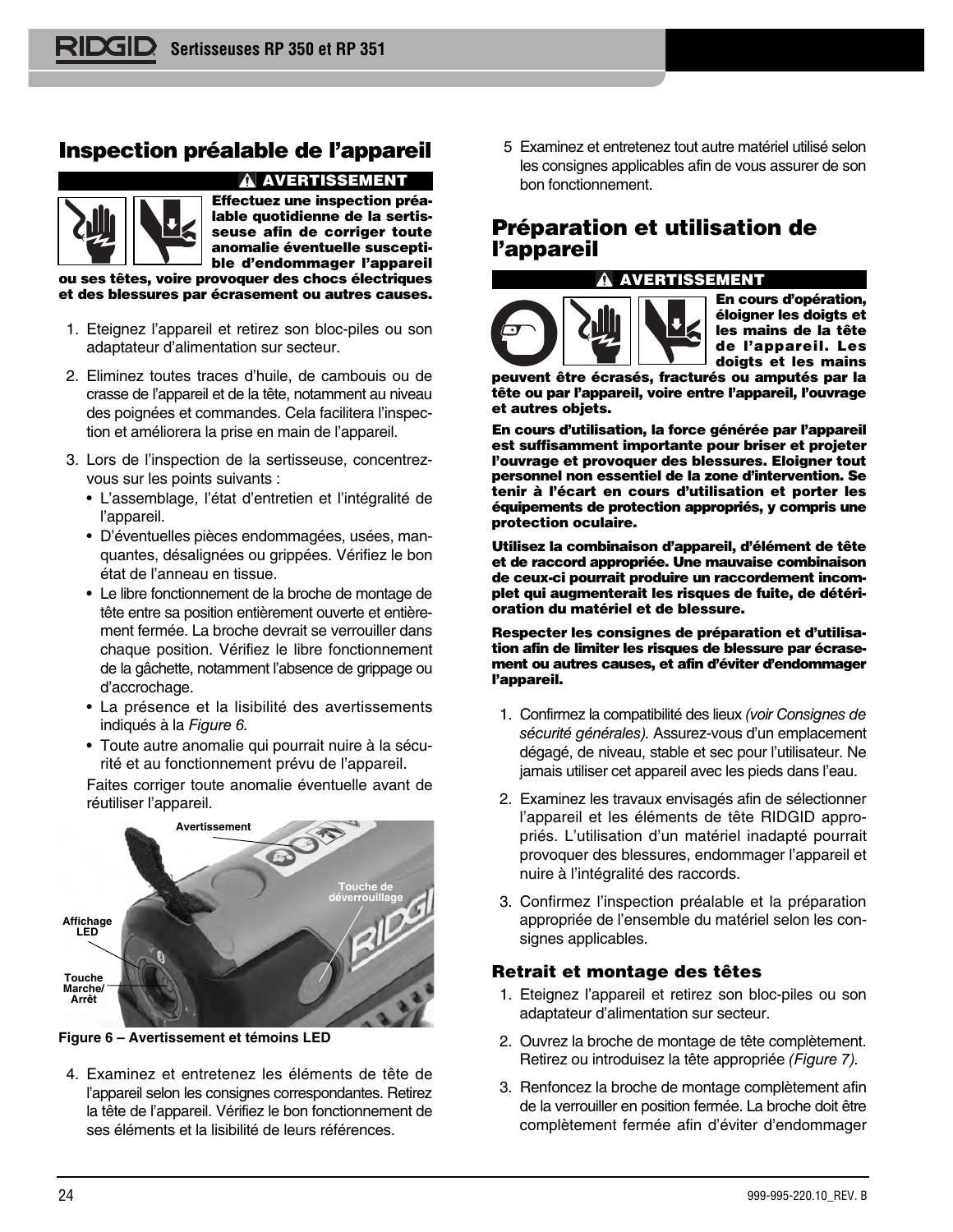l'appareil en cours d'utilisation. Les témoins lumineux indiqueront son état de verrouillage comme indiqué au tableau d'état de fonctionnement de la *Figure 5.*

NOTA ! N'actionnez pas l'appareil sans tête car cela pourrait l'endommager.



**Figure 7 – Broche de montage de tête**

#### **Préparation du raccord**

**AVIS IMPORTANT** Les consignes ci-présentes sont des instructions générales visant plusieurs types de têtes de sertisseuse. Respectez systématiquement les consignes spécifiques visant la tête de sertisseuse utilisée et les instructions d'installation spécifiques du fabricant des raccords utilisés afin de limiter les risques d'un mauvais sertissage et d'importants dégâts matériels.

- 1. Préparez le raccord selon les consignes du fabricant des raccords.
- 2. Avec les mains sèches, introduisez un bloc-piles entièrement chargé ou l'adaptateur d'alimentation sur secteur dans l'appareil. Si vous utilisez un adaptateur équipé d'un disjoncteur différentiel, ce dernier doit avoir un courant résiduel nominal maximum de 30 mA. Appuyez une fois sur la touche Marche/Arrêt pour allumer l'appareil. Tous les témoins s'allumeront en vert pour indiquer que l'appareil est prêt à fonctionner. Reportez-vous à la *Figure 5 – Témoins d'état de fonctionnement* pour la désignation des autres témoins lumineux.

#### **Le sertissage à l'aide de mâchoires à cisaille typiques**

1. Tenez l'appareil des deux mains.



**Figure 8 – Prise en main de l'appareil**

- 2. Comprimez les bras de mâchoire pour ouvrir les mâchoires.
- 3. Engagez les mâchoires autour du tuyau *(Figure 9).* Alignez le profil de sertissage des mâchoires sur le pourtour du raccord comme indiqué dans les instructions du fabricant des raccords. Relâchez les bras de mâchoire pour renfermer les mâchoires autour du raccord. Ne suspendez pas les mâchoires par le raccord. L'appareil risquerait de tomber sans préavis et provoquer des blessures graves, voire mortelles.



**Figure 9 – Engagement des mâchoires à cisaille autour du raccord**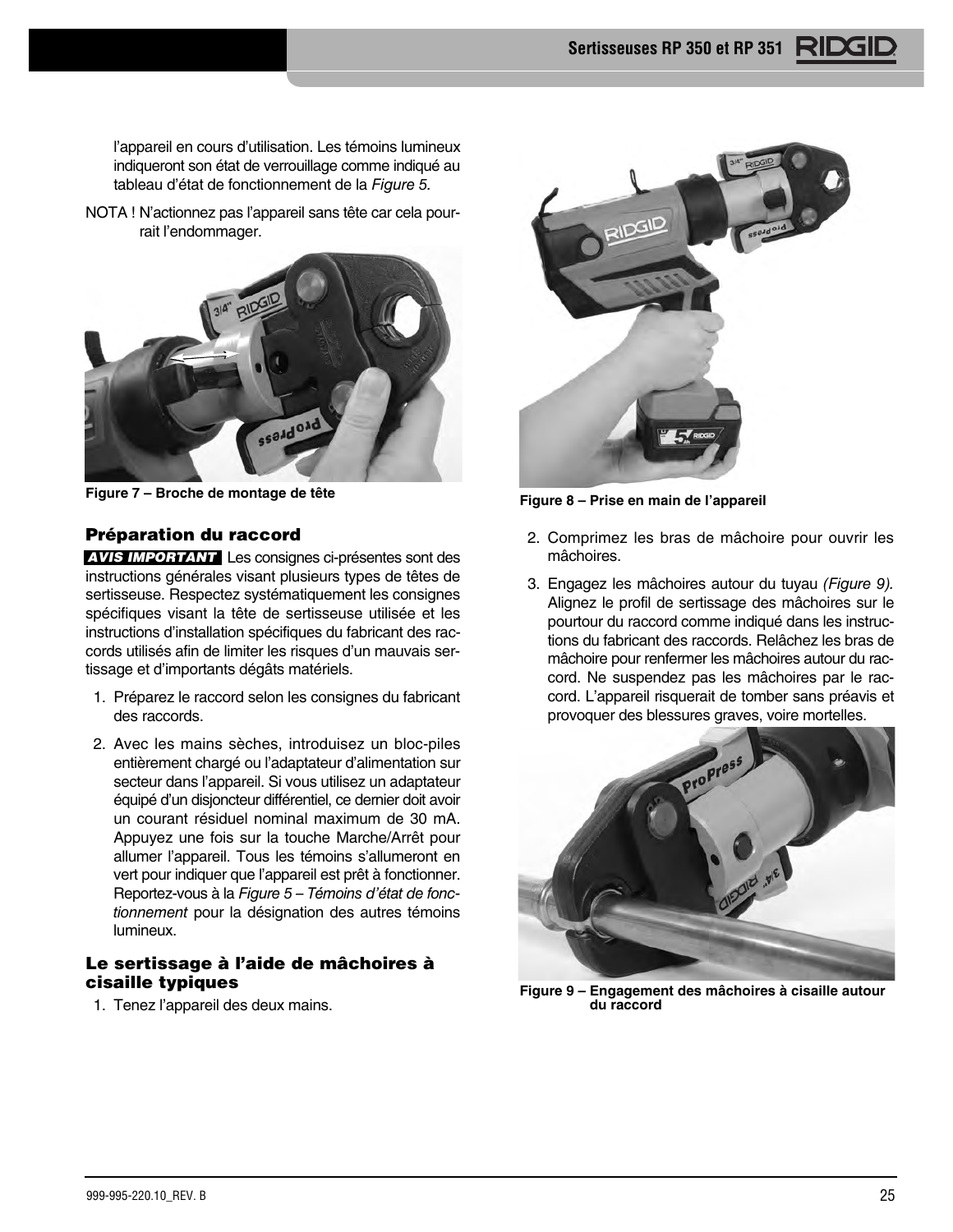

**Figure 10 – Mâchoires tenues à l'équerre du raccord**

4. Vérifiez que les mâchoires sont correctement positionnées et à l'équerre du raccord *(Figure 10)*. Eloi gnez vos doigts et vos mains des mâchoires afin d'éviter les risques d'écrasement entre les mâchoires ou entre les mâchoires et les surfaces environnantes.

**Mode Normal :** Appuyez sur la gâchette *(Figures 1 et 2).* Une fois le cycle de sertissage entamé et que les galets entrent en contact avec les bras de mâchoire, l'appareil se verrouillera automatiquement pour compléter le cycle. Le fait de relâcher la gâchette n'arrêtera pas l'appareil une fois qu'il est engagé. Cela assure l'uniformité et l'intégrité des sertissages successifs.

**Mode Contrôle :** Appuyez sur la gâchette *(Figures 1 et 2).* Les mâchoires s'engageront autour du raccord, mais sans le sertir. Faites les réglages nécessaires. Appuyez à nouveau sur la gâchette pour verrouiller les mâchoires et compléter le cycle de sertissage. Le fait de relâcher la gâchette n'arrêtera pas l'appareil une fois qu'il est engagé. Cela assure l'uniformité et l'intégrité des sertissages successifs.

Si l'appareil doit être retiré avec la terminaison du sertissage, appuyez sur le bouton de déverrouillage *(Figures 1 et 2).*

**AVIS IMPORTANT** Si vous appuyez sur le bouton de déverrouillage, le sertissage ne sera PAS complet et le processus de raccordement devra être répété pour assurer l'intégralité du raccord. Utilisez cette méthode en cas de défaillance de l'appareil en cours d'opération.

- 5. Lâchez la gâchette.
- 6. Comprimez les bras de mâchoire pour ouvrir les mâchoires.
- 7. Retirez les mâchoires du raccord. Eviter de toucher les bavures tranchantes qui auraient pu se former autour du raccord lors de son sertissage.

8. En fin d'opération, appuyez une fois sur la touche Marche/Arrêt pour éteindre l'appareil. Retirez le blocpiles de l'appareil.

#### **Sertissage des raccords à l'aide d'un actionneur et de bagues de sertissage typiques**

- 1. Ouvrez la bague de sertissage et engagez-la autour du raccord. Alignez le profil de la bague de sertissage sur le raccord selon les instructions du fabricant des raccords. Relâchez la bague pour qu'elle se renferme autour du raccord *(Figure 11).*
- 2. Assurez-vous que l'appareil est équipé de l'actionneur approprié. Comprimez les bras de l'actionneur pour l'ouvrir. Alignez les ergots de l'actionneur sur les logements prévus dans la bague. Relâchez les bras de l'actionneur et engagez les ergots à fond dans les logements de la bague *(Figure 12).* Un mauvais alignement des ergots vis à vis des logements de bague pourrait endommager la bague ou l'actionneur en cours de sertissage. Ne suspendez pas l'appareil et l'actionneur par la bague de sertissage. L'appareil pourrait tomber sans préavis et provoquer des blessures graves ou mortelles.



**Figure 11 – Engagement de la bague de sertissage sur le raccord**



**Figure 12 – Engagement de l'actionneur sur la bague de sertissage**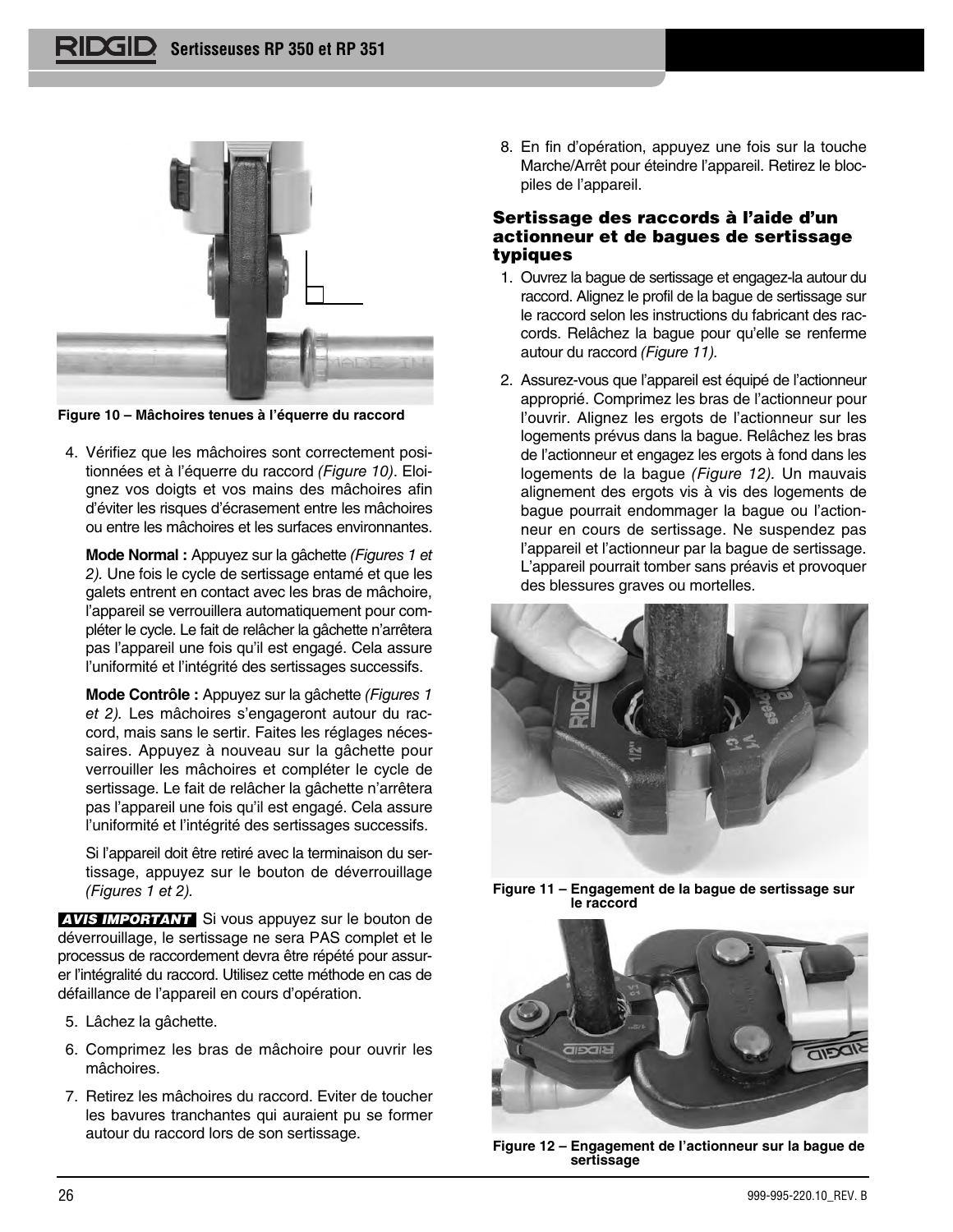3. Assurez-vous que la bague est correctement positionnée et d'équerre au raccord. Eloignez vos doigts et vos mains de l'actionneur et de la bague afin d'éviter leur écrasement par l'accessoire ou entre l'accessoire et les surfaces environnantes.

**Mode Normal :** Appuyez sur la gâchette *(Figures 1 & 2).* Une fois le cycle de sertissage entamé et que les galets entrent en contact avec les bras de mâchoire, l'appareil se verrouillera automatiquement pour compléter le cycle. Le fait de relâcher la gâchette n'arrêtera pas l'appareil une fois qu'il est engagé. Cela assure l'uniformité et l'intégrité des sertissages successifs.

**Mode Contrôle :** Appuyez sur la gâchette *(Figures 1 et 2).* Les mâchoires s'engageront autour du raccord, mais sans le sertir. Faites les réglages nécessaires. Appuyez à nouveau sur la gâchette pour verrouiller les mâchoires et compléter le cycle de sertissage. Le fait de relâcher la gâchette n'arrêtera pas l'appareil une fois qu'il est engagé. Cela assure l'uniformité et l'intégrité des sertissages successifs.

4. Si l'appareil doit être retiré avec la terminaison du sertissage, appuyez sur le bouton de déverrouillage *(Figures 1 et 2).*

**AVIS IMPORTANT** Si vous appuyez sur le bouton de déverrouillage, le sertissage ne sera PAS complet et le processus de raccordement devra être répété pour assurer l'intégralité du raccord. Utilisez cette méthode en cas de défaillance de l'appareil en cours d'opération.

- 5. Lâchez la gâchette.
- 6. Comprimez les bras de l'actionneur pour ouvrir l'actionneur. Retirez l'actionneur de la bague.
- 7. Retirez la bague du raccord. Evitez les bavures tranchantes qui auraient pu se former autour du raccord en cours de sertissage.
- 8. En fin d'opération, appuyez sur la touche Marche/ Arrêt pour éteindre l'appareil. Retirez le bloc-piles ou l'adaptateur d'alimentation sur secteur de l'appareil.

# **Examen du raccord serti**

- 1. Examinez le raccord serti sur les points suivants :
	- Insertion complète du tuyau dans le raccord.
	- Désalignement excessif des tuyaux. Un léger déport au niveau d'un raccord est considéré normal.
	- Mauvais alignement de la tête vis à vis du pourtour du raccord. Signe d'un raccord ovalisé ou déformé.
	- Tout autre point indiqué par le fabricant des raccords. Cela peut comprendre le retrait d'une bague ou étiquette de contrôle utilisée pour indiquer que le raccord n'est pas encore serti.

En cas d'anomalie éventuelle, retirez le raccord et préparez un nouveau raccordement.

2. Contrôlez le raccord selon les instructions du fabricant des raccords, les règles de l'art et les normes en vigueur.

### **Fonction Bluetooth (transfert de données à distance)**

Les sertisseuses RIDGID RP 350 et RP 351 sont équipées de la technologie Bluetooth® qui assure le transfert à distance des données vers des smartphones ou tablettes (« dispositifs ») compatibles utilisant un système opératoire iOS ou Android.

- 1. Téléchargez l'application RIDGID® Link approprié pour votre dispositif chez RIDGID.com/apps.
- 2. Dès que l'appareil est en marche, tout dispositif équipé de la technologie Bluetooth pout reconnaitre et communiquer avec la sertisseuse. Sélectionnez l'appareil RIDGID concerné à partir des réglages Bluetooth de votre dispositif. Reportez-vous aux instructions de votre dispositif pour les modalités de connexion Bluetooth correspondantes. Une fois connecté, le témoin d'état de fonctionnement bleu restera allumé.

Une fois la connexion bilatérale initiale établie, la majorité des dispositifs se connecteront automatiquement lorsque le Bluetooth est activé et à portée, et si le dispositif a été configuré pour ce faire. Les sertisseuses devraient se trouver à moins de 33 pieds (10 m) du dispositif pour être reconnues. Tout obstacle qui se trouve entre l'appareil et le dispositif peut réduire la portée opérationnelle.

- 3. Respectez les consignes d'utilisation de l'application. Le mode opératoire peut être changé via cette application. L'application permet également le suivi des cycles de fonctionnement de l'appareil.
- 4. Le transfert des données à distance s'éteindra dès que l'appareil est éteint. Eteignez la fonction Bluetooth du dispositif afin de conserver les piles.

# **Fonctionnement par temps froid**

L'huile hydraulique s'épaissie et les piles s'affaiblissent avec la baisse des températures. Pour limiter les risques de défaillance, les sertisseuses RP 350 et RP 351 ne fonctionneront pas hors de la plage de température prescrite, comme le sera indiqué par les témoins d'état de fonctionnement *(Figure 5).*

Lorsque la température ambiante est hors des limites de température indiquées, conservez l'appareil et les bloc-piles dans un endroit climatisé jusqu'au moment de les utiliser.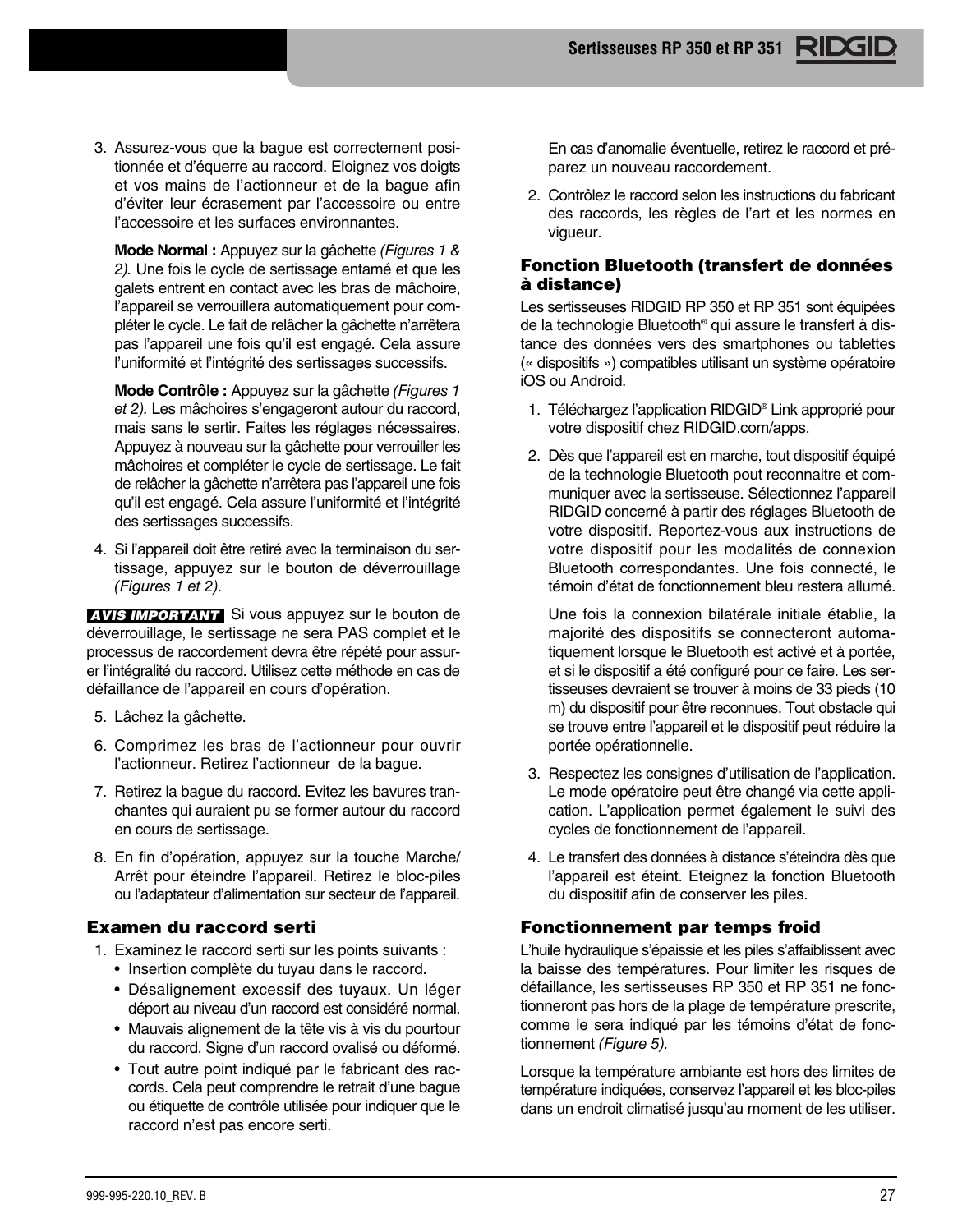# **Remisage**

Retirez le bloc-piles ou l'adaptateur d'alimentation sur réseau de l'appareil. Rangez la sertisseuse et son blocpiles dans la mallette de transport. Evitez de stocker à des températures extrêmes. La sertisseuse ne fonctionnera pas en dehors des limites de température indiquées. Cela sera signalé par un témoin lumineux *(Figure 5).*

**AVERTISSEMENT** Rangez l'appareil dans un endroit sec et sous clé, hors de portée des enfants et des individus non-familiarisés avec cette sertisseuse. L'appareil serait dangereux entre des mains novices.

# **Entretien**

**Dépannage**

#### **AVERTISSEMENT**

**Assurez-vous que l'appareil est éteint, puis retirez systématiquement le bloc-piles ou l'adaptateur d'alimentation sur secteur avant toute intervention d'entretien ou réglage de l'appareil.**

#### **Nettoyage et lubrification**

1. Essuyez l'extérieur de l'appareil au quotidien à l'aide d'un chiffon propre et sec.

- 2. Examinez la broche de montage de tête et lubrifiezla au besoin avec un lubrifiant à base de silicone.
- 3. Examinez les ressorts de rappel des éléments de tête à chaque utilisation. Les éléments de tête devraient s'ouvrir et se fermer librement avec une résistance manuelle modérée.

# **Révisions et réparations**

#### **AVERTISSEMENT**

**Toute révision ou réparation mal effectuée pourrait compromettre la sécurité de l'appareil.**

La révision et réparation des sertisseuses RP 350 et RP 351 doivent être confiées à un réparateur de sertisseuses RIDGID indépendant.

Reportez-vous à la section *Coordonnées* du manuel pour localiser le réparateur agréé le plus proche ou pour toutes questions visant la révision ou la réparation de l'appareil.

| <b>CAUSES POSSIBLES</b>                                                      | <b>SOLUTION</b>                                                                                                                                        |  |
|------------------------------------------------------------------------------|--------------------------------------------------------------------------------------------------------------------------------------------------------|--|
| Bloc-piles déchargé ou défaillant.                                           | Insérez un bloc-piles rechargé ou recharger le<br>bloc-piles existant.                                                                                 |  |
| Bloc-piles mal inséré.                                                       | Vérifiez l'insertion du bloc-piles.                                                                                                                    |  |
| Adaptateur d'alimentation sur secteur mal inséré<br>dans l'appareil.         | Insérez l'adaptateur de manière appropriée.                                                                                                            |  |
| Sertissage interrompu.                                                       | Appuyez sur le bouton de déverrouillage pour libér-<br>er la mâchoire. Examinez et sertissez le raccord à<br>nouveau.                                  |  |
| Utilisation de mâchoires inadaptées à la section<br>ou composition du tuyau. | Installez les mâchoires appropriées.                                                                                                                   |  |
| Appareil non d'équerre au tuyau.                                             | Reprenez le raccordement avec un nouveau tuyau<br>et un nouveau raccord. Vérifiez l'équerrage de<br>l'appareil par rapport au tuyau.                   |  |
| Profil de sertissage de la tête non aligné sur le<br>profil du raccord.      | Reprenez le raccordement avec un nouveau tuyau<br>et un nouveau raccord. Vérifiez l'alignement entre<br>le profil de mâchoire et le profil du raccord. |  |
| L'appareil a besoin de réparation.                                           | Consultez la section Coordonnées pour localiser<br>le réparateur RIDGID indépendant le plus proche.                                                    |  |
| Joint d'étanchéité ou problèmes mécaniques.                                  |                                                                                                                                                        |  |
| Manque d'huile.                                                              | Consulter la section Coordonnées pour localiser le<br>réparateur RIDGID indépendant le plus proche.                                                    |  |
| Manque d'huile.                                                              |                                                                                                                                                        |  |
|                                                                              |                                                                                                                                                        |  |

*Se reporter à la Figure 5 – Témoins d'état de fonctionnement*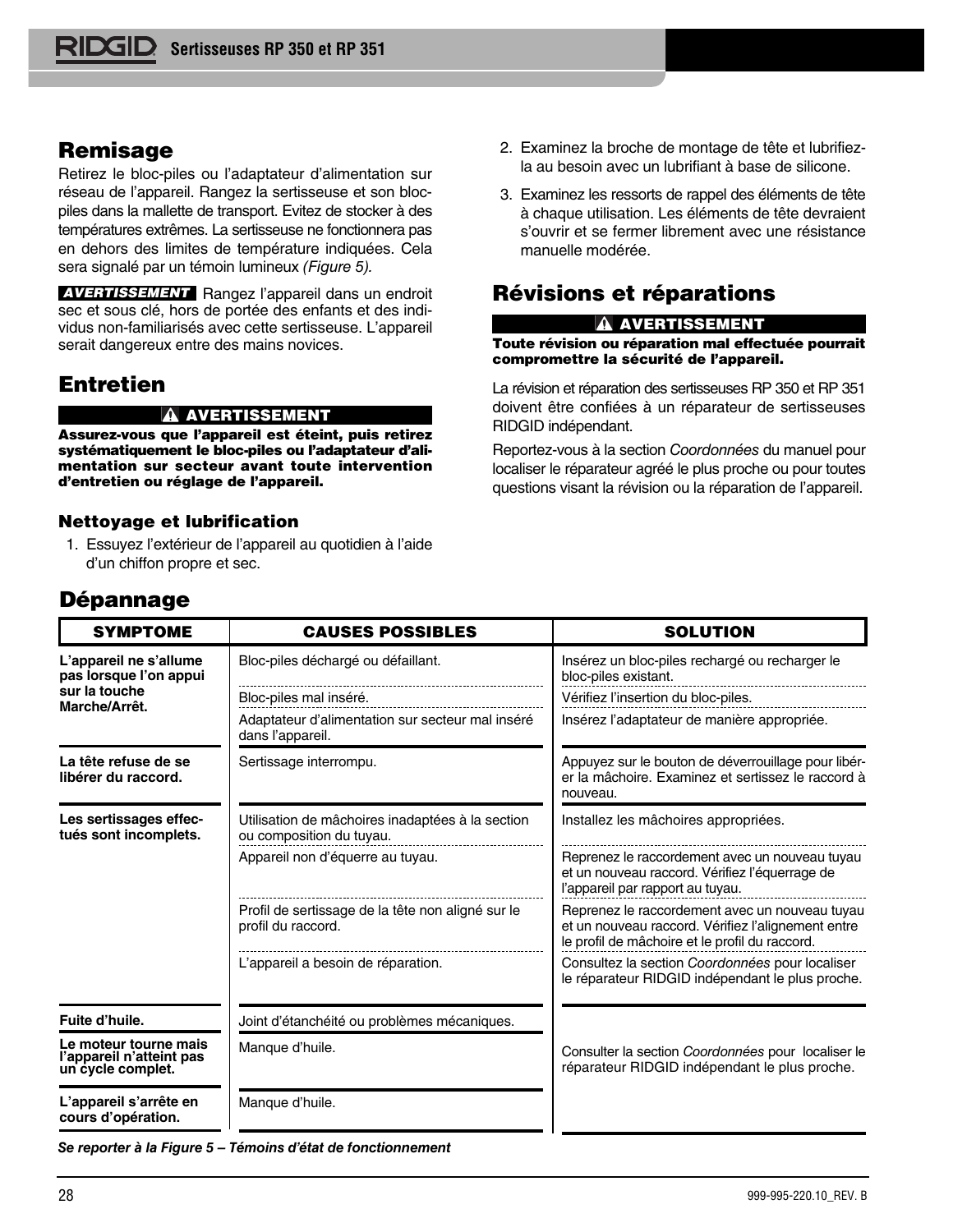# **Accessoires**

#### **A** AVERTISSEMENT

**Afin de limiter les risques de blessure grave, utilisez exclusivement les accessoires spécifiquement prévus pour les sertisseuses RP 350 et RP 351, tels que ceux indiqués ci-après.**

#### **Bloc-piles et adaptateurs**

| Réf.<br>catalogue | <b>Désignation</b>                                |
|-------------------|---------------------------------------------------|
| 56513             | Bloc-piles lithium ion 18 V/2,5 Ah type RB-1825   |
| 56518             | Bloc-piles lithium ion 18 V/5 Ah type RB-1850     |
| 44468             | Alimentation sur secteur 120 V - Amérique du Nord |
| 43338             | Alimentation sur secteur 220 V - Europe           |
| 44823             | Alimentation sur secteur 120 V - Chine            |

#### **Chargeurs et cordons d'alimentation**

| Réf.<br>catalogue |                           | <b>Région</b>    | Type de<br>fiche |
|-------------------|---------------------------|------------------|------------------|
| 64383             | Chargeur RBC-30           | Amérique du Nord | А                |
| 56523             | Chargeur RBC-30           | Europe           | C                |
| 64388             | Chargeur RBC-30           | Chine            | А                |
| 64393             | Chargeur RBC-30           | Australie        |                  |
| 64378             | Chargeur RBC-30           | Japon            | А                |
| 64398             | Chargeur RBC-30           | Royaume-Uni      | G                |
| 64173             | Cordon de chargeur RBC-30 | Amérique du Nord | А                |
| 64183             | Cordon de chargeur RBC-30 | Europe           | C                |

Pour obtenir la liste complète des accessoires RIDGID prévus pour ces appareils, consultez le catalogue Ridge Tool en ligne à www.RIDGID.com ou la section *Coordonnées* du manuel.

# **Recyclage**

Certains composants de ces appareils contiennent des matières rares et recyclables. Des sociétés de recyclage spécialisées peuvent parfois se trouver localement. Recyclez ce type de matériel selon la réglementation en vigueur. Consultez les services de recyclage de votre localité pour de plus amples renseignements.



**A l'attention des pays de la CE :** Ne jamais jeter de matériel électrique dans les ordures ménagères !

Selon la directive européenne n° 2012/19/UE visant le recyclage des déchets électriques et électroniques, ainsi que les diverses régle-

mentations nationales qui en découlent, tout matériel électrique non utilisable doit être trié séparément et recycle de manière écologiquement responsable.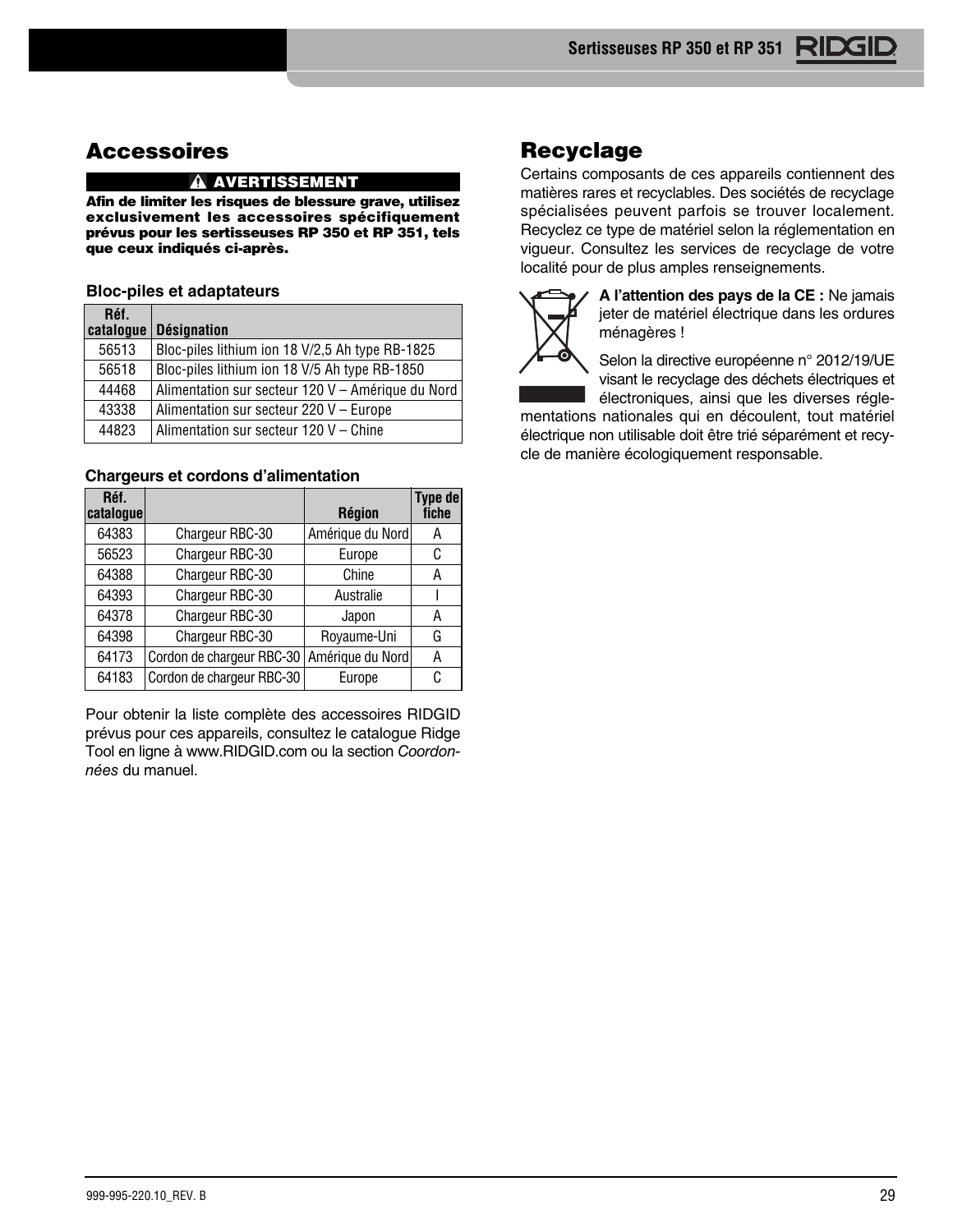# **Compatibilité électromagnétique (EMC)**

Le terme « compatibilité électromagnétique » sous-entend le fonctionnement normal d'un appareil en présence de radiations électromagnétiques et de décharges électrostatiques, sans lui-même émettre de parasites électromagnétiques susceptibles de nuire au bon fonctionnement des appareils environnants.

**AVIS IMPORTANT** Ces appareils sont conformes à l'ensemble des normes EMC applicables. Cependant, la possibilité de parasitage des appareils environnants ne peut pas être exclue. La fiche technique de chaque appareil stipule l'ensemble des normes EMC effectivement mises à épreuve.

# **Enoncé FCC/ISED**

Ce dispositif est conforme à la Partie 15 des normes FCC. Son utilisation est assujettie aux deux conditions suivantes :

- 1. Ce dispositif ne doit pas créer de parasitage nuisible.
- 2. Ce dispositif doit accepter tout parasitage reçu, y compris les parasites susceptibles de nuire à son bon fonctionnement.

Toute modification qui n'aurait pas été formellement approuvée par cette entreprise risquerait d'entraîner la nullification du permis d'exploitation du matériel détenu par l'utilisateur.

Ce matériel a été contrôlé et déclaré conforme aux limites imposées sur les dispositifs numériques Catégorie A selon la partie 15 des normes FCC. De telles limites sont imposées afin d'assurer une protection raisonnable contre le parasitage nuisible au sein des installations résidentielles. Ce matériel produit, utilise et peut émettre des radiofréquences qui, faute d'une installation et d'une utilisation appropriées, seraient susceptibles de nuire aux communications hertziennes. Cependant, il n'est pas garanti qu'une installation particulière n'occasionnera pas de parasitage. S'il s'avère que le matériel ci-présent occasionne effectivement un parasitage des voies hertziennes ou télévisées, ce qui serait mis en évidence par la mise en marche et l'arrêt du matériel, l'utilisateur est conseillé d'essayer de l'éliminer en utilisant l'une ou plusieurs des mesures suivantes : Réorientation ou déplacement de l'antenne de réception du dispositif radio ou télévision concerné. Accroissement de la distance entre le matériel et le récepteur en question. Consultation du fournisseur ou d'un technicien radio/télé.

Ce produit est conforme à la norme canadienne ICES-003, Catégorie A. *Se reporter à la Déclaration apposée sur l'appareil.*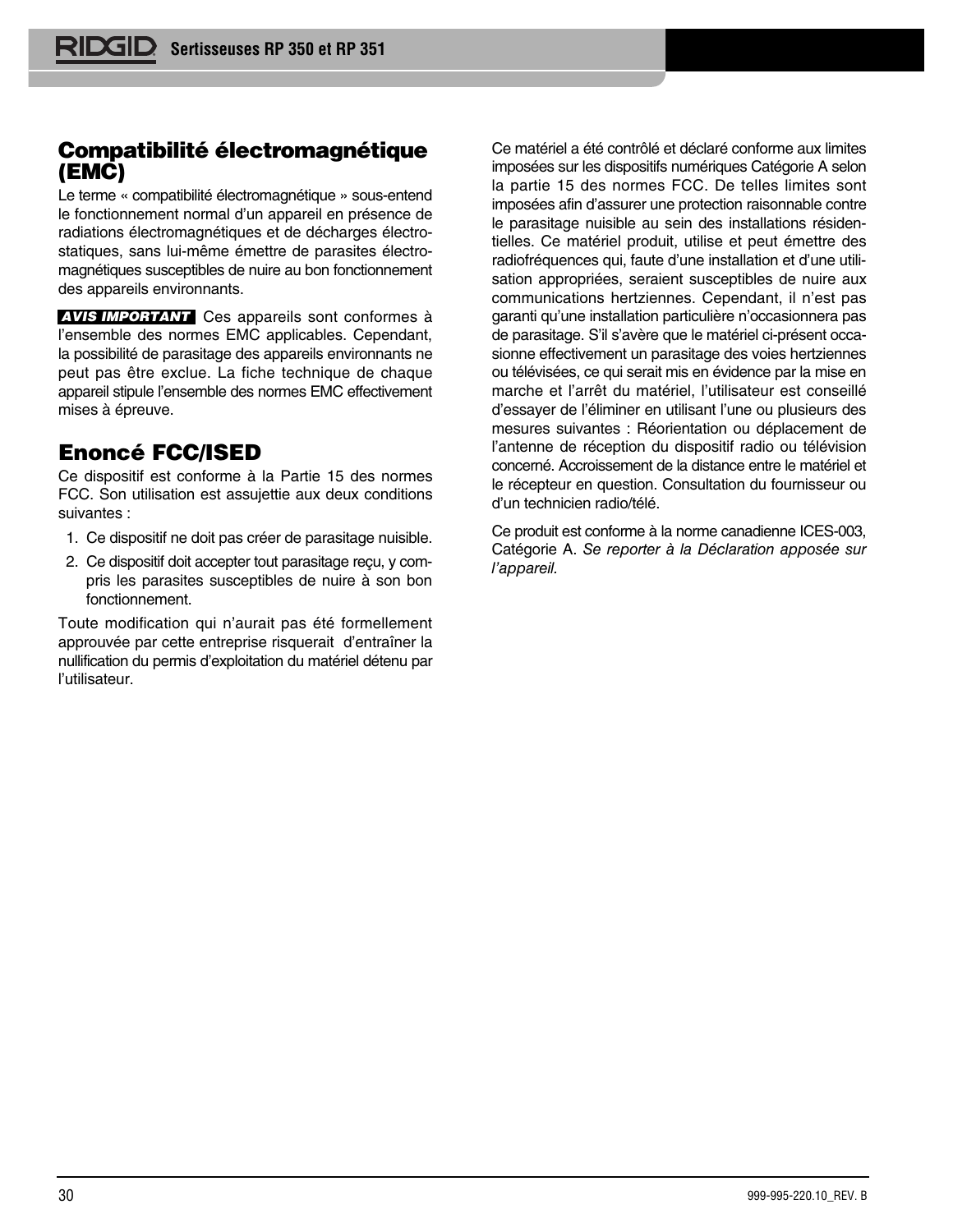# **RP 350/RP 351**

# **Selladoras**





**Antes de utilizar este aparato, lea detenidamente su Manual del Operario. Pueden ocurrir descargas eléctricas, incendios y/o graves lesiones personales si no se entienden y siguen las instrucciones de este manual.**

#### **Selladoras RP 350 y RP 351**

Apunte aquí el número de serie del aparato, que se encuentra en su placa de características. Guarde el número de serie.

N° de serie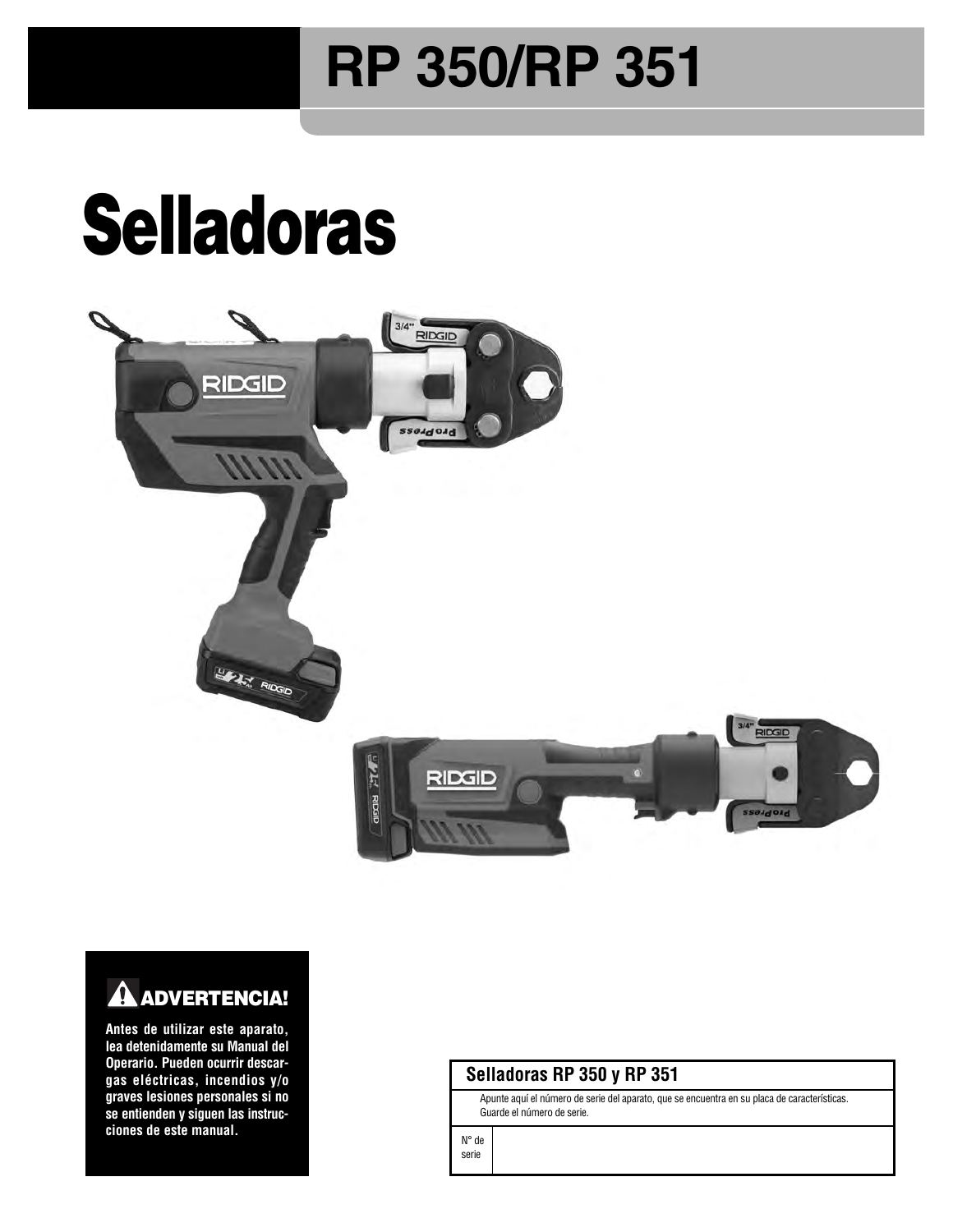# Índice de materias

| Advertencias de seguridad general para máquinas eléctricas |  |
|------------------------------------------------------------|--|
|                                                            |  |
| Información de seguridad específica                        |  |
|                                                            |  |
|                                                            |  |
| <b>Especificaciones</b>                                    |  |
|                                                            |  |
|                                                            |  |
|                                                            |  |
| Instrucciones de mantenimiento                             |  |
|                                                            |  |
|                                                            |  |
|                                                            |  |
|                                                            |  |
|                                                            |  |
|                                                            |  |

\*Traducción del manual original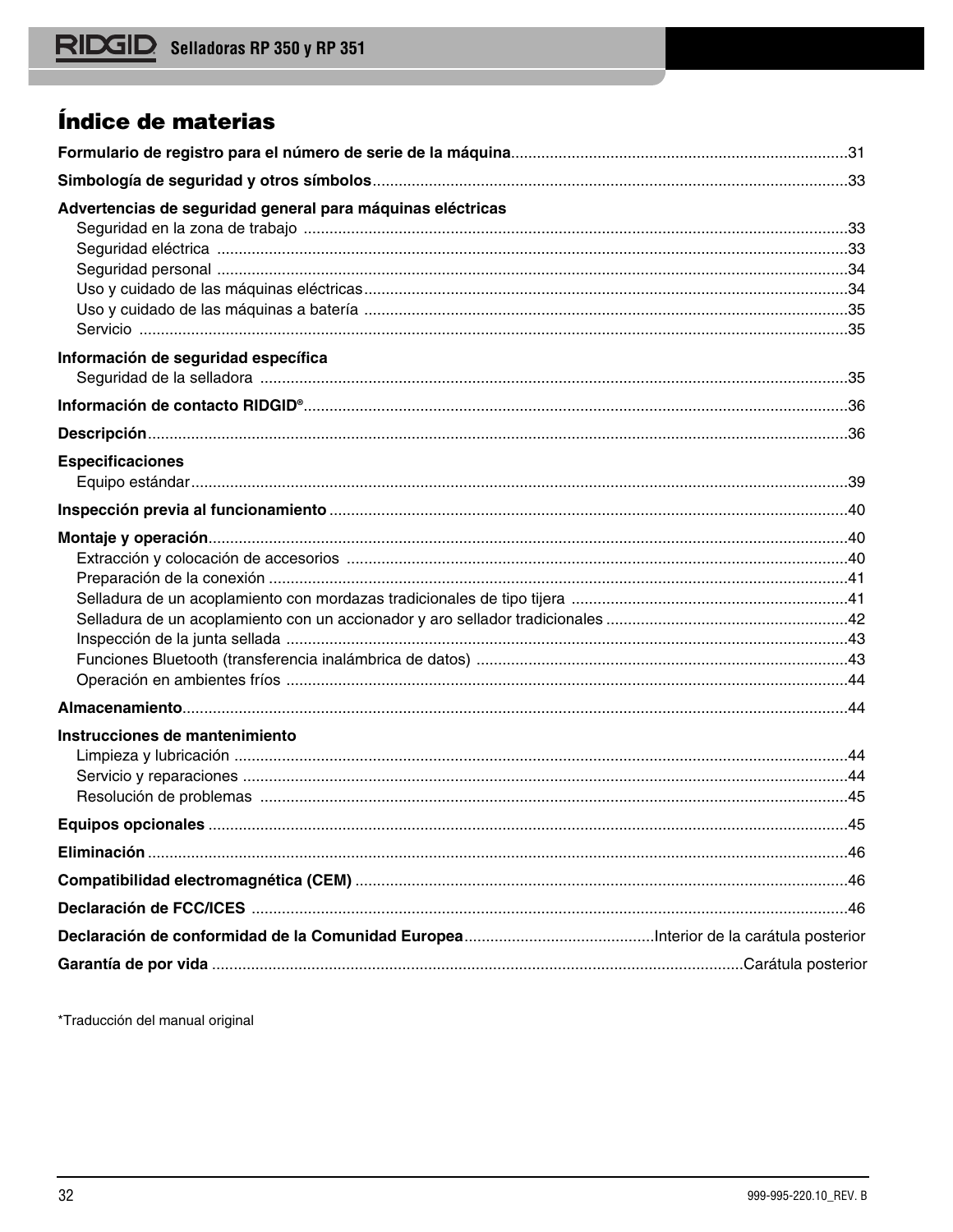# **Simbología de seguridad y otros símbolos**

En este manual del operario y en el producto mismo encontrará símbolos y palabras de advertencia que comunican importante información de seguridad. Para su mejor comprensión, en esta sección se describe el significado de estas palabras y símbolos de advertencia.

Un AVISO advierte de la existencia de información relacionada con la protección de un bien o propiedad. *AVISO*



Este es el símbolo de una alerta de seguridad. Sirve para prevenir al operario de las lesiones corporales que podría sufrir. Obedezca todas las instrucciones de seguridad que acompañan a este símbolo para evitar posibles lesiones o muerte.



Este símbolo de PELIGRO advierte de una situación de riesgo o peligro que, si no se evita, podría producir la muerte o lesiones graves.

**ADVERTENCIA**

Este símbolo de ADVERTENCIA avisa de una situación de riesgo o peligro que, si no se evita, podría producir la muerte o lesiones graves.

**A** CUIDADO

Este símbolo de CUIDADO advierte de una situación de riesgo o peligro que, si no se evita, podría producir lesiones leves o moderadas.



Este símbolo significa que es necesario leer detenidamente el manual del operario antes de usar el equipo. El manual del operario contiene información importante



Este símbolo indica que siempre debe usar gafas o anteojos de seguridad con viseras laterales cuando manipule o use este aparato, para reducir el riesgo de lesión a los ojos.

acerca del funcionamiento apropiado y seguro del equipo.



Esta símbolo indica que existe riesgo de aplastamiento de los dedos, manos y otras partes del cuerpo.

Este símbolo indica que hay riesgo de choque de electricidad.



Este símbolo indica que el producto debe usarse solamente bajo techo.



Este símbolo indica que el producto es un aparato de Clase II.



Este símbolo indica que este es un aparato eléctrico que no debe eliminarse con la basura común. *Vea la sección "Eliminación".*



Este símbolo indica que este aparato eléctrico satisface los requisitos de las correspondientes directrices de la Comunidad Europea.

Esta símbolo indica el año en que se fabricó el producto.

## **Advertencias de seguridad general para máquinas eléctricas\***

#### **ADVERTENCIA**

**Lea todas las instrucciones, advertencias de seguridad, ilustraciones y especificaciones que se incluyen con esta máquina eléctrica. Si no se siguen y respetan todas las instrucciones que se indican a continuación, podrían producirse descargas eléctricas, incendios y/o lesiones graves.**

#### **¡GUARDE TODAS LAS ADVERTENCIAS E INSTRUCCIONES PARA SU POSTERIOR CONSULTA!**

El término "máquina eléctrica" en las advertencias se refiere a la máquina eléctrica con cordón que recibe electricidad del tomacorriente o a la máquina eléctrica sin cordón que funciona a batería.

## **Seguridad en la zona de trabajo**

- **Mantenga su zona de trabajo limpia y bien iluminada.** Los lugares desordenados u oscuros pueden provocar accidentes.
- **No haga funcionar máquinas eléctricas en ambientes explosivos, es decir, en presencia de líquidos, gases o polvo inflamables.** Las herramientas eléctricas pueden generar chispas que podrían encender los gases o el polvo.
- **Mientras haga funcionar una máquina eléctrica, mantenga alejados a los niños y observadores.** Cualquier distracción podría hacerle perder el control del aparato.

#### **Seguridad eléctrica**

• **El enchufe del aparato eléctrico debe corresponder al tomacorriente. Jamás modifique el enchufe del**

<sup>\*</sup> Como es obligatorio, el texto usado en la sección Advertencias de seguridad general para máquinas eléctricas de este manual es transcripción literal de la correspondiente norma UL/CSA 62841-1. Esta sección contiene las prácticas de seguridad general para distintos tipos de herramientas eléctricas. No todas las precauciones corresponden a cada herramienta; hay algunas que no le competen a estas herramientas.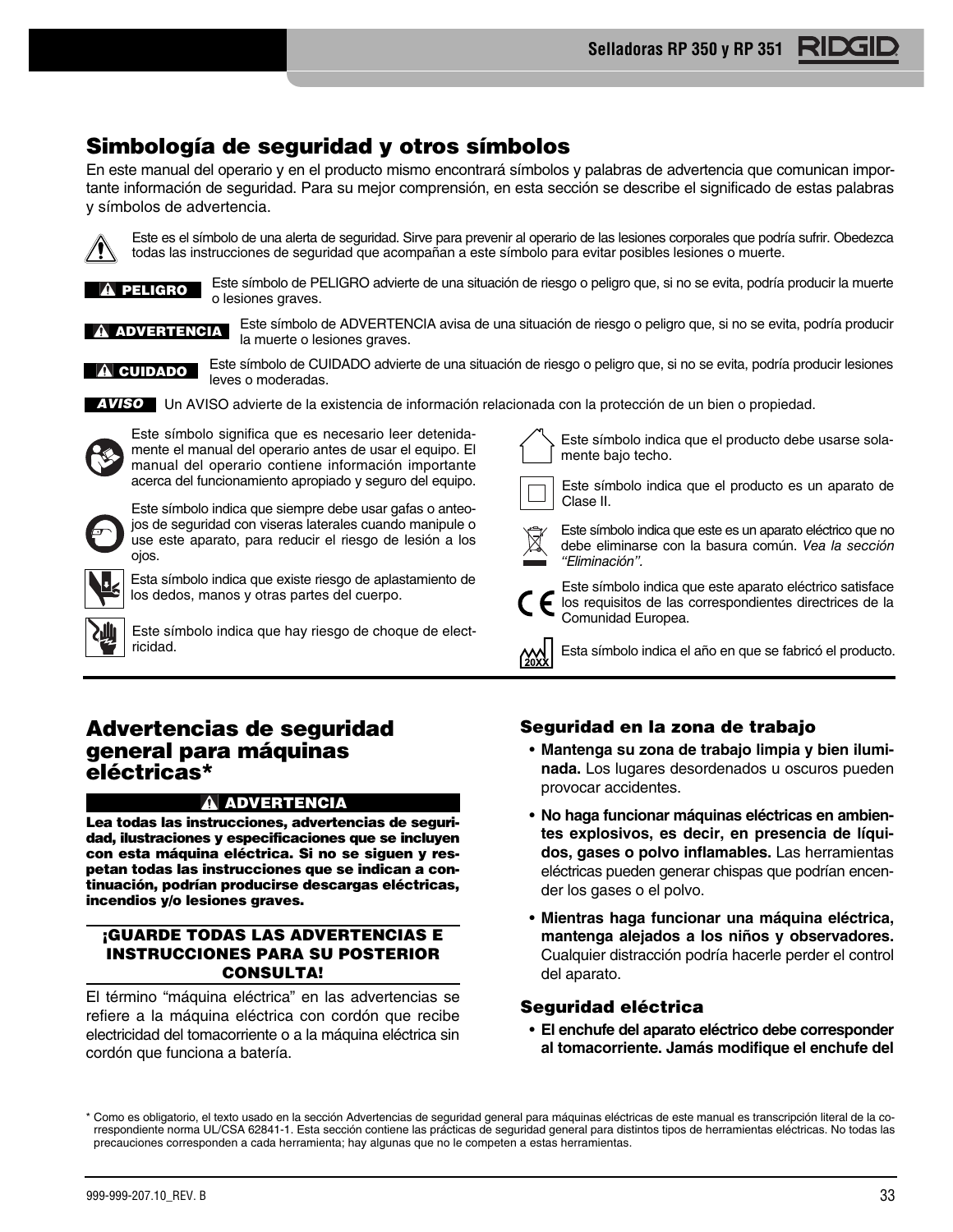**aparato. No utilice un enchufe adaptador cuando haga funcionar una herramienta eléctrica provista de conexión a tierra.** Los enchufes intactos y tomacorrientes que les corresponden reducen el riesgo de choques de electricidad.

- **Evite el contacto de su cuerpo con artefactos co nectados a tierra tales como cañerías, radiadores, estufas o cocinas, y refrigeradores.** Aumenta el riesgo de choques de electricidad si su cuerpo ofrece conducción a tierra.
- **No exponga las máquinas eléctricas a la lluvia ni permita que se mojen.** Si entra agua a una máquina eléctrica aumenta el riesgo de choques de electricidad.
- **No maltrate el cordón eléctrico del aparato. Nunca transporte el aparato tomándolo de su cordón eléctrico ni jale del cordón para desenchufarlo del tomacorriente. Mantenga el cordón alejado del calor, aceite, bordes cortantes o piezas móviles.** Un cordón enredado o en mal estado aumenta el riesgo de choques de electricidad.
- **Al hacer funcionar una máquina eléctrica a la intemperie, emplee un cordón de extensión fabricado para uso al aire libre.** Los cordones diseñados para su empleo al aire libre reducen el riesgo de choques de electricidad.
- **Si resulta inevitable el empleo de una máquina** eléctrica en un sitio húmedo, enchúfela en un to**macorriente GFCI (dotado de un Interruptor del Cir cuito de Pérdida a Tierra).** El interruptor GFCI reduce el riesgo de choques de electricidad.

#### **Seguridad personal**

- **Manténgase alerta, preste atención a lo que está haciendo y use sentido común cuando haga funcionar una máquina eléctrica. No use ningún aparato eléctrico si usted está cansado o se encuentra bajo la influencia de drogas, alcohol o medicamentos.** Tan solo un breve descuido durante el funcionamiento de una máquina eléctrica puede resultar en lesiones personales graves.
- **Use equipo de protección personal. Siempre use protección para los ojos.** Según corresponda para cada situación, póngase equipos de protección como mascarilla para el polvo, calzado de seguridad antideslizante, casco o protección para los oídos, con el fin de reducir las lesiones personales.
- **Evite echar a andar un aparato sin querer. Asegure que el interruptor esté en posición de apagado (OFF) antes de conectar el aparato a la corriente eléctrica y/o a la batería, o de tomarlo o acarrearlo.** Se pueden producir accidentes cuando se transporta

una máquina eléctrica con el dedo puesto sobre el interruptor, o se la conecta a la fuente de energía con el interruptor en posición de encendido (ON).

- **Extraiga cualquier llave de ajuste que esté acoplada al aparato antes de encenderlo.** Una llave acoplada a una pieza o parte giratoria de la máquina eléctrica puede producir lesiones personales.
- **No trate de extender el cuerpo para alcanzar algo. Mantenga los pies bien plantados y mantenga el equilibrio en todo momento.** Esto permite un mejor control de la máquina eléctrica en situaciones inesperadas.
- **Vístase adecuadamente. No lleve ropa suelta ni joyas. Mantenga su cabello, ropa y guantes apartados de las piezas en movimiento.** La ropa suelta, las joyas o el pelo largo pueden engancharse en las piezas móviles.
- **Si se proveen dispositivos para la extracción y recolección del polvo, asegure que estén bien conectados y que se usen correctamente.** La extracción del polvo puede reducir los peligros que acarrea.
- **No permita que la familiarización debida al uso frecuente de las herramientas le induzca a hacer caso omiso de los principios de seguridad.** Cual quier descuido podría causar una lesión grave en una fracción de segundo.

#### **Uso y cuidado de las máquinas eléctricas**

- **No fuerce las máquinas eléctricas. Use el aparato eléctrico correcto para la tarea que está por realizar.** Hará mejor el trabajo y en forma más segura con la máquina eléctrica que corresponda a su clasificación nominal.
- **Si el interruptor de la máquina eléctrica no la en**  ciende (ON) o no la apaga (OFF), no utilice el apa**rato.** Cualquier máquina eléctrica que no se pueda controlar mediante su interruptor es un peligro y debe repararse.
- **Desenchufe el aparato del tomacorriente o extraiga la batería antes de hacer ajustes, cambiar accesorios o almacenarlo.** Estas medidas de seguridad preventiva reducen el riesgo de poner la máquina eléctrica en marcha involuntariamente.
- **Almacene las máquinas eléctricas que no estén en uso fuera del alcance de los niños y no permita que las hagan funcionar personas que no estén fami liarizadas con estas herramientas o no hayan leído estas instrucciones de operación.** Las máquinas eléctricas en manos de personas no capacitadas son peligrosas.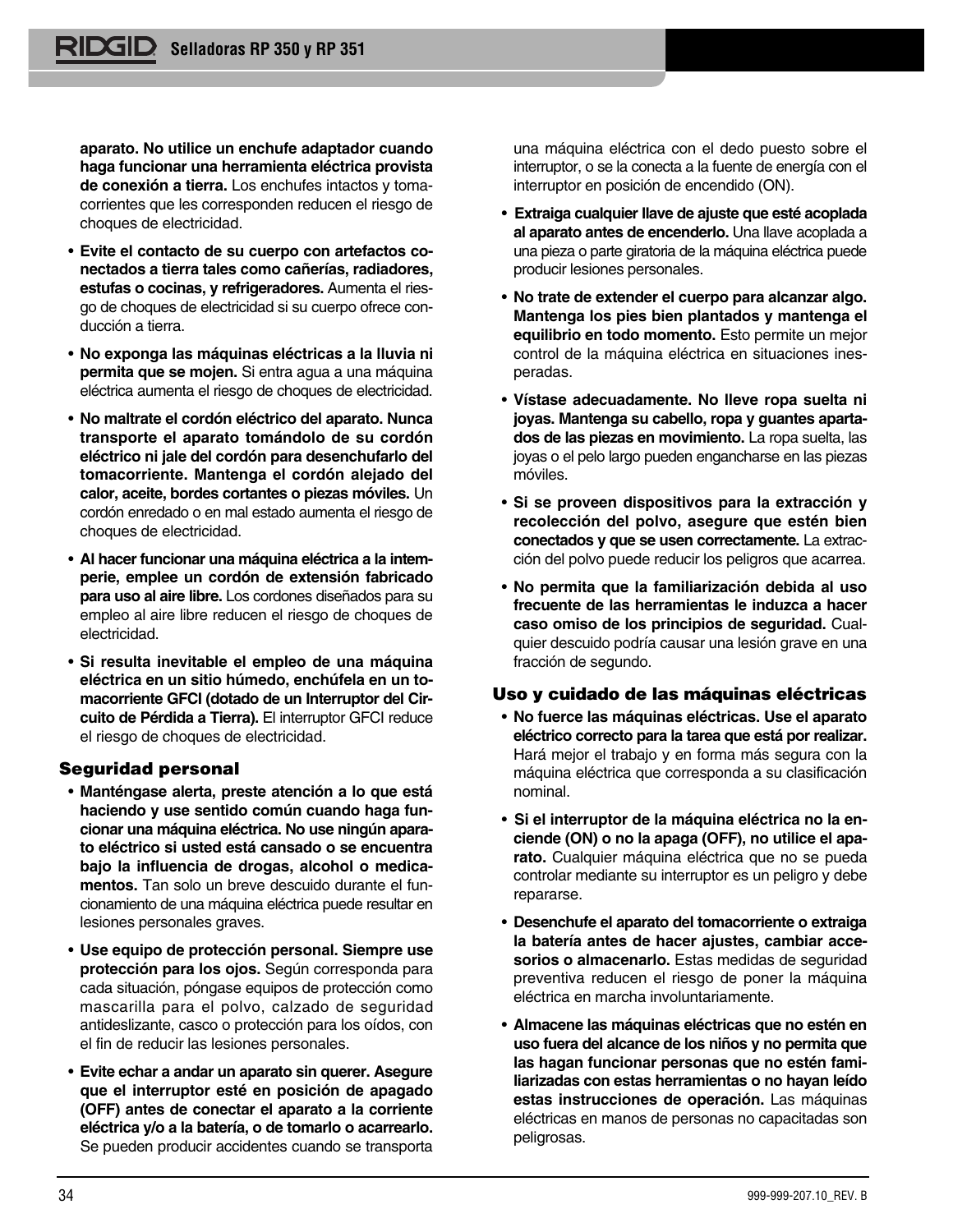- **Efectúeles un mantenimiento correcto y oportuno a las máquinas eléctricas y sus accesorios. Revise que sus piezas móviles estén bien alineadas y que no se atascan. Verifique que no tengan piezas rotas ni presenten alguna condición que podría afectar su funcionamiento. Si un aparato eléctrico está dañado, hágalo reparar antes de utilizarlo.** Muchos accidentes se deben a máquinas eléctricas que no han recibido un mantenimiento adecuado.
- **Mantenga las herramientas de cortar afiladas y limpias.** Cuando sus partes filosas se mantienen afiladas, son menos propensas a trabarse y más fáciles de controlar.
- **Utilice la máquina eléctrica, sus accesorios, brocas, barrenas, etc. en conformidad con estas instrucciones, teniendo en cuenta las condiciones imperantes y la tarea que se realizará.** Cuando se emplea una máquina eléctrica para efectuar trabajos que no le son propios, se crean situaciones peligrosas.
- **Mantenga los mangos y superficies de agarre se cos, limpios y exentos de aceite y grasa.** Los mangos y superficies resbalosos no permiten al operario manejar la herramienta con seguridad en situaciones inesperadas.

#### **Uso y cuidado de las máquinas a batería**

- **Vuelva a cargar las baterías únicamente con el cargador que especifica el fabricante.** Un cargador apropiado para cierto tipo de baterías puede causar un incendio si se le emplea para cargar otro tipo de baterías.
- **Coloque en la máquina eléctrica solamente la ba tería específicamente indicada.** El uso de baterías diferentes a las especificadas puede causar lesiones o un incendio.
- **Cuando la batería no esté en uso, manténgala apar tada de otros objetos metálicos tales como sujetapapeles, monedas, llaves, clavos, tornillos o cual quier otra cosa metálica pequeña que pudiera efectuar una conexión entre un borne y el otro.** Los cortocircuitos entre los bornes de la batería podrían causar incendios o quemaduras.
- **En condiciones extremas de uso, la batería podría rezumar líquido. No lo toque. Si accidentalmente lo llegara a tocar, lávese la zona de contacto con agua. Si el líquido entra en contacto con sus ojos, solicite además atención médica.** El líquido de una batería puede causar irritación o quemaduras.
- **No use una batería o una máquina si están dañadas o modificadas.** Las baterías dañadas o modificadas

pueden actuar en forma inesperada y causar incendios, explosiones o lesiones.

- **No exponga la batería o la máquina eléctrica al fuego o a temperaturas excesivas.** La exposición al fuego o a temperaturas superiores a 265 °F (130 °C) puede causar una explosión.
- **Siga todas las instrucciones para cargar la batería.** No cargue la batería ni la máquina a temperaturas **que estén fuera de los límites especificados en las instrucciones.** Si carga la batería en forma equivocada o a temperaturas que estén fuera de los límites especificados, se puede dañar la batería y aumentar el riesgo de incendio.

#### **Servicio**

• **Encomiende el servicio de la máquina eléctrica únicamente a técnicos de reparación calificados que solo empleen repuestos idénticos a las piezas originales.** Esto garantiza la continua seguridad de la máquina eléctrica.

# **Información de seguridad específica**

#### **ADVERTENCIA**

**Esta sección contiene información de seguridad importante que es específica para estas herramientas.**

**Antes de utilizar las selladoras, lea esta información detenidamente para reducir el riesgo de choques eléctricos o de otras lesiones graves.**

#### **¡GUARDE TODAS LAS ADVERTENCIAS E INSTRUCCIONES PARA SU POSTERIOR CONSULTA!**

El maletín de la herramienta tiene un compartimiento para guardar este manual con el fin de que el operario lo conserve a la mano.

#### **Seguridad de la selladora**

- **Mantenga los dedos y manos apartados de los accesorios durante el ciclo de sellado.** Sus dedos o manos pueden ser aplastados, fracturados o amputados si quedan atrapados en los accesorios o entre estos componentes y cualquier otro objeto.
- **Nunca intente reparar los accesorios de sellado que estén dañados (mordazas, aro sellador, accionador, etc.). Deseche la totalidad del accesorio averiado.** Un accesorio que se haya soldado, afilado, perforado o modificado de cualquier forma podría hacerse trizas durante una selladura y causar lesiones graves. Si no reemplaza el accesorio completo de la selladora, los componentes podrían fallar y causar lesiones graves.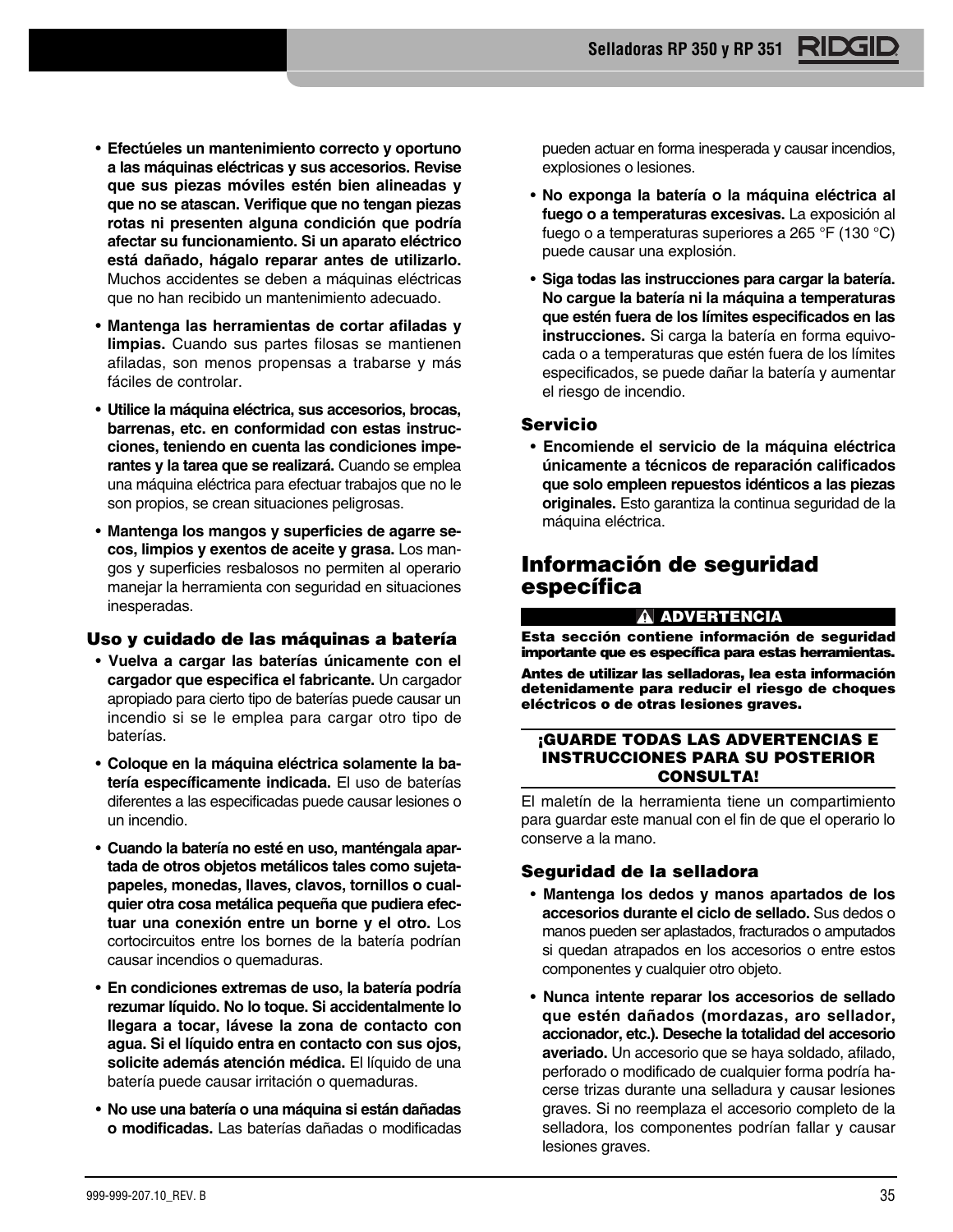- **Cuando este aparato está en marcha, genera grandes fuerzas. Estas fuerzas podrían producir la rotura o expulsión de piezas y causar lesiones.** Manténgase apartado de la herramienta durante su uso y póngase el equipo de protección apropiado, incluso gafas de seguridad.
- **Utilice solamente selladoras RIDGID® con los co rrespondientes accesorios de sellado RIDGID o accesorios de sellado aprobados por RIDGID (mor dazas, aro sellador, accionador, etc.).** Si modifica la selladora o la utiliza para otras tareas, podría dañar la selladora, dañar los accesorios y causar lesiones personales.
- **Use la combinación correcta de selladora, accesorio y acoplamiento.** Las combinaciones mal hechas pueden producir un sellado incompleto, lo cual aumenta el riesgo de fugas, daño al equipo y lesiones.
- **Antes de hacer funcionar la selladora RIDGID®, usted debe leer y entender:**
	- Este manual del operario.
	- Las instrucciones de los accesorios.
	- El manual de las baterías y del cargador.
	- Las instrucciones de instalación del fabricante de los acoplamientos.
	- Las instrucciones de cualquier otro equipo o material que se utilicen en conjunto con esta herramienta.

Si no se siguen todas las instrucciones y no se respetan las advertencias, podrían producirse daños a la propiedad y/o lesiones graves.

# **Información de contacto RIDGID®**

Si tiene alguna pregunta acerca de este producto RIDGID:

- Comuníquese con el distribuidor RIDGID en su localidad.
- Visite RIDGID.com para ubicar su contacto local de RIDGID.
- Comuníquese con el Departamento de Servicio Técnico de Ridge Tool en rtctechservices@emerson.com, o llame por teléfono desde EE. UU. o Canadá al (800) 519- 3456.

# **Descripción**

La selladora RP 350 y la selladora RP 351 de RIDGID® , en conjunción con los accesorios apropiados, están diseñadas para engarzar mecánicamente un acoplamiento sobre un tubo, creando entre ellos un sello permanente y hermético, como por ejemplo para aplicaciones de plomería, calefacción, aire acondicionado y refrigeración. También se dispone de accesorios para otros usos.

Al oprimirse el interruptor de operación de la selladora, un motor eléctrico interno impulsa una bomba hidráulica que inyecta líquido hacia el interior del cilindro del aparato. Esto impulsa al ariete o pistón hacia delante, que aplica fuerza al accesorio y sella el acoplamiento. Todo el ciclo dura aproximadamente 4 segundos. Una vez que se inicia la deformación del acoplamiento, el ciclo continúa automáticamente hasta finalizar, aunque el operario suelte el interruptor de operación.

La selladora tiene una segunda modalidad de operación ("Modalidad de control") que se puede encender mediante la aplicación Link App de RIDGID. En la modalidad de control, la selladora confirma que existe un alineamiento correcto del accesorio, acoplamiento y tubo.

Las luces de estado de la herramienta indican problemas que podrían existir tales como estado del aparato, estado de la batería, necesidad de mantenimiento o temperatura inapropiada. Se enciende una luz de trabajo cuando se oprime el interruptor de operación de la máquina, para iluminar el lugar de trabajo. El cabezal es capaz de rotar en 360º, para mejorar el acceso en lugares estrechos.

Las selladoras cuentan con bucles de tela que se pueden usar con los accesorios apropiados, tales como correas para colgar la herramienta al hombro o correas de amarre.

Las selladoras incluyen una tecnología inalámbrica Bluetooth®\* que permite la conexión con teléfonos Smartphone y tabletas. Vea los detalles en la sección *Funciones Bluetooth (transferencia inalámbrica de datos).*

<sup>\*</sup> El nombre de marca Bluetooth® y su logotipo son marcas comerciales de Bluetooth SIG, Inc. y todo uso de dichas marcas por Emerson Electric Co. es bajo licencia. Otras marcas comerciales y nombres comerciales corresponden a sus respectivos titulares.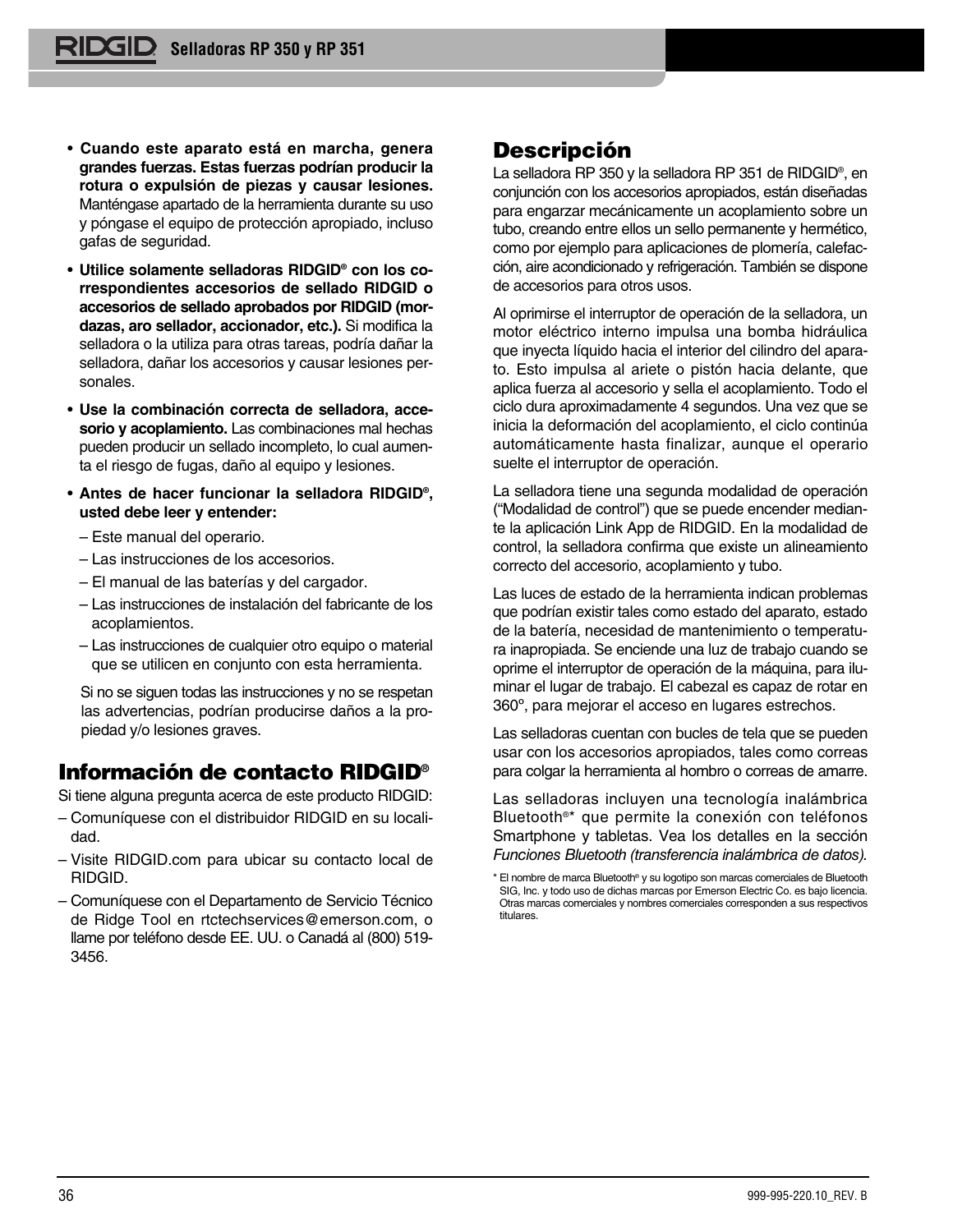**Selladoras RP 350 y RP 351**



**Figura 1 – Selladora RP 350 y mordaza de la serie Standard de RIDGID**



**Figura 2 – Selladora RP 351 y mordaza de la serie Standard de RIDGID**

| #              | <b>Descripción</b>               |   |                                    |  |  |
|----------------|----------------------------------|---|------------------------------------|--|--|
|                | Juego de mordazas tipo tijera    |   | Botón de liberación de presión     |  |  |
| $\overline{2}$ | Pasador de montaje de accesorios |   | (extremo más alejado de la RP 351) |  |  |
| 3              | Luces indicadoras del estado de  |   | Mango<br>8                         |  |  |
|                | la selladora                     | 9 | Batería                            |  |  |
| 4              | Botón de encendido y apagado     |   | 10 Interruptor de operación        |  |  |
| 5              | Etiqueta de advertencias         |   | 11 Luz de trabajo LED              |  |  |
|                | (base de la RP 351)              |   | 12 Placa lateral de la mordaza     |  |  |
| 6              | Bucle de tela                    |   |                                    |  |  |



**Figura 3 – Número de serie de la máquina. Los dígitos marcados con un círculo indican el año y el mes de fabricación (YY = año, MM = mes).**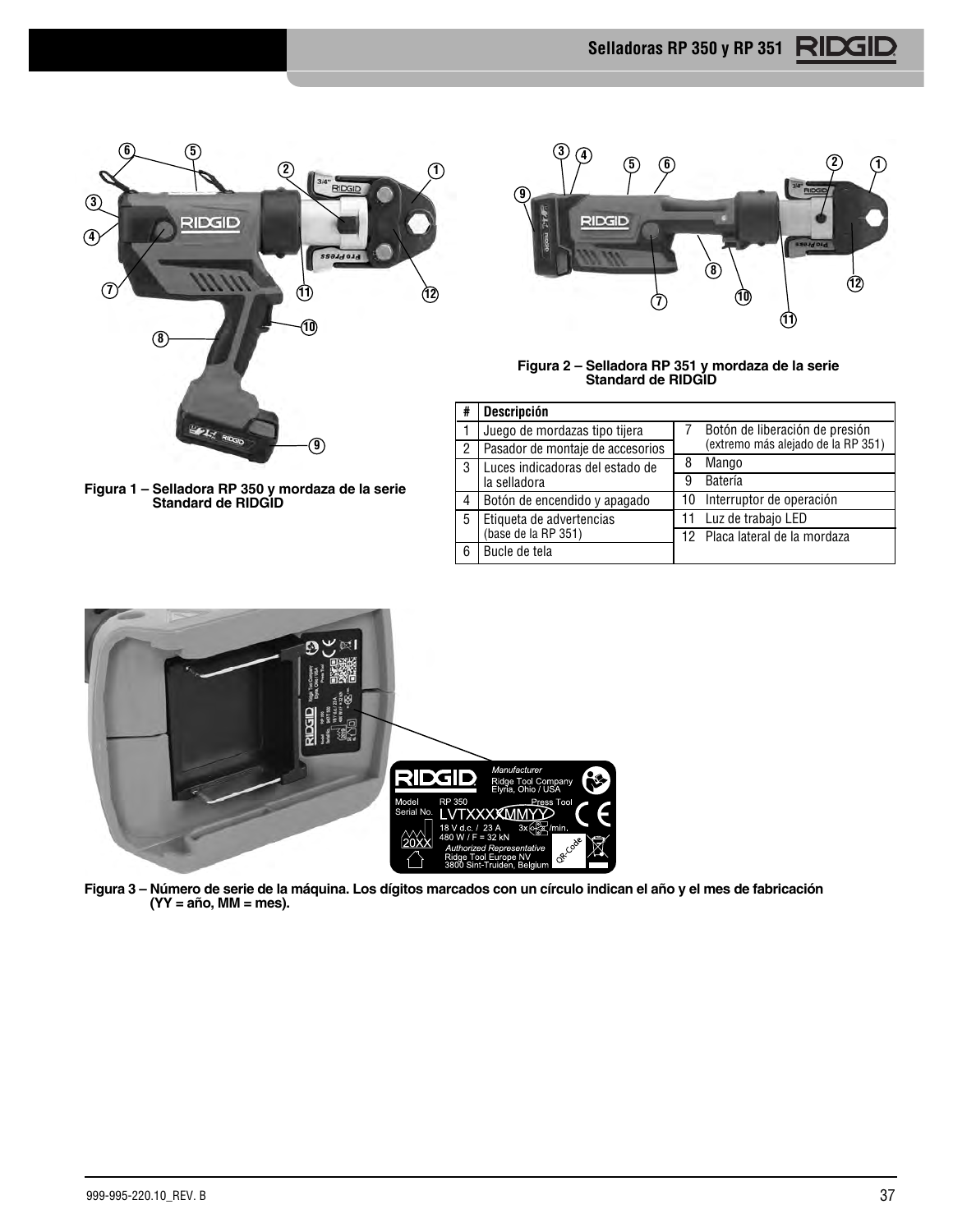| <b>Control</b>                      | <b>Marca</b> | <b>Descripción</b>                                                                                                                                                                                                                                                                                                                                                                                                                                                                                                                                                                                                                                                                                                                                                                                                                                                            |  |
|-------------------------------------|--------------|-------------------------------------------------------------------------------------------------------------------------------------------------------------------------------------------------------------------------------------------------------------------------------------------------------------------------------------------------------------------------------------------------------------------------------------------------------------------------------------------------------------------------------------------------------------------------------------------------------------------------------------------------------------------------------------------------------------------------------------------------------------------------------------------------------------------------------------------------------------------------------|--|
| Botón de encendido<br>y apagado     |              | Interruptor principal de la herramienta ( $l =$ encendida, $0 =$ apagada).<br>Encendida: Presione el botón hasta que se encienda la luz.<br>Vea la Figura 5 – Luces indicadoras del estado de la selladora<br>Apagada: Presione el botón hasta que se apague la luz. La herramienta se apaga<br>automáticamente después de diez (10) minutos de no usarla.                                                                                                                                                                                                                                                                                                                                                                                                                                                                                                                    |  |
| Interruptor de<br>operación         |              | Encienda la luz de trabajo: oprima levemente el interruptor de operación.<br>Modalidad normal: Oprima el interruptor de operación para iniciar el ciclo de sellado y<br>suéltelo cuando la máquina se enclava. Esta modalidad normal viene fijada de fábrica.<br>Modalidad de control: Oprima el interruptor de operación para conectar con el accesorio<br>colocado sobre la pieza trabajada. Haga los ajustes necesarios. Vuelva a oprimir el interruptor<br>de operación para iniciar el ciclo de sellado y suelte el interruptor cuando la máquina se<br>enclava. Si suelta el interruptor después de que la máquina se enclava en el accesorio, la<br>máquina no deja de sellar. Esto asegura una integridad uniforme y reproducible de la selladura.<br>La modalidad se puede cambiar mediante la aplicación Link App de RIDGID.<br>Vea la sección Funciones Bluetooth. |  |
| Botón de liberación<br>de presión   |              | Permite suspender el ciclo sin que se complete la selladura. Si se usa, la selladura de la<br>conexión no se completa y se debe repetir.                                                                                                                                                                                                                                                                                                                                                                                                                                                                                                                                                                                                                                                                                                                                      |  |
| Pasador de montaje<br>de accesorios |              | Sujeta el accesorio en la selladora. Debe estar completamente encajado para que pueda<br>funcionar la herramienta. Vea la Figura 6.                                                                                                                                                                                                                                                                                                                                                                                                                                                                                                                                                                                                                                                                                                                                           |  |

**Figura 4 – Tabla de controles**



| No. de segmento iluminado<br>(luz constante) |          |          | <b>Descripción</b>         |                                                                                                                                                                                                            |  |
|----------------------------------------------|----------|----------|----------------------------|------------------------------------------------------------------------------------------------------------------------------------------------------------------------------------------------------------|--|
| 0√ 0`                                        | 0 L      |          | 憪<br>$\boldsymbol{O}$<br>I |                                                                                                                                                                                                            |  |
|                                              |          |          |                            | La selladora está apagada (OFF).                                                                                                                                                                           |  |
| Verde                                        | Verde    | Verde    | Verde                      | El botón de encendido (ON) está oprimido, luces encendidas 4<br>segundos al comienzo, la herramienta está en modalidad normal.                                                                             |  |
| Azul                                         | Azul     | Azul     | Azul                       | El botón de encendido (ON) está oprimido, luces encendidas 4<br>segundos al comienzo, la herramienta está en modalidad de control.<br>Vea la sección Funciones Bluetooth para cambiar la modalidad.        |  |
| Verde                                        |          |          |                            | La selladora está en modalidad normal, en espera, la herramienta<br>está lista para funcionar.                                                                                                             |  |
| Rojo                                         | Amarillo | Amarillo | Amarillo                   | La selladora está averiada y no funcionará. Extraiga y vuelva a colocar<br>la batería o el adaptador de CA. Si las luces siguen encendidas,<br>encomiende la selladora a servicio.                         |  |
| Rojo                                         |          |          |                            | La selladora está averiada y no funcionará. Extraiga y vuelva a colocar<br>la batería o el adaptador de CA. Si la luz roja sigue encendida,<br>encomiende la selladora a servicio.                         |  |
| Amarillo                                     |          | Rojo     | Rojo                       | La selladora o la batería están fuera de los límites de temperatura<br>especificada. La herramienta no funcionará. Deje que la selladora y<br>la batería alcancen la temperatura de funcionamiento.        |  |
| Amarillo                                     |          |          | Rojo                       | El pasador de montaje del accesorio no está completamente encajado.<br>La herramienta no funcionará. Introduzca el pasador a fondo. Si las<br>luces siguen encendidas, encomiende la selladora a servicio. |  |
| Amarillo                                     | Rojo     |          |                            | Batería con poca carga. La herramienta no funcionará. Vuelva a cargar<br>la batería. Coloque la batería completamente cargada.                                                                             |  |
| Verde                                        | Azul     | Azul     | Azul                       | Se ha establecido la conexión Bluetooth. La selladora está en espera y<br>lista para funcionar. Para más información, vea la sección Funciones<br>Bluetooth.                                               |  |
|                                              |          | Morado   |                            | Se está actualizando el software de la máquina. La selladora no se<br>puede usar durante la actualización.                                                                                                 |  |

**Figura 5 – Luces indicadoras del estado de la selladora**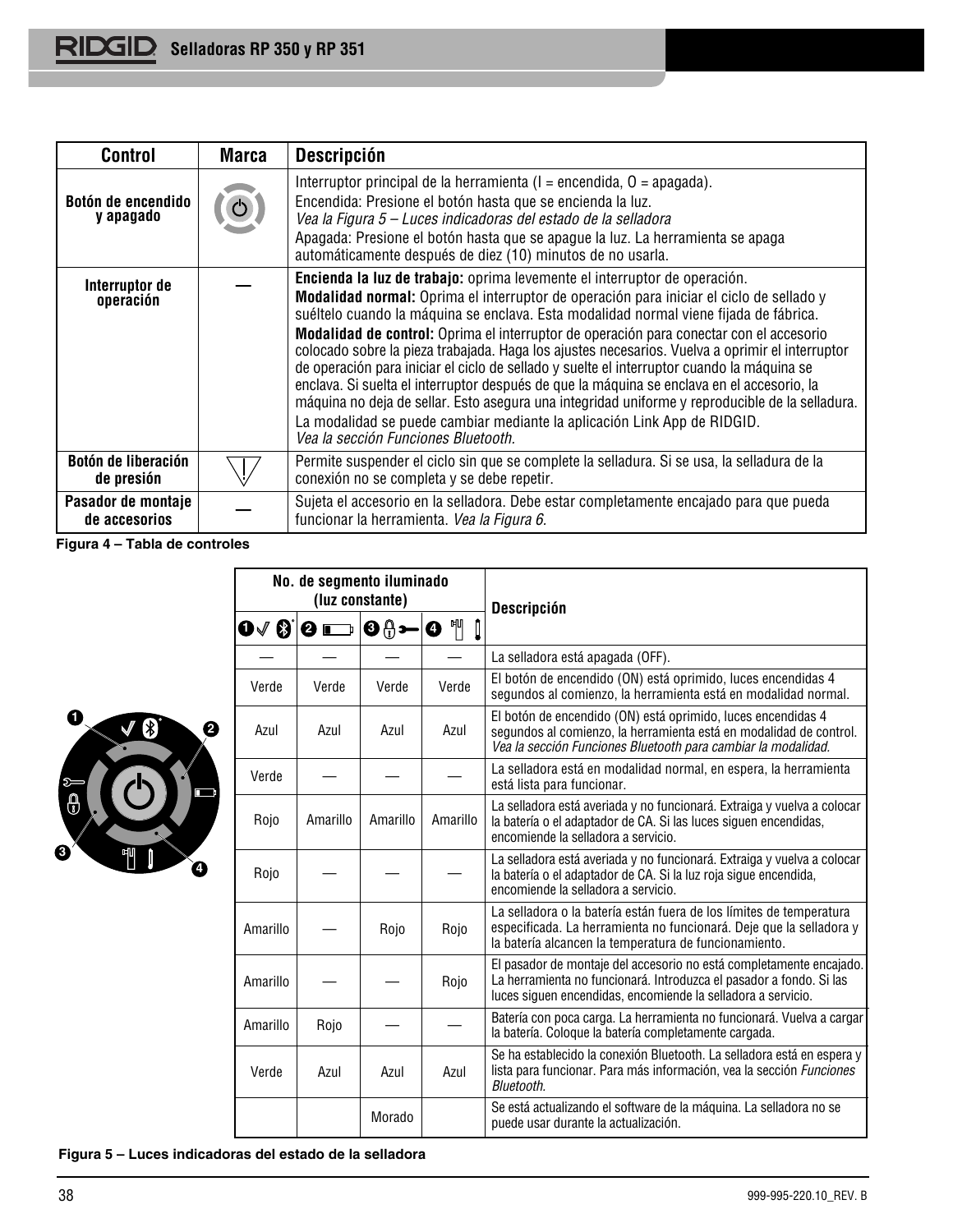**Selladoras RP 350 y RP 351**

# **Especificaciones**

|                                           | Selladora de pistola RP 350                    | Selladora en línea RP 351                                                                           |
|-------------------------------------------|------------------------------------------------|-----------------------------------------------------------------------------------------------------|
|                                           | Accesorios Serie Standard de RIDGID®           | Serie Standard de RIDGID <sup>®</sup>                                                               |
| Longitud de la carrera1,57" (40 mm)       |                                                | $1,57"$ (40 mm)                                                                                     |
| Motor                                     |                                                |                                                                                                     |
| Voltaje 18 V CC nominal                   |                                                | 18 V CC nominal                                                                                     |
| Amperaje23 A                              |                                                | 23 A                                                                                                |
| Potencia 480 W                            |                                                | 480 W                                                                                               |
| Fuerza del ariete7.200 libras (32 kN)     |                                                | 7.200 libras (32 kN)                                                                                |
| Rotación del cabezal 360°                 |                                                | $360^\circ$                                                                                         |
| Ciclo de trabajo3 selladuras/min          |                                                | 3 selladuras/min                                                                                    |
|                                           | RIDGID. Vea la sección Equipo opcional.        | Alimentación Batería de ion litio de 18 V serie RB-18XX de RIDGID, o adaptador de CA RPA 120/220 de |
| Alcance Bluetooth 33 pies (10 m)          |                                                | 33 pies (10 m)                                                                                      |
| Humedad permisible80% máximo              |                                                | 80% máximo                                                                                          |
| Límites de temperatura de                 |                                                |                                                                                                     |
|                                           | funcionamiento 15° F a 122° F (-10° C a 50° C) | 15° F a 122° F (-10° C a 50° C                                                                      |
| Temperatura de                            |                                                |                                                                                                     |
|                                           | almacenamiento 32° F a 113° F (0° C a 45° C)   | 32° F a 113° F (0° C a 45° C)                                                                       |
| Peso (sin batería                         |                                                |                                                                                                     |
| ni accesorio)7,83 libras (3,55 kg)        |                                                | 7,83 libras (3,55 kg)                                                                               |
| Dimensiones11,3" x 11,0" x 3,1"           |                                                | 15,7" x 4,65" x 3,1"                                                                                |
|                                           | 287 mm x 279 mm x 77 mm                        | 398 mm x 118 mm x 77 mm                                                                             |
| Presión de                                |                                                |                                                                                                     |
|                                           |                                                | $<$ 74.5 dB(A), K=3 dB(A)                                                                           |
| Vibración* <1,13 m/s <sup>2</sup> , K=1,5 |                                                | $<$ 1,13 m/s <sup>2</sup> , K=1,5                                                                   |

\* Las determinaciones de sonido y vibración se miden según una prueba estandarizada conforme a la Norma EN 62481-1.

- Los niveles de vibración pueden usarse para hacer comparaciones con otras herramientas y para hacer una evaluación preliminar de la exposición.

- Las emisiones de sonido y vibración pueden variar según dónde se ubique el usuario y el uso específico de estos aparatos.

- La exposición diaria al sonido y a la vibración se debe evaluar para cada tarea y se deben tomar las correspondientes medidas de seguridad cuando sea necesario. La evaluación de los niveles de exposición debe tomar en cuenta el tiempo durante el cual está apagada la herramienta y el tiempo en que no se usa. Esto puede reducir el nivel de exposición significativamente durante todo el transcurso del período de trabajo.

#### **Equipo estándar**

Consulte en el catálogo RIDGID los detalles de los equipos suministrados con números de catálogo específicos.

¡NOTA! Los accesorios de las selladoras RIDGID se ofrecen en dos series:

- Serie Standard
- Serie Compact

Los accesorios de una serie no son intercambiables con los de otra serie. Los accesorios de la serie Standard funcionan solamente con herramientas de la serie Standard (RP 350, RP 351, RP 342-XL, RP 340, RP 330, 320-E, CT-400).

Los accesorios de la serie Compact funcionan solamente con herramientas de la serie Compact (RP 240, RP 241, RP 200, RP 210, 100 B).

La selección de los materiales y de los métodos *AVISO* de unión o sellado es responsabilidad del diseñador y/o instalador del sistema. Antes de comenzar una instalación se requiere completar una cuidadosa evaluación de las condiciones ambientales imperantes, incluyendo las condiciones químicas y la temperatura de servicio. Consulte al fabricante del acoplamiento de sellado para seleccionar correctamente los componentes del sistema.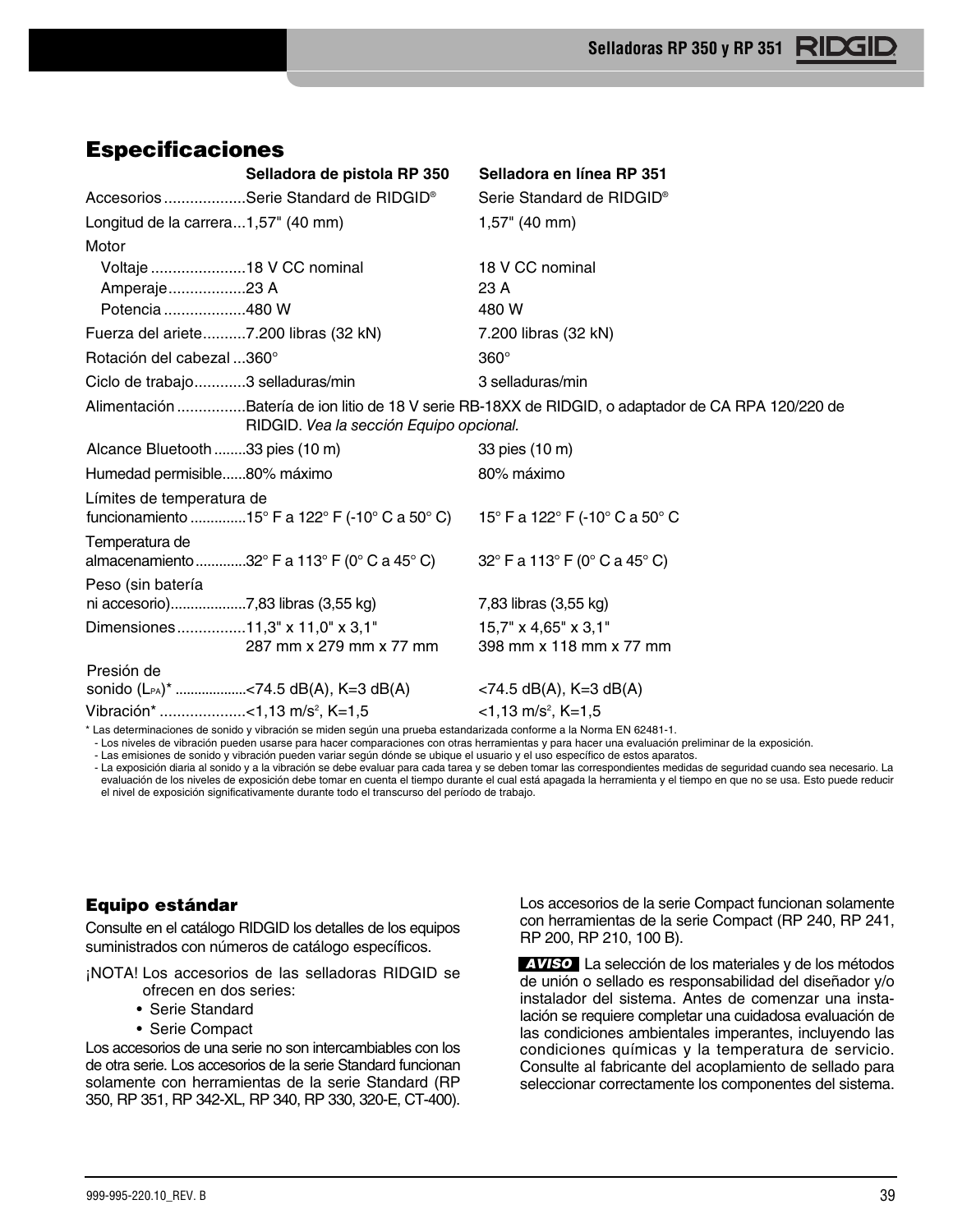# **Inspección previa al funcionamiento**





**Inspeccione la selladora diariamente antes de usarla. Si detecta algún problema, corrí**jalo, con el fin de evitar lesio**nes graves por choques de**

**electricidad, aplastamiento, falla de algún accesorio o por otras causas, y para prevenir daños a la he rramienta.**

- 1. Apague la selladora (OFF) y extraiga la batería o el adaptador de CA de la selladora.
- 2. Limpie la selladora para quitarle el aceite, grasa o suciedad, especialmente en el mango y los controles. Esto facilita la inspección y ayuda a evitar que la herramienta o los controles se resbalen de sus manos.
- 3. Inspeccione la selladora para verificar lo siguiente:
	- Está completa y bien ensamblada, con el mantenimiento vigente.
	- No tiene piezas rotas, desgastadas, faltantes, mal alineadas o atascadas. Los bucles de tela están en buenas condiciones.
	- El pasador de montaje de accesorios se desplaza fácilmente entre la posición completamente abierta y la posición completamente cerrada. El pasador debe enclavarse bien en cada posición. Confirme que el interruptor de operación funciona bien, sin trabarse ni atascarse.
	- Las etiquetas de advertencia están adheridas y son legibles. *Vea la Figura 6.*
	- No existe ninguna condición que impida su funcionamiento seguro y normal.

Si encuentra algún problema, no utilice la selladora hasta que se hayan solucionado las fallas.



**Figura 6 – Luces de estado de la selladora y etiqueta de advertencias**

4. Inspeccione y hágale mantenimiento a los accesorios de la selladora según indican sus respectivas instrucciones. Extraiga el accesorio de la selladora. Confirme

que los accesorios están en buenas condiciones y claramente marcados para el uso indicado.

5 Inspeccione y hágales mantenimiento a todos los demás equipos que usará, conforme a sus instrucciones, para asegurar su buen funcionamiento.

# **Montaje y operación**

**ADVERTENCIA**



**Mantenga los dedos y las manos apartados del accesorio de la selladora durante el ciclo de sellado.**

**Sus dedos o manos podrían ser aplastados, fracturados o amputados en el accesorio, la selladora o entre el accesorio, pieza de trabajo y otros objetos.**

**Cuando este aparato está en marcha, genera grandes fuerzas. Estas fuerzas podrían producir la rotura o expulsión de piezas y causar lesiones. Manténgase apartado de la herramienta durante su uso y póngase el equipo de protección apropiado, incluso gafas de seguridad.**

**Use la combinación correcta de selladora, accesorio y acoplamiento. Las combinaciones mal hechas pue den producir un sellado incompleto, lo cual aumenta el riesgo de fugas, daño al equipo y lesiones.**

**Siga las instrucciones de montaje y operación para reducir el riesgo de lesiones por aplastamiento o por otras causas y para prevenir daños a la selladora.**

- 1. Confirme que la zona de trabajo es apropiada (vea *Advertencias de seguridad general para máquinas eléctricas).* Haga funcionar la selladora solamente en lugares despejados, nivelados, estables y secos. No use la máquina si está parado en un lugar con agua.
- 2. Inspeccione la tarea que debe realizar y determine cuál es la herramienta y los accesorios RIDGID que correspondan conforme a sus especificaciones. El uso de una máquina incorrecta para la aplicación puede causar lesiones, dañar la herramienta o producir conexiones incompletas.
- 3. Confirme que todos los equipos estén inspeccionados y montados según se indica en sus instrucciones.

#### **Extracción y colocación de accesorios**

- 1. Apague la selladora y extraiga la batería o el adaptador de CA.
- 2. Abra completamente el pasador de montaje de accesorios. Extraiga o coloque el accesorio apropiado *(Figura 7).*
- 3. Cierre completamente el pasador de montaje de accesorios hasta que se trabe en posición cerrada. Es necesario que esté completamente cerrado para que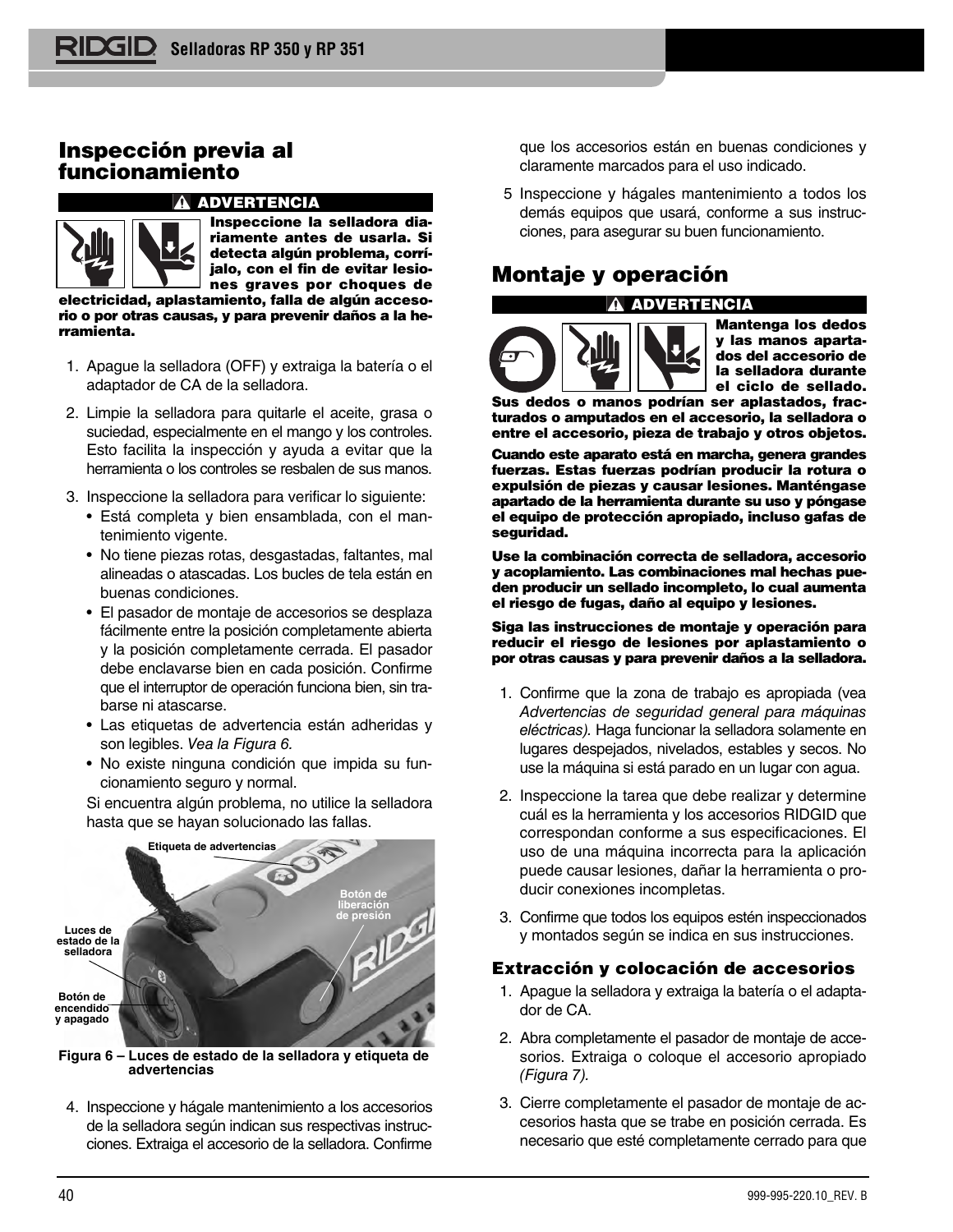no se dañe la selladora durante el funcionamiento. Las luces indicadoras del estado de la selladora se iluminan para indicar si el cierre está incompleto. Vea la explicación en la Figura 5, *Luces indicadoras del estado de la selladora.*

¡NOTA! No haga funcionar la selladora sin el accesorio, ya que se podría dañar la selladora.



**Figura 7 – Pasador de montaje de accesorios**

#### **Preparación de la conexión**

Estas instrucciones son prácticas generales *AVISO*para diversos tipos de accesorios de selladoras. Siempre siga las instrucciones específicas que correspondan al accesorio de sellado en uso y las instrucciones específicas de instalación provistas por el fabricante del acoplamiento. Así se reduce el riesgo de producir una unión o conexión defectuosa y causar cuantiosos daños materiales.

- 1. Prepare la conexión de acuerdo con las instrucciones del fabricante del acoplamiento.
- 2. Con las manos secas, introduzca en la base de la selladora una batería completamente cargada o un adaptador de CA. Si está usando el adaptador con cordón dotado de GFCI, el GFCI (RCD) debe tener una corriente residual nominal de 30 mA o menos. Oprima el botón de encendido y apagado una sola vez, para encender la selladora. Todas las luces LED deben encenderse de color verde, indicando que la máquina está lista para usarse. *Vea la Figura 5 – Luces indicadoras del estado de la selladora* para comprender el significado de las demás luces.

#### **Selladura de un acoplamiento con mordazas tradicionales de tipo tijera**

1. Agarre la selladora correctamente con las dos manos.



**Figura 8 – Cómo agarrar la selladora** 

- 2. Apriete los brazos de la mordaza para abrirla.
- 3. Coloque las mordazas abiertas de manera que encierren el acoplamiento *(Figura 9).* El perfil de sellado de las mordazas debe estar bien alineado con el contorno del acoplamiento según se especifica en las instrucciones de instalación del fabricante del acoplamiento. Para cerrar las mordazas sobre el acoplamiento, suelte los brazos de la mordaza. No cuelgue el conjunto de mordaza del acoplamiento ya que la selladora podría caerse inesperadamente y causar lesiones graves o la muerte.



**Figura 9 – Colocación de las mordazas tipo tijera para que encierren el acoplamiento**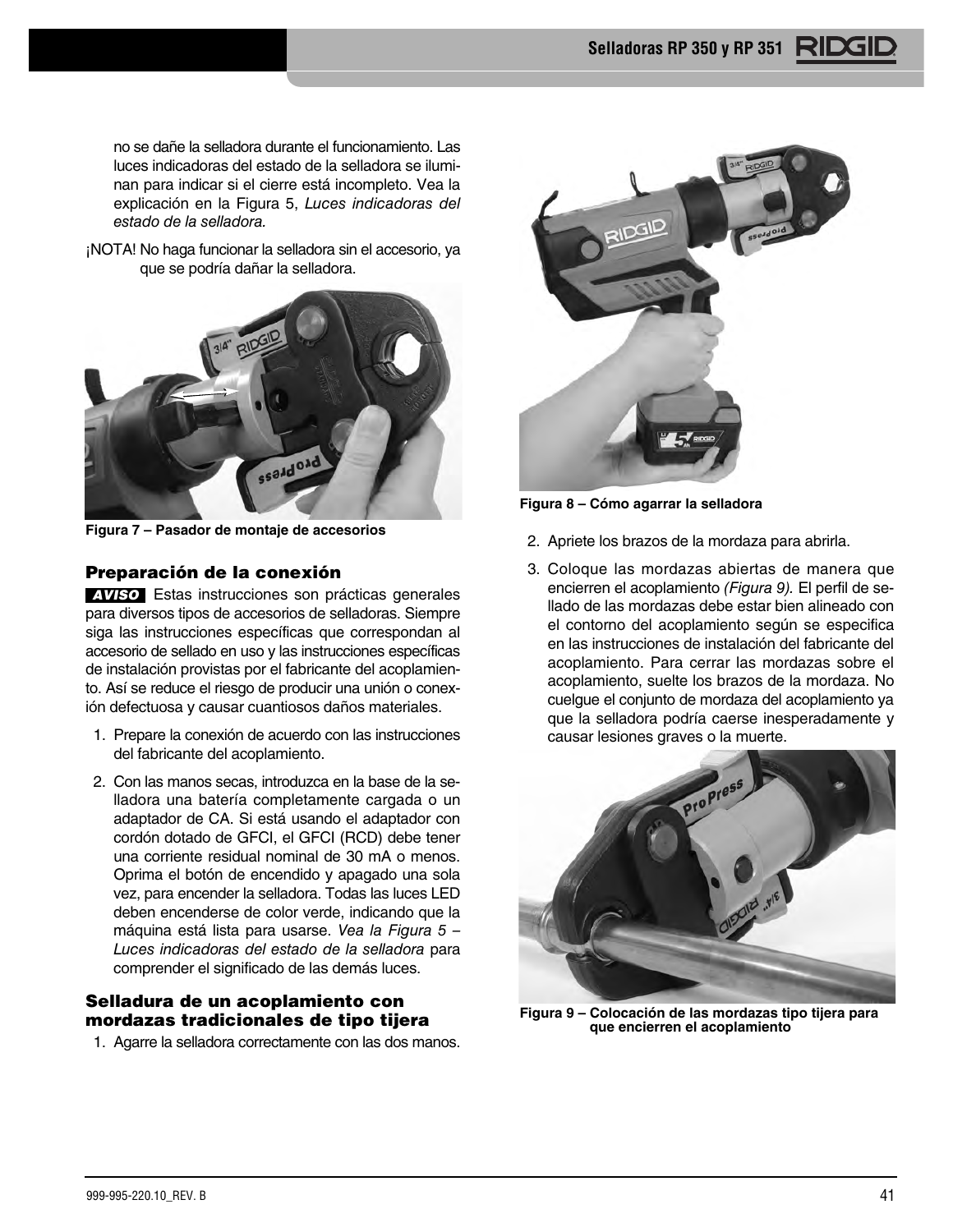

**Figura 10 – Las mordazas y el acoplamiento forman un ángulo recto**

4. Confirme que las mordazas estén bien colocadas y perpendiculares al acoplamiento *(Figura 10).* Mantenga los dedos y las manos apartados de las mordazas para evitar que sean aplastados por las mordazas o entre las mordazas y otras piezas.

Modalidad normal: Oprima el interruptor de operación (Figura 1 y 2). Una vez iniciado el ciclo de sellado y cuando los rodillos hacen contacto con los brazos de las mordazas, la selladora se enclava y automáticamente completa el ciclo. Aunque el operario suelte el interruptor, la selladora no se detendrá una vez iniciado el ciclo. Esto asegura que la selladora engarce juntas herméticas en forma uniforme y reproducible.

**Modalidad de control:** Oprima el interruptor de operación *(Figura 1 y 2).* Las mordazas encierran el acoplamiento pero no se hace la selladura. Haga los ajustes necesarios. Vuelva a oprimir el interruptor de operación para que la selladora se enclave sobre el acoplamiento y se complete el ciclo automáticamente. Aunque el operario suelte el interruptor, la selladora no se detendrá una vez iniciado el ciclo. Esto asegura que la selladora engarce juntas herméticas en forma uniforme y reproducible.

Si debe retirar la selladora antes de completar la conexión, oprima el botón de liberación de presión *(Figura 1 y 2).* 

Cada vez que oprima el botón de liberación de *AVISO*presión, significa que NO se ha completado la selladura y la conexión debe volver a sellarse. Si la herramienta funciona mal durante la operación, use este procedimiento.

- 5. Suelte el interruptor de operación.
- 6. Apriete los brazos de las mordazas para abrirlas.
- 7. Desmonte las mordazas del acoplamiento. No toque los bordes filosos que podrían haberse formado en el acoplamiento durante la operación de sellado.
- 8. Cuando complete la operación, oprima el botón de encendido y apagado una sola vez para apagar la selladora. Extraiga la batería o el adaptador de CA de la máquina.

#### **Selladura de un acoplamiento con un accionador y aro sellador tradicionales**

- 1. Abra el aro sellador y móntelo para que encierre el acoplamiento. El aro sellador debe quedar alineado con el contorno del acoplamiento según las *Instrucciones de instalación del fabricante del acoplamiento.* Suelte el aro para que se cierre alrededor del acoplamiento *(Figura 11).*
- 2. Confirme que la selladora tenga instalado el accionador apropiado. Apriete los brazos del accionador para abrir las puntas. Las puntas del accionador deben estar alineadas con las cavidades del aro sellador. Suelte los brazos del accionador y encaje bien las puntas del accionador en las cavidades del aro sellador *(Figura 12).* Si las puntas están mal alineadas con respecto a las cavidades, se puede dañar el aro o el accionador durante el ciclo de sellado. No permita que la selladora y el accionador cuelguen del aro sellador. La herramienta podría caerse inesperadamente y causar lesiones graves o la muerte.



**Figura 11 – Montaje del aro sellador en el acoplamiento**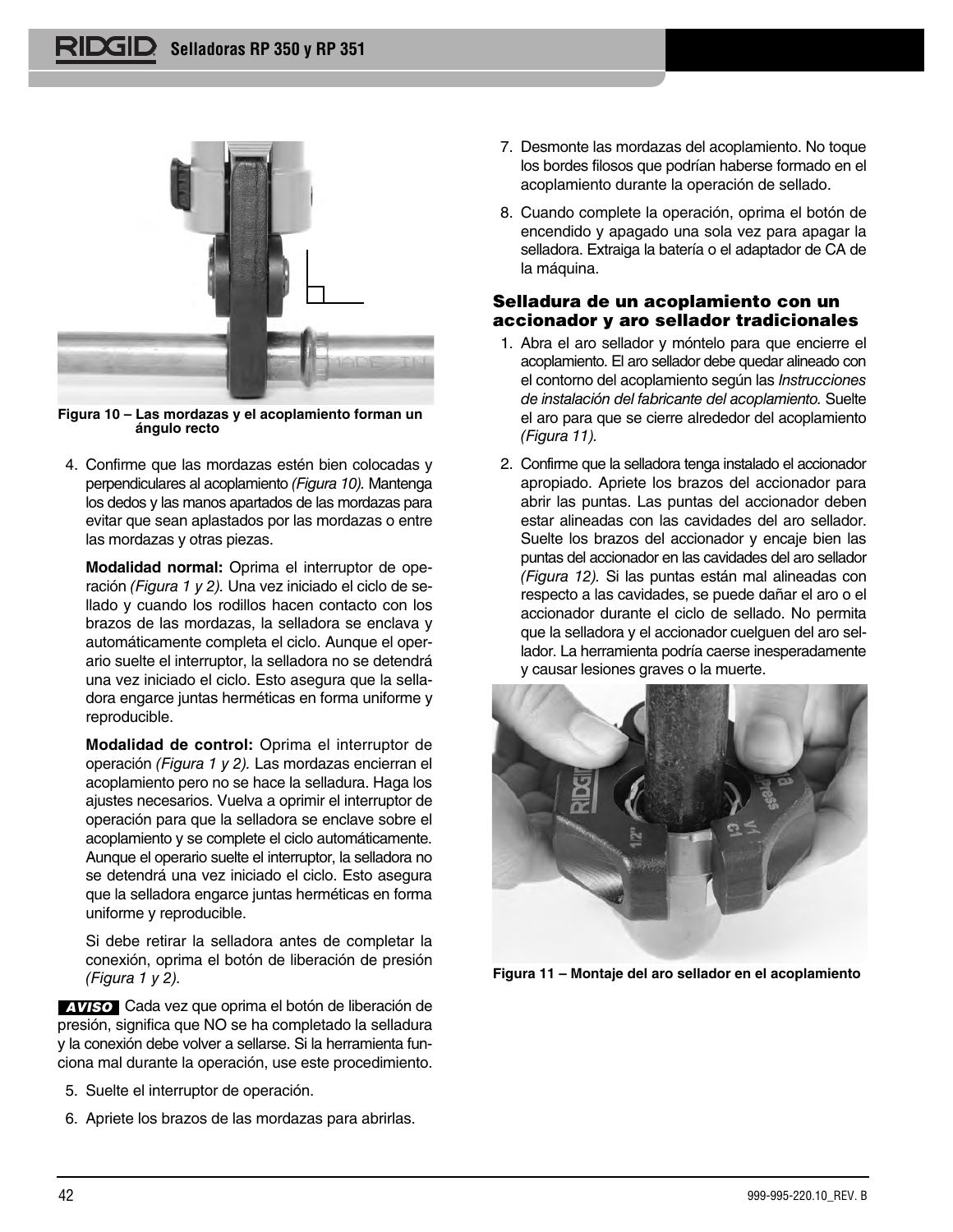

**Figura 12 – Montaje del accionador en el aro sellador**

3. Confirme que el aro esté bien colocado y perpendicular al acoplamiento. Mantenga los dedos y manos alejados del accionador y del aro para evitar lesiones por quedar aplastados en el accesorio o entre el accesorio y otras piezas.

**Modalidad normal:** Oprima el interruptor de operación *(Figura 1 y 2).* Una vez iniciado el ciclo de sellado, cuando los rodillos hacen contacto con los brazos de las mordazas, la selladora se enclava y automáticamente completa el ciclo. Aunque el operario suelte el interruptor, la selladora una vez enclavada ya no se detendrá. Esto asegura que la selladora forme juntas herméticas de manera uniforme y reproducible.

**Modalidad de control:** Oprima el interruptor de operación *(Figura 1 y 2).* Las mordazas encierran el acoplamiento pero no se hace la selladura. Haga los ajustes necesarios. Vuelva a oprimir el interruptor de operación para que la selladora se enclave sobre el acoplamiento y se complete el ciclo automáticamente. Aunque el operario suelte el interruptor, la selladora no se detendrá una vez iniciado el ciclo. Esto asegura que la selladora engarce juntas herméticas en forma uniforme y reproducible.

4. Si debe retirar la selladora antes de completar la conexión, oprima el botón de liberación de presión *(Figura 1 y 2).*

Cada vez que oprima el botón de liberación de *AVISO*presión, significa que NO se ha completado la selladura y la conexión debe volver a sellarse. Si la herramienta funciona mal durante la operación, use este procedimiento.

- 5. Suelte el interruptor de operación.
- 6. Apriete los brazos del accionador para abrirlo. Ex traiga el accionador del acoplamiento.
- 7. Extraiga el aro sellador del acoplamiento. No toque los bordes filosos que podrían haberse formado en el acoplamiento durante la operación de sellado.

8. Cuando complete la operación, oprima el botón de encendido y apagado una sola vez para apagar la selladora. Extraiga la batería o el adaptador de CA de la máquina.

#### **Inspección de la junta sellada**

- 1. Inspeccione el acoplamiento sellado y verifique que:
	- El tubo está completamente insertado en el acoplamiento.
	- Los tubos no están demasiado mal alineados. Un alineamiento ligeramente defectuoso en la conexión se considera normal.
	- El accesorio no está mal alineado con el contorno del acoplamiento y el acoplamiento no está distorsionado o deforme.
	- No existe ningún otro problema, según el fabricante del acoplamiento. Esto podría incluir la eliminación de un anillo de control o calcomanía (usada para indicar que la conexión todavía no se ha sellado).

Si encuentra cualquier problema, extraiga el acoplamiento e instale una nueva conexión.

2. Someta el sistema a prueba según las instrucciones del fabricante del conector, las prácticas normales y los códigos vigentes.

#### **Funciones Bluetooth (transferencia inalámbrica de datos)**

Las selladoras RP 350 y RP 351 de RIDGID® incluyen tecnología inalámbrica Bluetooth® que permite la transferencia inalámbrica de datos a teléfonos inteligentes Smartphone o tabletas ("dispositivos") correctamente equipados con sistemas de operación iOS o Android.

- 1. Para descargar la correspondiente aplicación Link app de RIDGID® al dispositivo de usted, vaya a RIDGID.com/apps, a Google Play Store o a Apple App Store.
- 2. Cuando la selladora está encendida, un dispositivo equipado con tecnología inalámbrica Bluetooth puede localizar la selladora y conectarse con ella. En los ajustes Bluetooth de su dispositivo, seleccione la herramienta RIDGID que desee. Consulte las instrucciones de su dispositivo para encontrar información específica sobre la forma de hacer la comunicación mediante la tecnología inalámbrica Bluetooth. Una vez lograda la comunicación, se iluminarán las luces de estado de la selladora de color verde-azul-azul-azul.

Después de la comunicación inicial, la mayoría de los dispositivos se conectan automáticamente con la herramienta cuando la tecnología Bluetooth está activa y dentro del alcance, y si los ajustes del dispositivo tienen la configuración necesaria. La selladora no debe estar a más de 33 pies (10 metros) del disposi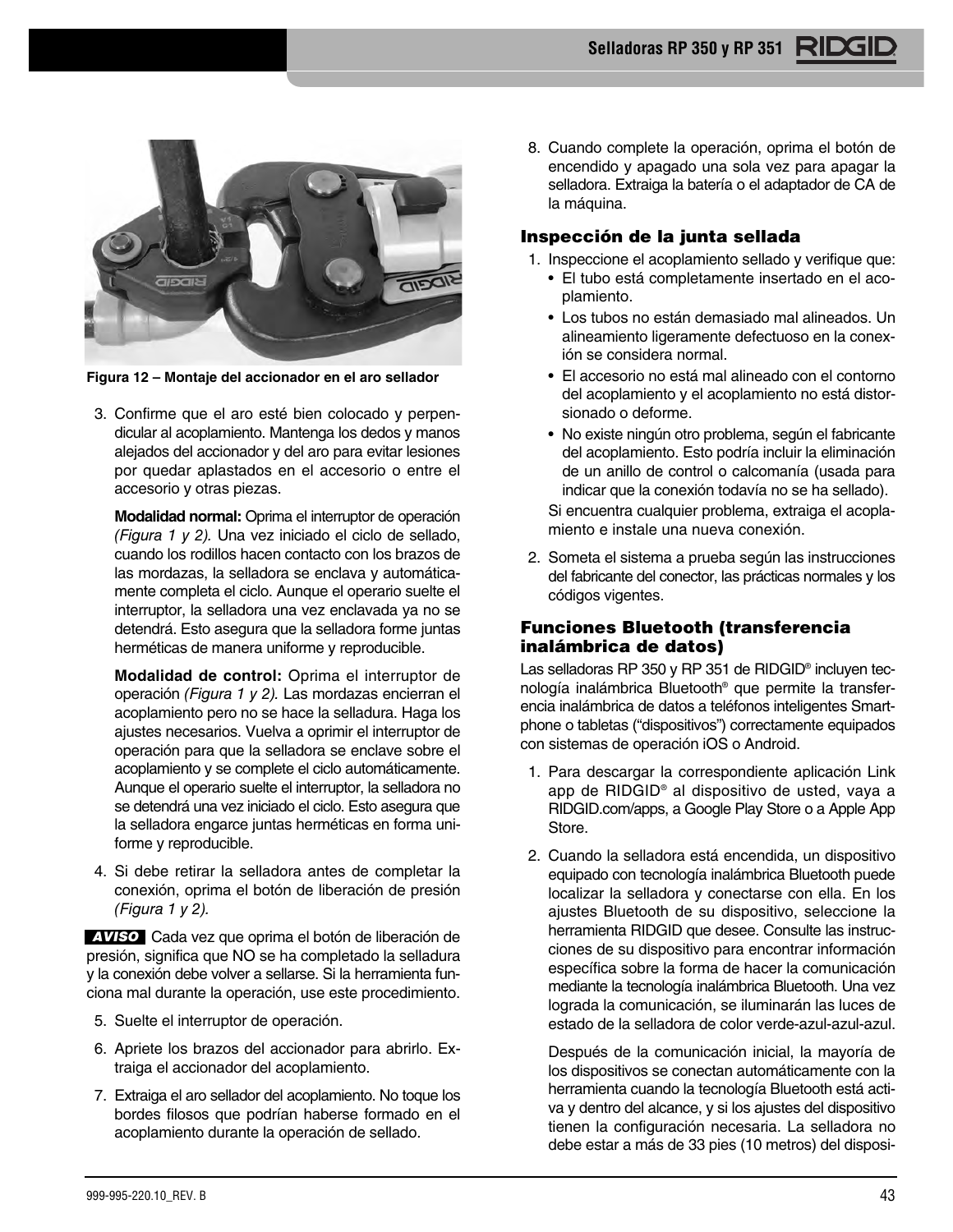tivo para que éste la detecte. Cualquier obstáculo entre la herramienta y el dispositivo puede reducir el alcance de la tecnología Bluetooth.

- 3. Siga las instrucciones de la aplicación para usarla correctamente. La modalidad de funcionamiento se puede cambiar mediante la aplicación. La aplicación también permite monitorear los ciclos de la selladora.
- 4. La transferencia inalámbrica de datos se apaga cuando se apaga la selladora. Apague la conexión inalámbrica Bluetooth para reducir el consumo de la batería.

#### **Operación en ambientes fríos**

Cuando disminuye la temperatura, se espesa el líquido hidráulico y se reduce el rendimiento de la batería. Para evitar un mal funcionamiento, las selladoras RP 350 y RP 351 dejan de funcionar si la temperatura ambiente está fuera de los límites especificados, como indican las luces indicadoras del estado de la selladora *(Figura 5).*

Cuando la temperatura ambiental esté fuera de los límites especificados para la herramienta, guarde la herramienta y las baterías en un lugar acondicionado hasta que estén listas para usar.

# **Almacenamiento**

Extraiga la batería o el adaptador de CA de la selladora. Guarde la selladora y la batería en el maletín. Evite almacenarlas en ambientes muy calurosos o muy fríos. La selladora no se encenderá si la temperatura está fuera de los límites especificados. Este problema lo indican las luces de estado de la herramienta *(vea la Figura 5).*

Almacene la selladora en un lugar *ADVERTENCIA mación de contacto* en este manual.seco y resguardado, bajo llave, fuera del alcance de niños y de personas que no estén familiarizadas con las selladoras. El aparato es peligroso en manos de personas no capacitadas para utilizarlo.

# **Instrucciones de mantenimiento**

#### **ADVERTENCIA**

**Asegure que la selladora esté apagada y que se haya quitado la batería o el adaptador de CA de la selladora antes de efectuarle mantenimiento o hacer ajustes.**

#### **Limpieza y lubricación**

- 1. Diariamente limpie la selladora con un paño limpio y seco.
- 2. Inspeccione el pasador de montaje de accesorios y lubríquelo con un lubricante de silicona cuando sea necesario.
- 3. Revise los resortes de retorno en los accesorios cada vez que se usen. Debe ser posible abrir y cerrar los accesorios fácilmente ejerciendo fuerza moderada con los dedos.

# **Servicio y reparaciones**

#### **ADVERTENCIA**

**Es peligroso hacer funcionar una selladora que ha recibido un servicio inapropiado o una mala reparación.** 

El servicio o reparación de la selladora RP 350 o la selladora RP 351 deben efectuarse en un servicentro independiente RIDGID para selladoras.

Si necesita información sobre el servicentro independiente RIDGID más cercano o si tiene alguna pregunta acerca del servicio o reparaciones, vea la sección *Infor -*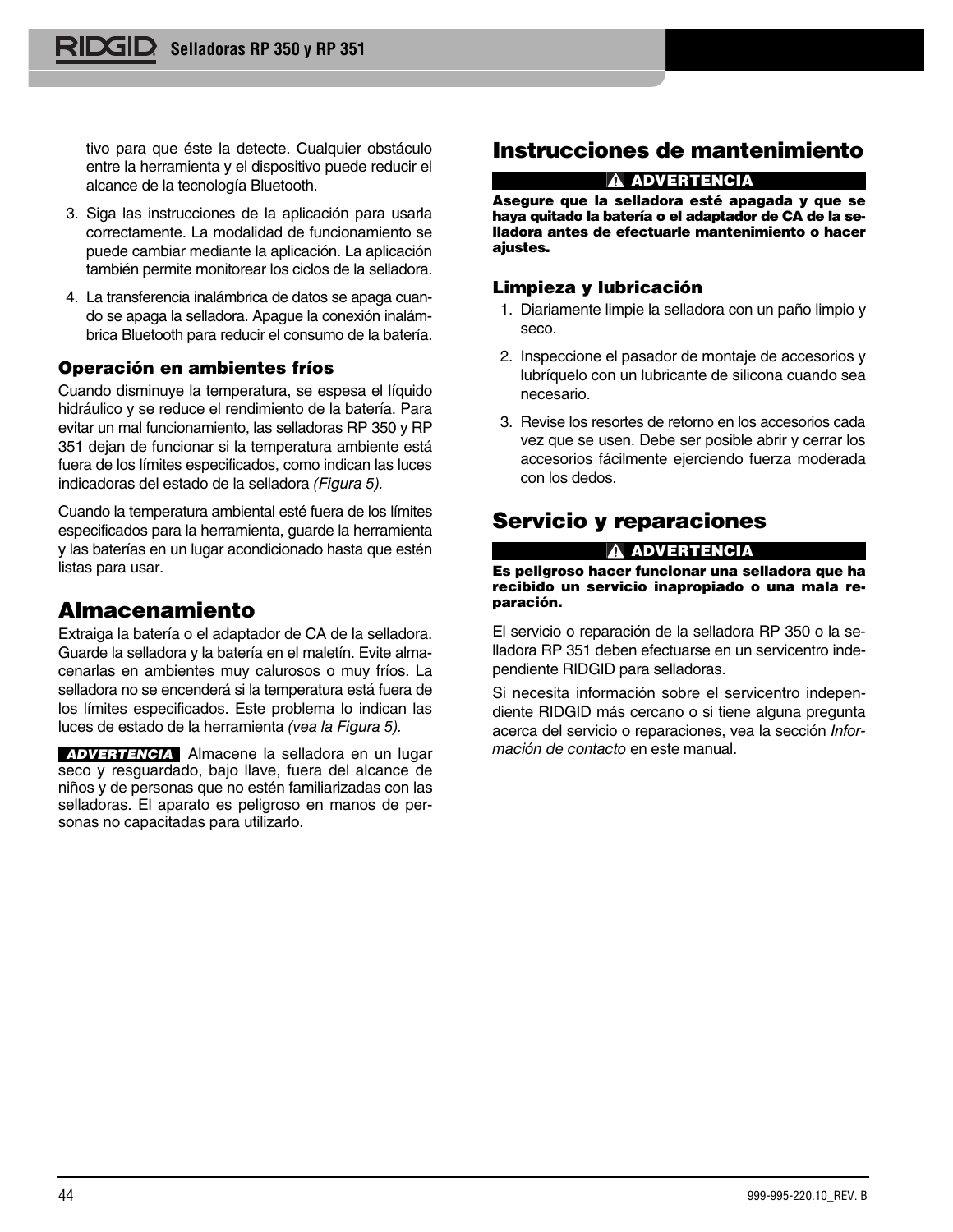**Selladoras RP 350 y RP 351**

# **Resolución de problemas**

| SÍNTOMA                                                         | <b>POSIBLES RAZONES</b>                                                                    | <b>SOLUCIÓN</b>                                                                                                                                                           |  |
|-----------------------------------------------------------------|--------------------------------------------------------------------------------------------|---------------------------------------------------------------------------------------------------------------------------------------------------------------------------|--|
| La selladora no se<br>enciende cuando se                        | La batería está completamente descargada o ha<br>fallado.                                  | Introduzca una batería completamente cargada o<br>vuelva a cargar la batería agotada.                                                                                     |  |
| oprime el botón de<br>encendido y apagado.                      | La batería no está bien encajada en el mango de<br>la selladora.                           | Verifique que la batería esté bien insertada.                                                                                                                             |  |
|                                                                 | El adaptador de CA no está correctamente encajado<br>en la selladora.                      | Encaje correctamente el adaptador de CA en la<br>selladora.                                                                                                               |  |
| El accesorio está traba-<br>do con el acoplamiento.             | No se completó bien la selladura.                                                          | Oprima el botón de liberación de presión para<br>separar las mordazas del acoplamiento.<br>Inspeccione y repita la selladura.                                             |  |
| Las conexiones produci-<br>das no quedan comple-                | Se ha usado un juego de mordazas equivocado<br>para ese tamaño de tubo o para el material. | Instale el accesorio correcto.                                                                                                                                            |  |
| tamente selladas.                                               | La selladora no estaba perpendicular al tubo.                                              | Vuelva a trabajar la conexión con un nuevo<br>acoplamiento y un nuevo tubo. Asegure que la se-<br>lladora forme un ángulo recto con el tubo.                              |  |
|                                                                 | El contorno de las mordazas no estaba alineado<br>con el contorno del acoplamiento.        | Vuelva a trabajar la conexión con un nuevo<br>acoplamiento y un nuevo tubo. Asegure que el<br>contorno de las mordazas esté alineado con el<br>contorno del acoplamiento. |  |
|                                                                 | La selladora debe repararse.                                                               | Lleve la selladora a que le hagan servicio.                                                                                                                               |  |
| La selladora tiene una<br>fuga de aceite.                       | Hay problemas de sello o problemas mecánicos.                                              |                                                                                                                                                                           |  |
| El motor funciona pero<br>la selladora no completa<br>su ciclo. | El nivel de aceite está bajo.                                                              | Lleve la selladora a que le hagan servicio.                                                                                                                               |  |
| La selladora se detiene<br>durante la operación.                | El nivel de aceite está bajo.                                                              |                                                                                                                                                                           |  |

*Vea en la Figura 5 la explicación de las luces indicadoras del estado de la herramienta.*

# **Equipos opcionales**

#### **ADVERTENCIA**

**Con el fin de evitar lesiones graves, emplee únicamente los equipos específicamente diseñados y recomendados para usarse con las selladoras RP 350 y RP 351, como los que se listan a continuación.**

#### **Baterías y adaptadores**

| $N^{\circ}$ |                                               |
|-------------|-----------------------------------------------|
| Cat.        | <b>Descripción</b>                            |
| 56513       | Batería RB-1825 de ion litio de 18 V y 2,5 Ah |
| 56518       | Batería RB-1850 de ion litio de 18 V y 5,0 Ah |
| 44468       | Adaptador de CA de 120 - Norteamérica         |
| 43338       | Adaptador de CA de 220 - Europa               |
| 44823       | Adaptador de CA de 120 - China                |

#### **Cargadores y cordones**

| $N^{\circ}$<br>Cat. |                            | <b>Región</b> | Tipo de<br>enchufe |
|---------------------|----------------------------|---------------|--------------------|
| 64383               | Cargador RBC-30            | Norteamérica  | Α                  |
| 56523               | Cargador RBC-30            | Europa        | C                  |
| 64388               | Cargador RBC-30            | China         | А                  |
| 64393               | Cargador RBC-30            | Australia     |                    |
| 64378               | Cargador RBC-30            | Japón         | Α                  |
| 64398               | Cargador RBC-30            | Reino Unido   | G                  |
| 64173               | Cordón del cargador RBC-30 | Norteamérica  | А                  |
| 64183               | Cordón del cargador RBC-30 | Europa        | C                  |

Vea la lista completa de equipos RIDGID disponibles para estas herramientas en el catálogo de Ridge Tool en línea en RIDGID.com o vea la *Información de contacto.*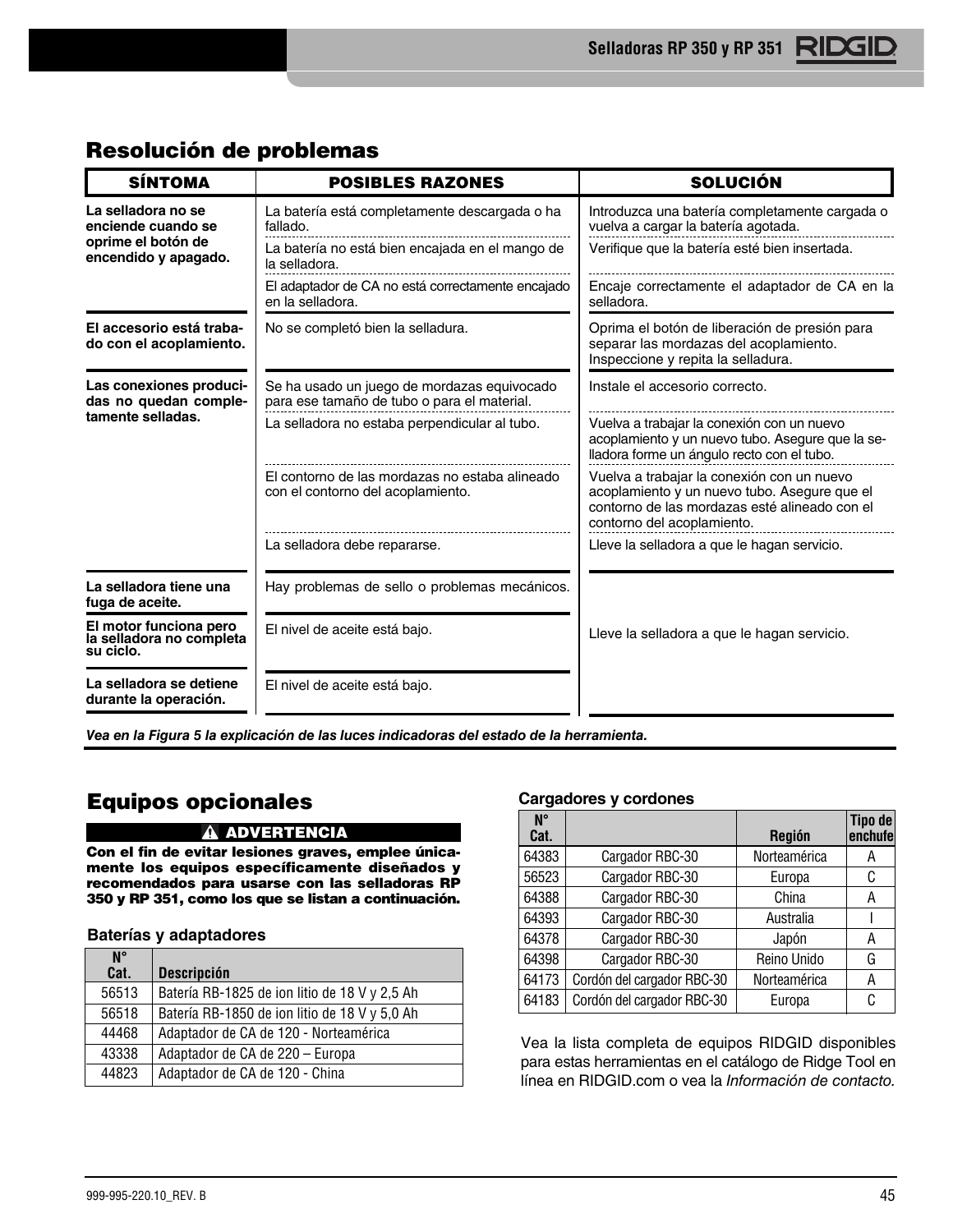# **Eliminación**

Algunas piezas de estas herramientas contienen materiales valiosos y se pueden reciclar. Hay compañías locales que se especializan en reciclaje. Deseche los componentes de acuerdo con todos los reglamentos vigentes. Para más información, comuníquese con la agencia local de eliminación de desechos.



**Para los países de la Comunidad Europea:** ¡No deseche equipos eléctricos en la basura común!

De acuerdo con el Lineamiento Europeo 2012/19/EU para Desechos de Equipos Eléctricos y Electrónicos y su implementación

en la legislación nacional, los equipos eléctricos inservibles deben desecharse por separado en una forma que cumpla con las normas del medio ambiente.

# **Compatibilidad electromagnética (CEM)**

El término compatibilidad electromagnética significa la capacidad del aparato de funcionar sin problemas en un entorno donde hay radiaciones electromagnéticas y descargas electrostáticas, y sin causar interferencia electromagnética en otros equipos.

Estas máquinas se ajustan a todas las nor-*AVISO*mas CEM correspondientes. Sin embargo, no puede excluirse la posibilidad de que causen interferencias en otros aparatos. Todas las normas con respecto a CEM que se han probado están indicadas en el documento técnico del aparato.

# **Declaración de FCC/ICES**

Este aparato cumple con la Parte 15 de las Reglas del FCC. Su funcionamiento está sujeto al siguiente par de condiciones:

- 1. Este aparato no debe causar interferencias dañinas.
- 2. Este aparato debe aceptar cualquier interferencia que reciba, inclusive interferencias que podrían causar problemas de funcionamiento.

Cualquier modificación que no tenga la expresa aprobación de esta compañía podría anular el permiso del usuario para hacer funcionar el aparato.

Este aparato ha sido probado y se ha determinado que cumple con los límites para los aparatos digitales de Clase A, conforme a la parte 15 de las Reglas del FCC. Estos límites están diseñados para proporcionar una protección razonable contra las interferencias dañinas cuando el aparato se hace funcionar en un ambiente comercial. Este aparato genera, usa y puede irradiar energía de radiofrecuencia que, si no se instala y se utiliza conforme al manual de instrucciones, podría causar interferencias dañinas en las radiocomunicaciones. Es probable que el funcionamiento de este aparato en una zona residencial cause interferencias dañinas. En ese caso, se exige al usuario corregir la interferencia, a cuenta propia.

Este producto cumple con las especificaciones de Clase A ICES-003 de Canadá. *Vea la Declaración en la etiqueta del aparato.*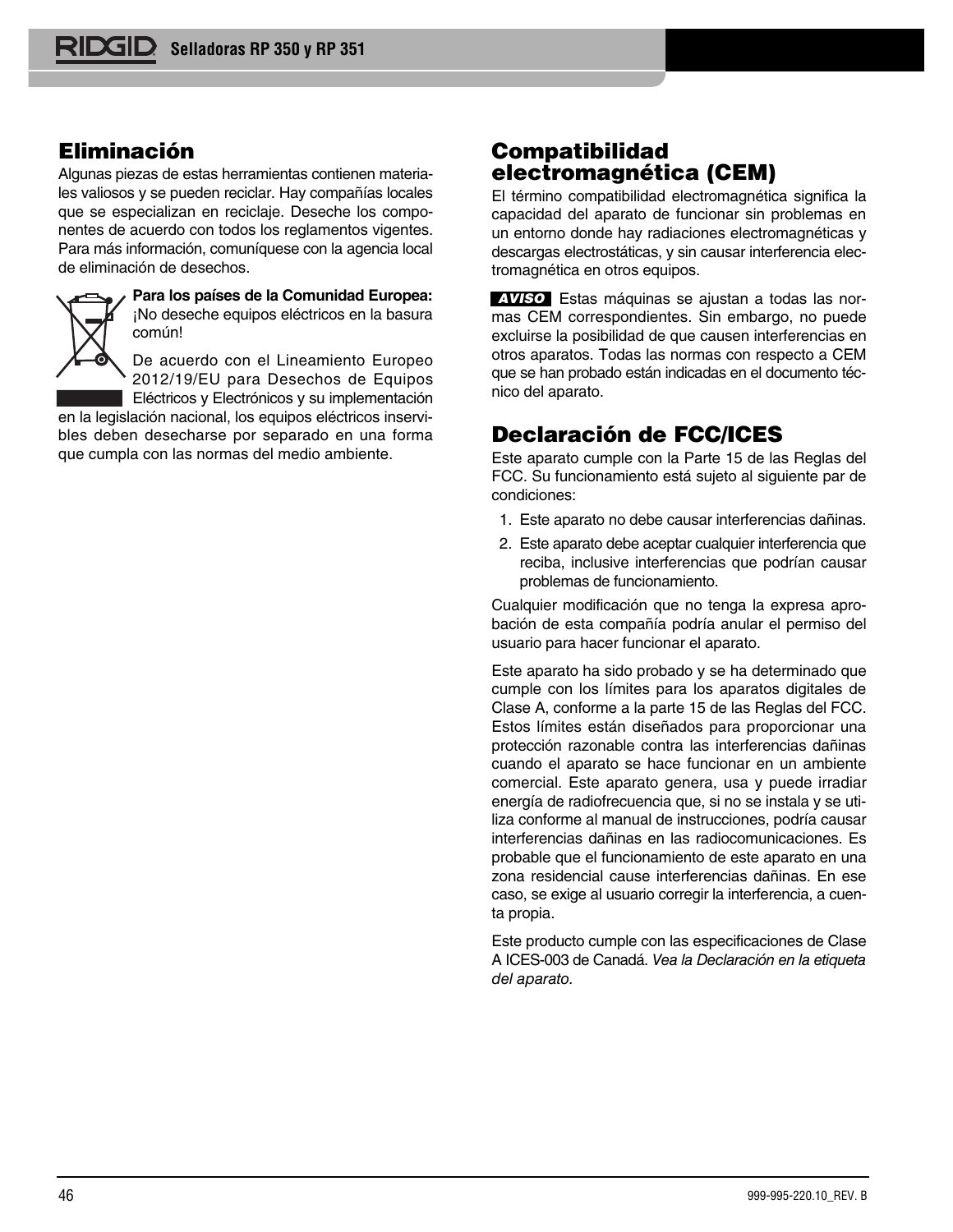# **Selladoras RP 350 y RP 351**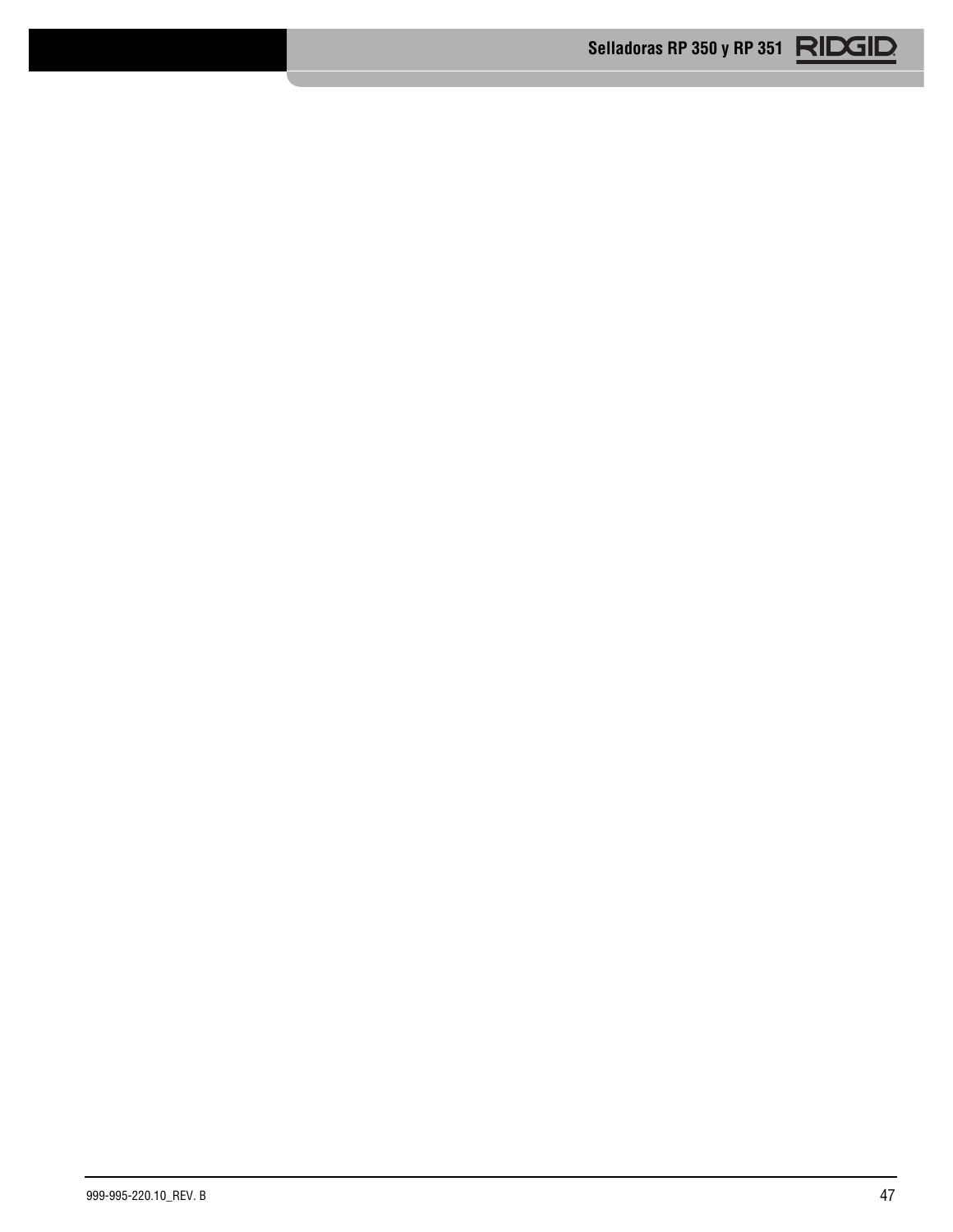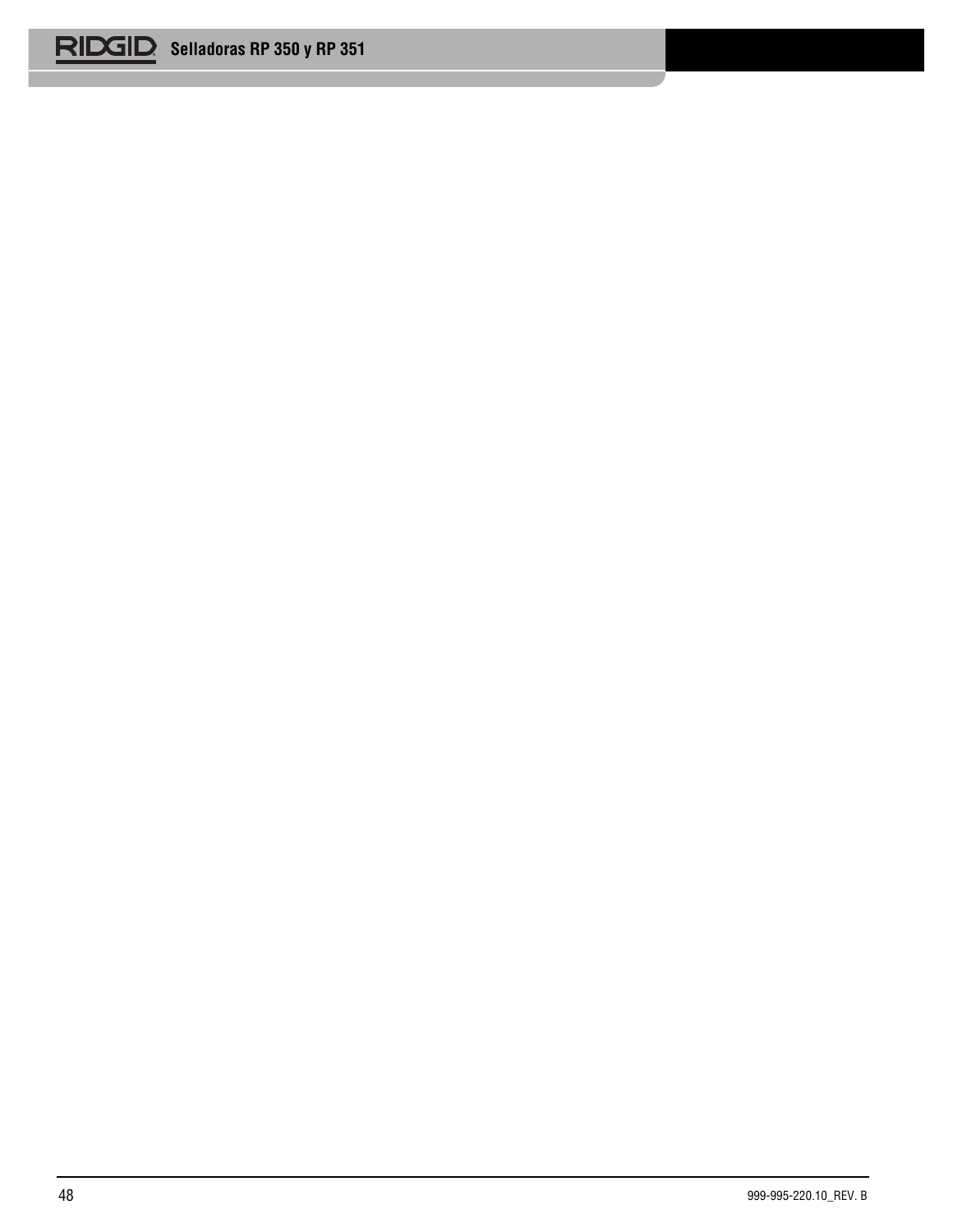#### **RIDGID® RP 350/RP 351 Press Tools**

Elyria, Ohio 44035-6001 U.S.A. Belgium

#### **EC DECLARATION OF CONFORMITY**

We declare that the machines listed above, when used in accordance with the operator's manual, meet the relevant requirements of the Directives and Standards listed below.

#### **DÉCLARATION DE CONFORMITÉ CE**

Nous déclarons que lorsqu'elles sont utilisées selon leur mode d'emploi, les machines indiquées ci-dessus répondent aux exigences applicables des directives et normes ci-après.

#### **DECLARACIóN DE CONFORMIDAD DE LA CE**

Declaramos que las máquinas listadas más arriba, cuando se usan conforme al manual del operario, cumplen con los requisitos pertinentes de las directrices y normas listadas a continuación.

#### **PROHLÁŠENÍ O SHODĚ ES**

Prohlašujeme, že výše uvedené nástroje a zařízení splňují při použití v souladu s jejich návodem k obsluze příslušné požadavky níže uvedených směrnic a nařízení.

#### **EF-OVERENSSTEMMELSESERKLÆRING**

Vi erklærer, at de ovenfor anførte maskiner, ved brug i overensstemmelse med brugervejledningen, opfylder de relevante krav i de nedenfor anførte direktiver og standarder.

#### **EG KONFORMITÄTSERKLÄRUNG**

Wir erklären, dass die oben aufgeführten Maschinen, wenn sie entsprechend der Bedienungsanleitung verwendet werden, die einschlägigenAnforderungen der folgenden Richtlinien und Normen erfüllen.

#### **ΔΗΛΩ ΣΗ ΣΥΜΜΟΡΦΩ ΣΗΣ ΕΚ**

Δηλώνουμε ότι τα μηχανήματα που αναφέρονται παραπάνω, όταν χρησιμοποιούνται σύμφωνα με το εγχειρίδιο χειρισμού, πληρούν τις σχετικές απαιτήσεις των παρακάτω Οδηγιών και Προτύπων.

#### **EY-VAATIMUSTENMUKAISUUSVAKUUTUS**

Vakuutamme, että edellä luetellut koneet täyttävät käyttöohjekirjan mukaisesti käytettynä seuraavien direktiivien ja standardien vaatimukset.

#### **EU IZJAVA O SUKLADNOSTI**

Izjavljujemo da su gore navedeni strojevi, kada se koriste u skladu s priručnikom za korisnike, sukladni s relevantnim zahtjevima dolje navedenih direktiva i standarda.

#### **EK MEGFELELŐSÉGI NYILATKOZAT**

Kijelentjük, hogy a fent felsorolt gépek - amennyiben a kezelési útmutatónak megfelelően használják őket - megfelelnek az alább felsorolt Irányelvek és Szabványok követelményeinek.

#### **DICHIARAZIONE DI CONFORMITÀ CE**

Dichiariamo che le macchine elencate in alto, se utilizzate in conformità con il manuale dell'operatore, soddisfano i relativi requisiti delle Direttive e degli Standard specificati di seguito.

#### **ЕО СӘЙКЕСТІК МӘЛІМДЕМЕСІ**

Біз жоғарыда көрсетілген құрылғылардың пайдаланушы нұсқаулығына сәйкес пайдаланылған жағдайда төменде көрсетілген Директивалар мен Стандарттардың тиісті талаптарына жауап беретінін мәлімдейміз.

#### **EG-CONFORMITEITSVERKLARING**

Hierbij verklaren wij dat de hierboven vermelde machines, mits gebruikt in overeenstemming met de handleiding, voldoen aan de relevante eisen van de hieronder vermelde richtlijnen en normen.

#### **CE-SAMSVARSERKLÆRING**

Vi erklærer at maskinene oppført over oppfyller de relevante kravene i direktiver og standarder oppført under dersom de brukes i henhold til bruksanvisningen.



**E114309**

2006/42/EC, 2014/30/EU, 2011/65/EU

IEC 62841-1, EN 61000-6-1, EN 61000-6-3



RIDGE TOOL COMPANY THE SAME RELATION COMPANY CRIDGID)<br>A00 Clark Street Care Care Company of Condemnation Condemnersiaan 5428 Ondernemerslaan 5428<br>3800 Sint-Truiden

#### **DEKLARACJA ZGODNOŚCI WE**

Deklarujemy, że maszyny wymienione powyżej, gdy są używane zgodnie z podręcznikiem użytkownika, spełniają właściwe wymagania Dyrektyw i Standardów, wymienione poniżej.

#### **DECLARAÇÃO DE CONFORMIDADE CE**

Declaramos que as máquinas listadas acima, quando utilizadas de acordo com o manual do operador, cumprem os requisitos relevantes das Diretivas e Normas listadas abaixo.

#### **DECLARAȚIE DE CONFORMITATE CE**

Declarăm că mașina specificată mai jos, atunci când este utilizată în conformitate cu manualul de exploatare, îndeplinește cerințele relevante ale Directivelor și standardelor specificate mai jos.

#### **ДЕКЛАРАЦИЯ СООТВЕТСТВИЯ EC**

Мы заявляем, что инструменты, перечисленные выше, при условии использования согласно руководству по эксплуатации, отвечают соответствующим требованиям указанных ниже директив и стандартов.

#### **ES PREHLÁSENIE O ZHODE**

Vyhlasujeme, že stroje uvedené vyššie spĺňajú relevantné požiadavky smerníc a noriem uvedených nižšie, ak sa používajú podľa návodu na použitie.

#### **IZJAVA ES O SKLADNOSTI**

Izjavljamo, da zgoraj omenjeni stroji, ko se uporabljajo skladno z uporabniškim priročnikom, izpolnjujejo relevantne zahteve spodaj omenjenih direktiv in standardov.

#### **EC DEKLARACIJA O USAGLAŠENOSTI**

Izjavljujemo da gore navedeni strojevi, ako se koriste u skladu s priručnikom za korisnike, zadovoljavaju relevantne zahteve direktiva i standarda koji se navode dole.

#### **EG-FÖRSÄKRAN OM ÖVERENSSTÄMMELSE**

Vi meddelar att maskinen som anges ovan uppfyller de aktuella kraven i de angivna direktiven och standarderna nedan när den används enligt bruksanvisningen.

#### **AB UYGUNLUK BEYANI**

Yukarıda listelenen makinelerin, kullanıcı kılavuzuna göre kullanıldığında, aşağıda listelenen Direktiflerin ve Standartların ilgili gereksinimlerini karşıladığını beyan ederiz.

#### **EÜ VASTAVUSDEKLARATSIOON**

Kinnitame, et eelpool loetletud masinad vastavad allpool loetletud direktiivide ja standardite asjakohastele nõuetele, kui neid kasutatakse vastavalt kasutusiuhendile.

#### **EK ATBILSTĪBAS DEKLARĀCIJA**

Mēs apliecinām, ka iepriekšminētās iekārtas, izmantojot tās saskaņā ar operatora rokasgrāmatu, atbilst attiecīgajām tālāk norādīto direktīvu un standartu prasībām.

#### **DEARBHÚ COMHRÉIREACHTA AN CE**

Fógraímid go bhfuil na hinnill sa liosta thuas i gcomhréir le riachtanais ábhartha na dTreoracha agus na gCaighdeán sa liosta thíos, ach iad a úsáid de réir an lámhleabhair don oibreoir.

#### **EB ATITIKTIES DEKLARACIJA**

Deklaruojame, kad pirmiau išvardytos mašinos, jei naudojamos pagal naudotojo vadovą, atitinka atitinkamus toliau išvardytų direktyvų ir standartų reikalavimus.

#### **ЕО ДЕКЛАРАЦИЯ ЗА СЪОТВЕТСТВИЕ**

Декларираме, че изброените по-горе машини, когато се използват в съответствие с Ръководство за оператора, отговарят на съответните изисквания на директивите и стандартите, изброени по-долу.



Signature: Xumdork Name: Harald Krondorfer Qualification: V.P. Engineering<br>Date: 09/01/2020